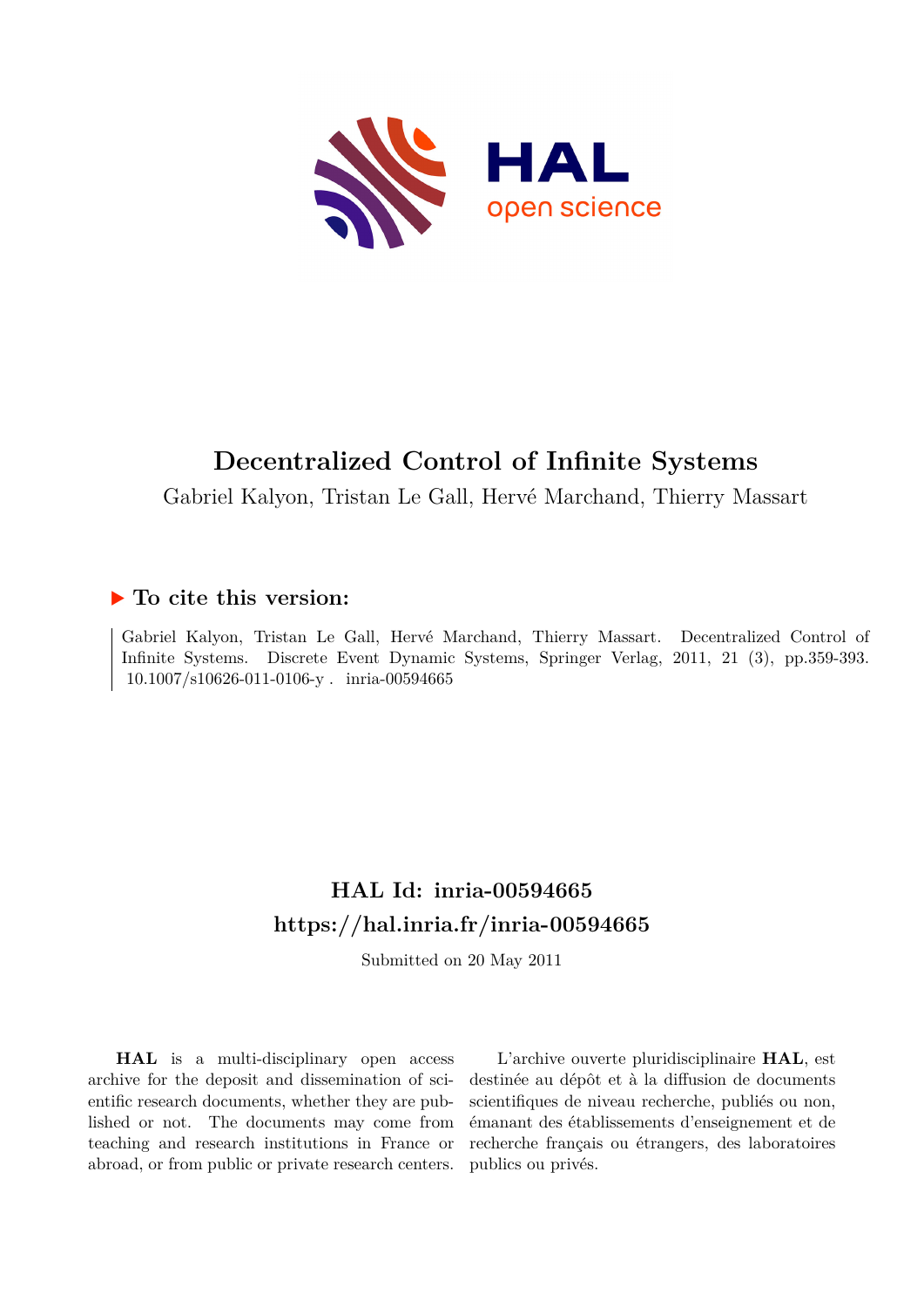# Decentralized Control of Infinite Systems

Gabriel Kalyon · Tristan Le Gall · Hervé Marchand · Thierry Massart

Abstract We propose algorithms for the synthesis of decentralized statefeedback controllers with partial observation of infinite state systems, which are modeled by Symbolic Transition Systems. We first consider the computation of safe controllers ensuring the avoidance of a set of forbidden states and then extend this result to the deadlock free case. The termination of the algorithms solving these problems is ensured by the use of abstract interpretation techniques, but at the price of overapproximations, in particular, in the computation of the states which must be avoided. We then extend our algorithms to the case where the system to be controlled is given by a collection of subsystems (modules). This structure is exploited to locally compute a controller for each module. Our tool SMACS gives an empirical evaluation of our methods by showing their feasibility, usability and efficiency.

Keywords Symbolic Transition Systems · Decentralized Controller Synthesis · Partial Observation · Abstract Interpretation · Controller Synthesis of Modular Systems.

G. Kalyon · T. Le Gall · T. Massart

Universit´e Libre de Bruxelles (U.L.B.), Campus de la Plaine, Bruxelles, Belgique E-mail: {gkalyon,tlegall,tmassart}@ulb.ac.be

H. Marchand

INRIA, Centre Rennes - Bretagne Atlantique

E-mail: herve.marchand@inria.fr

G. Kalyon is supported by the Belgian National Science Foundation (FNRS) under a FRIA grant.

This work has been done in the MoVES project (P6/39) which is part of the IAP-Phase VI Interuniversity Attraction Poles Programme funded by the Belgian State, Belgian Science Policy.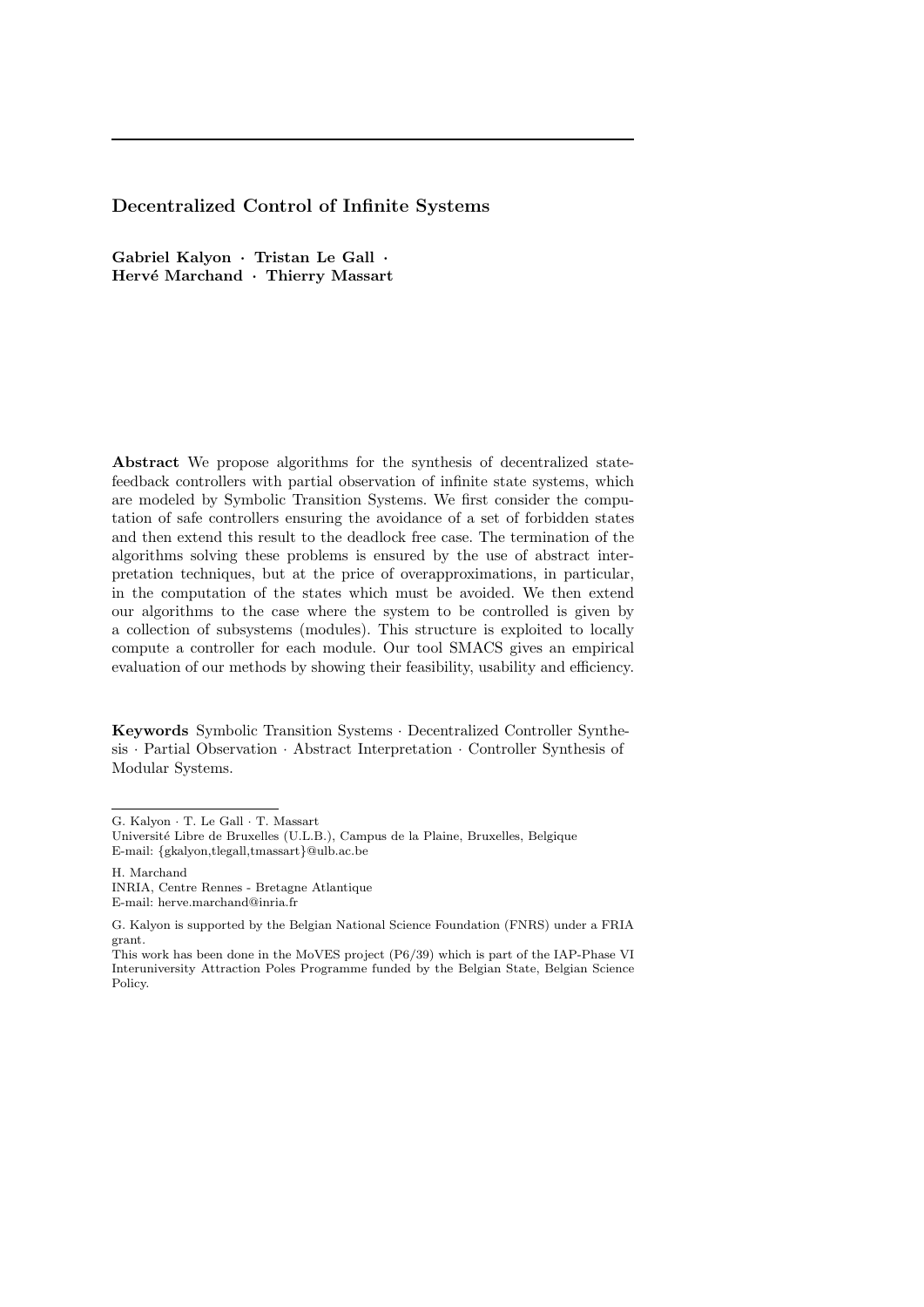# 1 Introduction

We are interested in the *state avoidance control problem*, as defined in Kumar and Garg (2005), in the domain, introduced by Ramadge and Wonham (1989), of controller synthesis for Discrete Events Systems. The aim is to synthesize controllers which prevent the system from reaching any element of a specified set of forbidden states.

When modelling realistic systems, it is often convenient to manipulate state variables instead of simply atomic states, allowing a compact way to specify systems handling data. Within this framework, a state of the underlying state machine can be seen as a particular instantiation of a vector of variables. If the domain of the variables is infinite, the semantics of such a system is therefore given by a potentially infinite state labeled transition system where the states are valuations of the variables. For example, one can consider timed automata, which extend finite transition with clocks and allow transitions upon thresholds and reset operations. Other examples of infinite systems with variables are general Petri nets or Vector Discrete Event Systems. In this paper, we model the system to be controlled by Symbolic Transition Systems (STS) which encompass the two previous classes of systems. STS is a model of (infinite) systems defined over a set of variables, whose domain can be infinite, and composed of a finite set of symbolic transitions. Each transition has a guard, which indicates in which condition it can be fired, and an *update* function which indicates the evolution of the variables when the transition is fired. Furthermore, transitions are labeled with actions taken from a finite  $alphabet<sup>1</sup>$ .

From a control point of view, the controller interacts with the plant through sensors and actuators, and in general it has only a partial observation of the system, since these elements may work with some imprecision or some parts of the plant are not observed. Since control specifications are defined on the system states, it is more natural and more useful to consider a controller observing the system through its states as done in Wonham and Ramadge (1988). We also follow and extend the approach taken by Kumar et al. (1993), where the partial observation is modeled by a mask corresponding to a mapping from the state space to a possibly infinite observation space. Note that an important topic is the quality of the synthesized controller: it can be measured by permissiveness criteria, which state, for example in Takai and Kodama (1997), that the set of transitions allowed by the controller must be maximal.

In this paper, we consider a *decentralized framework* where  $n$  controllers interact with the system. The key elements of this approach are the following:  $(i)$  each controller has its own partial view of the system,  $(ii)$  each controller can control only a part of the system, and  $(iii)$  a *fusion rule*, depending on the control decisions of each controller, defines the global control, which must be applied to the system. Decentralized control aims at the supervision of systems where having a single centralized controller seems unrealistic, e.g. in the case

 $1$  Note that in Jeannet et al. (2005), this alphabet is assumed to be infinite.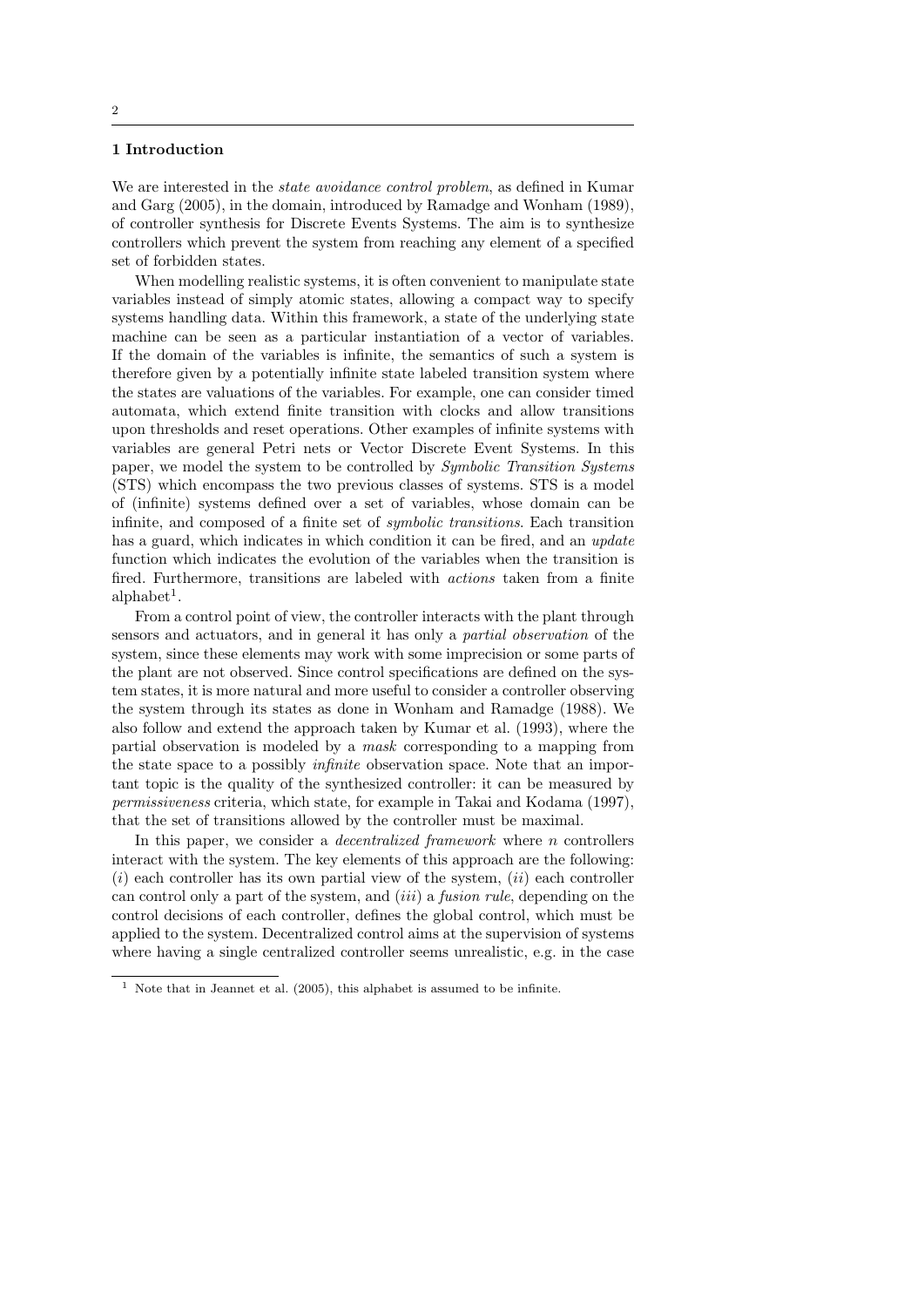of distributed systems. The decentralized control framework has been widely studied in the past years and has shown its usefulness in several application domains like manufacturing systems, communication networks protocols, etc (see e.g. Rudie and Wonham (1992a); Takai (1998); Yoo and Lafortune (2002); Rudie and Wonham (1992b)). Moreover, if the structure is known and can be decomposed into several subsystems acting in parallel, it is of interest to compute the set of controllers ensuring the expected properties without having to compute the whole system, which could lead to the classical state space explosion due to the parallel composition of the subsystems (see e.g. Willner and Heymann (1991); Akesson et al. (2002); Gaudin and Marchand (2007)). This might also have an impact when performing some fixpoint computations that are necessary to calculate the set of states that has to be avoided by control. In the sequel, we shall refer to this particular control problem as a modular control problem as opposed to the decentralized control problem for which the structure of the system is not taken into account when performing the computation of the controller.

State of the art. The control synthesis of *finite systems with partial observa*tion on the actions has been widely studied in the literature (see Cassandras and Lafortune (2008) for an outline of the results). The synthesis of a centralized controller for finite systems with partial observation on the states has been introduced in Kumar et al. (1993) using the notion of mask, which provides a partition of the state space. Takai and Kodama (1998) define the concept of M-controllability and give a necessary and sufficient condition based on this notion to decide the existence of a controller whose resulting controlled system can reach exactly a set Q of allowed states. The synthesis of centralized controllers for infinite state systems with perfect observation has been studied by Kumar and Garg (2005). They prove that, in this case, the state avoidance control problem is undecidable. They also show that the problem can be solved for the particular case of Petri nets when the set of forbidden states is upward closed. Le Gall et al. (2005) use symbolic techniques to control, in a centralized framework, infinite systems modeled by STS. They also use abstract interpretation techniques (e.g. Cousot and Cousot (1977); Jeannet (2003)) to ensure that the computation of the controller always terminates. These techniques have been extended by the authors in Kalyon et al. (2009) where partial observation is also handled. The synthesis of *decentralized con*trollers for finite state systems with partial observation on the states has been studied by Takai et al. (1994). In this work, each local controller has its own observation of the system and the aim is to satisfy a global specification Q of control, where Q is the set of allowed states. The authors define the notion of n-observability and present a necessary and sufficient condition to decide the existence of decentralized controllers such that the set of reachable states in the resulting controlled system is Q. At the same time, several approaches have been recently investigated to deal with the complexity issue of the control of modular system. An incremental and modular approach have been presented in Brandin et al. (2000); Akesson et al. (2002). When several specifications are under considerations, the global supervisor can be obtained by performing the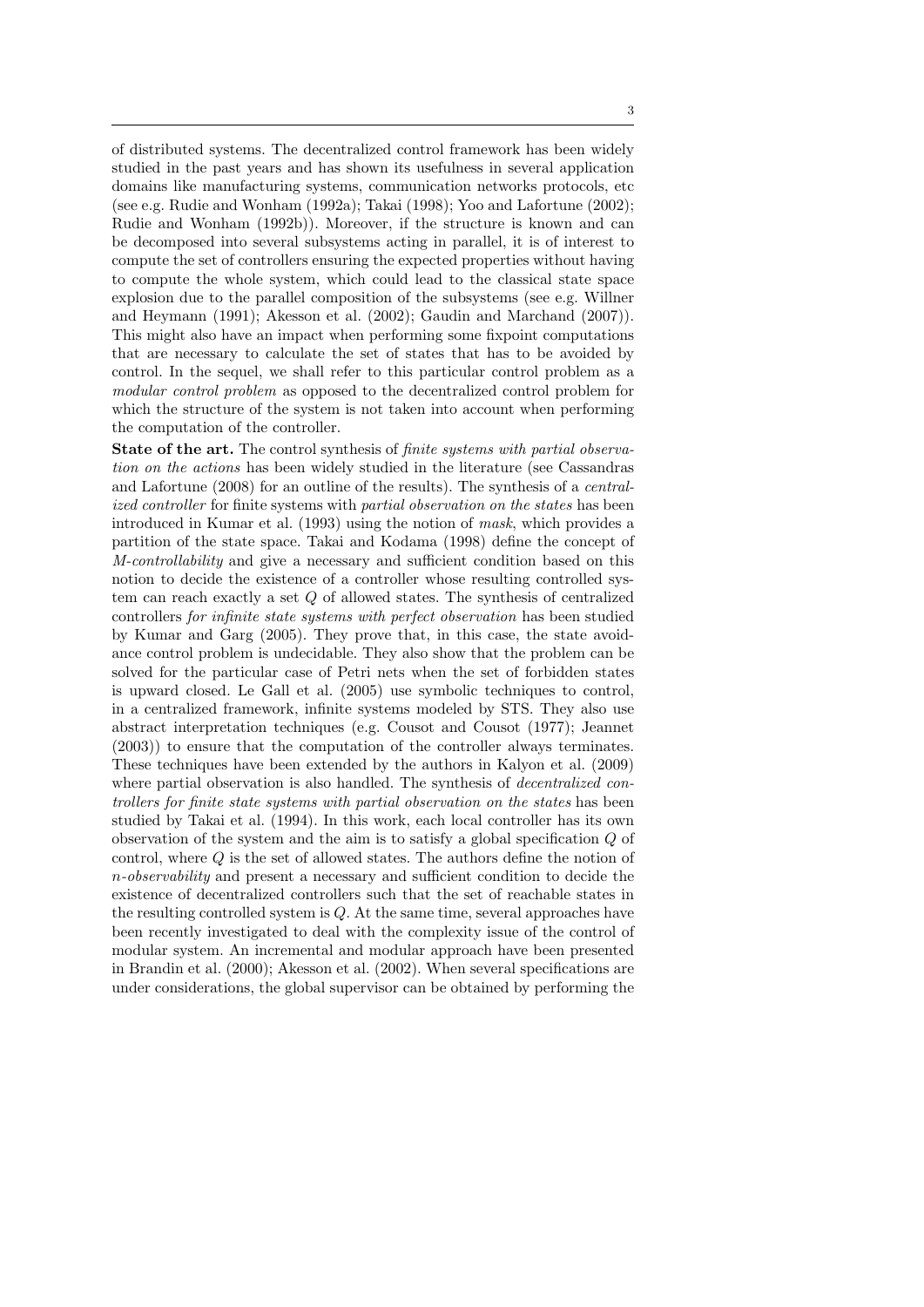parallel composition between the different corresponding "local" supervisors. Closely related to the decentralized theory, under the hypothesis that the specification is separable and that the shared events are controllable, the authors of Willner and Heymann (1991) provide a solution allowing to compute local supervisors  $\mathcal{C}_i$  acting upon each sub-system  $\mathcal{T}_i$  and to operate the individually controlled system  $C_i/T_i$  concurrently in such a way that the behavior of the controlled system corresponds to the supremal controllable sublanguage of the specification. This has been further extended in Gaudin and Marchand (2007) to a specification that is not assumed to be separable and to infinite systems in Gaudin and Deussen (2007).

In Jeannet et al. (2005); Kalyon et al. (2009), we defined algorithms synthesizing centralized controllers for infinite state systems under partial observation on the states. To handle infinite state spaces, the algorithms provided are symbolic i.e., they do not enumerate the states, but use symbolic predicate transformers on the variables of the system. Moreover, since the state avoidance control problem for infinite state systems, that we considered, is undecidable, we used abstract interpretation techniques to obtain effective algorithms (i.e., those which always terminate); note that the abstract domain that is used in the abstract interpretation can be infinite. This paper extend these previous works by proposing algorithms synthesizing decentralized and modular controllers for infinite state systems with partial observation on the states. Again, we handle infinite state spaces by providing symbolic algorithms and we overcome the undecidability of the state avoidance control problem in these frameworks by using abstract interpretation techniques. Of course, the undecidability of this problem implies that our algorithms may not always be optimal. Even though it is quite natural in e.g. model-checking to use abstract interpretation techniques to verify the validity of a property, to the best of our knowledge it was one of the first attempt to use these techniques for solving supervisory control problems. Finally, our algorithms have been implemented in our tool SMACS (SMACS (2010)), allowing to provide empirical evaluations of our approach and show its efficiency in processing time.

In Section 2, we introduce our model of STS. In Section 3, we define the control mechanisms used and the state avoidance decentralized control problem. In Section 4, we first present procedures to solve our problem; these are not algorithms since they may not terminate. Then, we explain how to obtain effective algorithms by the use of abstract interpretation techniques and after, we compare the centralized control to the decentralized one. In Section 5 we consider the modular case where the system to be controlled is given by a collection of subsystems. In Section 6, we provide an empirical evaluation of our method.

## 2 Symbolic Transition Systems

The model of Symbolic Transition Systems (STS) is a transition system with variables, whose domain can be infinite, and is composed of *symbolic*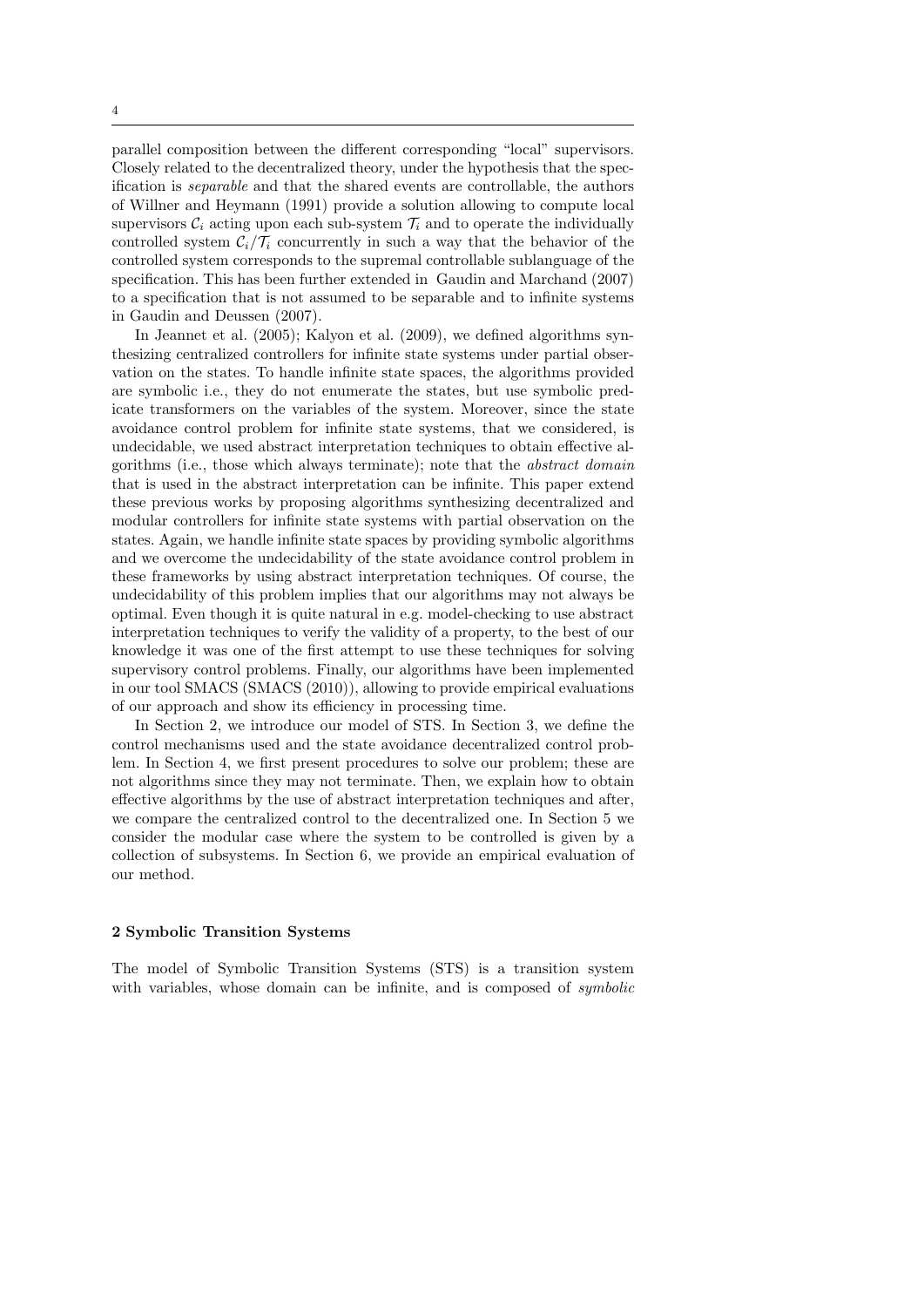transitions. Each transition has a guard on the variables of the system and an update function which indicates the evolution of the variables when the transition is fired. Furthermore, transitions are labeled with symbols taken from a finite alphabet. This model allows the representation of infinite systems whenever the variables take their values in an infinite domain. It has a finite structure and offers a compact way to specify systems handling data.

Variables, Predicates, Assignments. In the sequel, we assume to have a  $k$ -tuple  $V = \langle v_1, \ldots, v_k \rangle$  (k is constant) of variables that belong to different domains; the (infinite) domain of a variable v is denoted by  $\mathcal{D}_v$ .  $\mathcal{D}_V$  denotes  $\prod_{i\in [1,k]} \mathcal{D}_{v_i}$ . A valuation  $\nu$  of V is a k-tuple  $\langle \nu_1, \ldots, \nu_k \rangle \in \mathcal{D}_V$  and represents a possible assignment of values for the variables. Let  $V$  be a set of variables, a *predicate*  $P : \mathcal{D}_V \mapsto \{$ true, false} over the set  $\mathcal{D}_V$  is a function, which associates to each element  $\nu \in \mathcal{D}_V$  a truth value  $P(\nu)$ .  $P(\nu) =$  true and  $P(\nu) =$  false are respectively denoted  $P(\nu)$  and  $\neg P(\nu)$ . The predicate  $P : \mathcal{D}_V \mapsto \{\text{true}, \text{false}\}\$ can also be viewed as a subset  $Y \subseteq \mathcal{D}_V$  defined by  $Y \triangleq {\{\boldsymbol{\nu} \in \mathcal{D}_V \mid P(\boldsymbol{\nu})\}}$ . The *complement* of a set  $H \subseteq \mathcal{D}_V$  is denoted by  $\overline{H}$ . The *preimage func*tion of  $f : D_1 \mapsto D_2$  is denoted by  $f^{-1} : D_2 \mapsto 2^{D_1}$  and is defined, for all  $d_2 \in D_2$ , by  $f^{-1}(d_2) = \{d_1 \in D_1 | f(d_1) = d_2\}$ . Finally, we naturally extend a function  $f: D_1 \mapsto D_2$  to sets  $H \subseteq D_1$  as follows:  $f(H) = \bigcup_{h \in H} f(h)$ .

Model of the System. Our systems to be controlled are modeled by STS defined as follows:

Definition 1 (Symbolic Transition System) A symbolic transition system (STS) is a tuple  $\mathcal{T} = \langle V, \Theta, \Sigma, \Delta \rangle$  where:

- $-V = \langle v_1, \ldots, v_k \rangle$  is a k-tuple of variables (k is constant)
- $-\Theta \subseteq \mathcal{D}_V$  is a predicate on V, which defines the initial condition on the variables
- $\Sigma$  is a finite alphabet of actions
- $\Delta$  is a finite set of symbolic transitions  $\delta = \langle \sigma_{\delta}, G_{\delta}, A_{\delta} \rangle$  where  $(i)$   $\sigma_{\delta} \in \Sigma$  is the action of  $\delta$ , (ii)  $G_{\delta} \subseteq \mathcal{D}_V$  is a predicate on V, which defines the guard of  $\delta$ , and (iii)  $A_{\delta} : \mathcal{D}_V \to \mathcal{D}_V$  is the update function of  $\delta$ .

The semantics of an STS is a possibly infinite Labeled Transition System (LTS) whose states are valuations of the variables:

**Definition 2 (STS's Semantics)** The semantics of an STS  $\mathcal{T} = \langle V, \Theta, \Sigma, \Delta \rangle$ is an LTS  $\mathcal{T} = \langle X, X_0, \Sigma, \rightarrow \rangle$  where (i)  $X = \mathcal{D}_V$  is the set of states, (ii)  $X_0 = \Theta$  is the set of initial states, (iii)  $\Sigma$  is the set of labels, and (iv) the transition relation  $\rightarrow \subseteq X \times \Sigma \times X$  is defined by  $\{ \langle \nu, \sigma, \nu' \rangle \mid \exists \langle \sigma, G, A \rangle \in \Delta \}$ :  $(\nu \in G) \wedge (\nu' = A(\nu)) \}.$ 

Initially, an STS is in one of its initial states. In each state, a transition can be fired only if its guard is satisfied. When it is fired, the variables are updated according to the update function. A state  $\nu \in \mathcal{D}_V$  is in *deadlock* if no transition can be fired from this state i.e.,  $\forall \delta \in \Delta : \nu \notin G_{\delta}$ . Note that the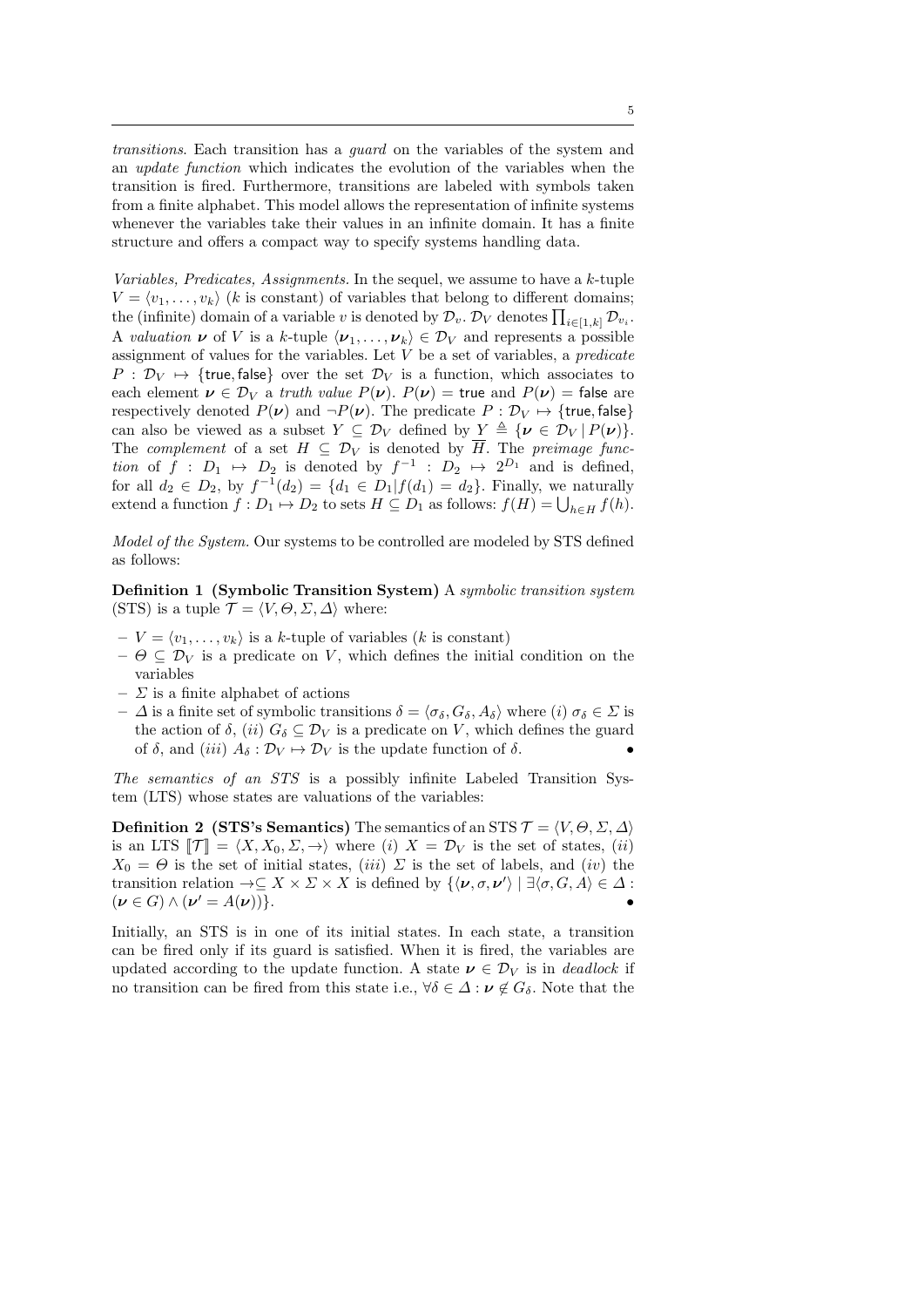LTS  $\llbracket \mathcal{T} \rrbracket$  can be non-deterministic.

Remark 1 The formalism presented in Definition 1 does not allow to define locations explicitly. But, this model is in fact equivalent to a model with explicit locations, because a variable  $Loc = \{\ell_1, \dots, \ell_n\}$  of enumerated type can always be added to encode the locations. In our examples, the figures representing STSs will have, to be clearer, explicit locations that will be encoded by this  $\infty$  mechanism.

Example 1 (Producer and consumer) The STS of Fig. 1 is a system of stock management. This example will be used throughout this paper to illustrate the concepts and the methods presented. Two units produce and send (consume) two kinds of pieces X and X'. The notations  $\mathsf{Id}, \top$  and  $\bot$  define respectively the identity function and the predicates true and false.

The STS has explicit locations  $\ell \in \{CX, PX, Choice, CX', PX'\}$  and four variables in  $\mathbb N$ , the set of natural numbers: x (resp. x') gives the current number of pieces  $X$  (resp.  $X'$ ) and  $y$  (resp.  $y'$ ) gives the number of pieces  $X$  (resp.  $X'$ ) that can be produced. A state of the system corresponds to a 5-tuple  $\langle \ell, x, x', y, y' \rangle$  and, in this example, the initial state is chosen to be  $\langle$ Choice, 50, 50, 0, 0). The choice of the kind of pieces to produce is performed in the location Choice: the action  $Choice_x$  (resp. Choice  $X'$ ) allows the system to choose the production of pieces of type X (resp.  $X^{\prime}$ )<sup>2</sup>. In the location PX (resp. PX'), the action Prod (resp. Prod') produces a piece of kind X (resp. X′ ) whereas the action Stop prod (resp. Stop prod′ ) stops the process of production. In the location CX (resp. CX′ ), the action Cons (resp. Cons′ ) consumes a piece  $X$  (resp.  $X'$ ) whereas the action Stop cons (resp. Stop cons') stops the process of consumption. The variables  $y$  and  $y'$  ensure that at most two pieces can be consumed in each cycle of consumption.

A Predicate Transformer is a function from  $\mathcal{D}_V$  to  $\mathcal{D}_V$  that given a set of states (or a predicate) computes a new set of states (or a new predicate). In the sequel, we shall use the following notations, for all STS  $\mathcal{T} = \langle V, \Theta, \Sigma, \Delta \rangle$ ,  $\delta = \langle \sigma_{\delta}, G_{\delta}, A_{\delta} \rangle \in \Delta, \Delta' \subseteq \Delta, \Sigma' \subseteq \Sigma$  and set of states  $B \subseteq \mathcal{D}_V$ :

- Trans $(\sigma) = \{ \delta \in \Delta \mid \sigma_{\delta} = \sigma \}$  is the set of transitions labeled by  $\sigma$ ,
- Pre $_{\delta}^{\mathcal{T}}(B) = \hat{G}_{\delta} \cap A_{\delta}^{-1}(B) = \{ \boldsymbol{\nu} \in \mathcal{D}_V \mid \exists \boldsymbol{\nu}' \in B : (\boldsymbol{\nu} \in G_{\delta}) \wedge (\boldsymbol{\nu}' = A_{\delta}(\boldsymbol{\nu})) \}$ is the set of states leading to B through the transition  $\delta$ ,
- Pre $_{\Delta'}^{\mathcal{T}}(B) = \bigcup_{\delta \in \Delta'} \text{Pre}_{\delta}^{\mathcal{T}}(B)$  is the set of states leading to B through a transition in  $\Delta'$ ,
- Pre $_{\Sigma'}^{\mathcal{T}}(B) = \bigcup_{\sigma \in \Sigma'} \text{Pre}_{\text{Trans}(\sigma)}^{\mathcal{T}}(B)$  is the set of states leading to B through a transition labeled by an action in  $\Sigma'$ ,
- Post $_{\delta}^{\mathcal{T}}(B) = A_{\delta}(G_{\delta} \cap B)$  is the set of states that are reachable from B through the transition  $\delta$ .

<sup>2</sup> For convenience, in the guards and update functions of the transitions of the system, we omit the conditions and assignments related to the locations. For example, the transition  $\delta \alpha$ is defined by  $\langle Choice \, X, \mathsf{T}, \mathsf{Id} \rangle$ , whereas it should be defined by  $\langle Choice \, X, l = Choice; l := \mathsf{Id} \rangle$  $PX\rangle$ .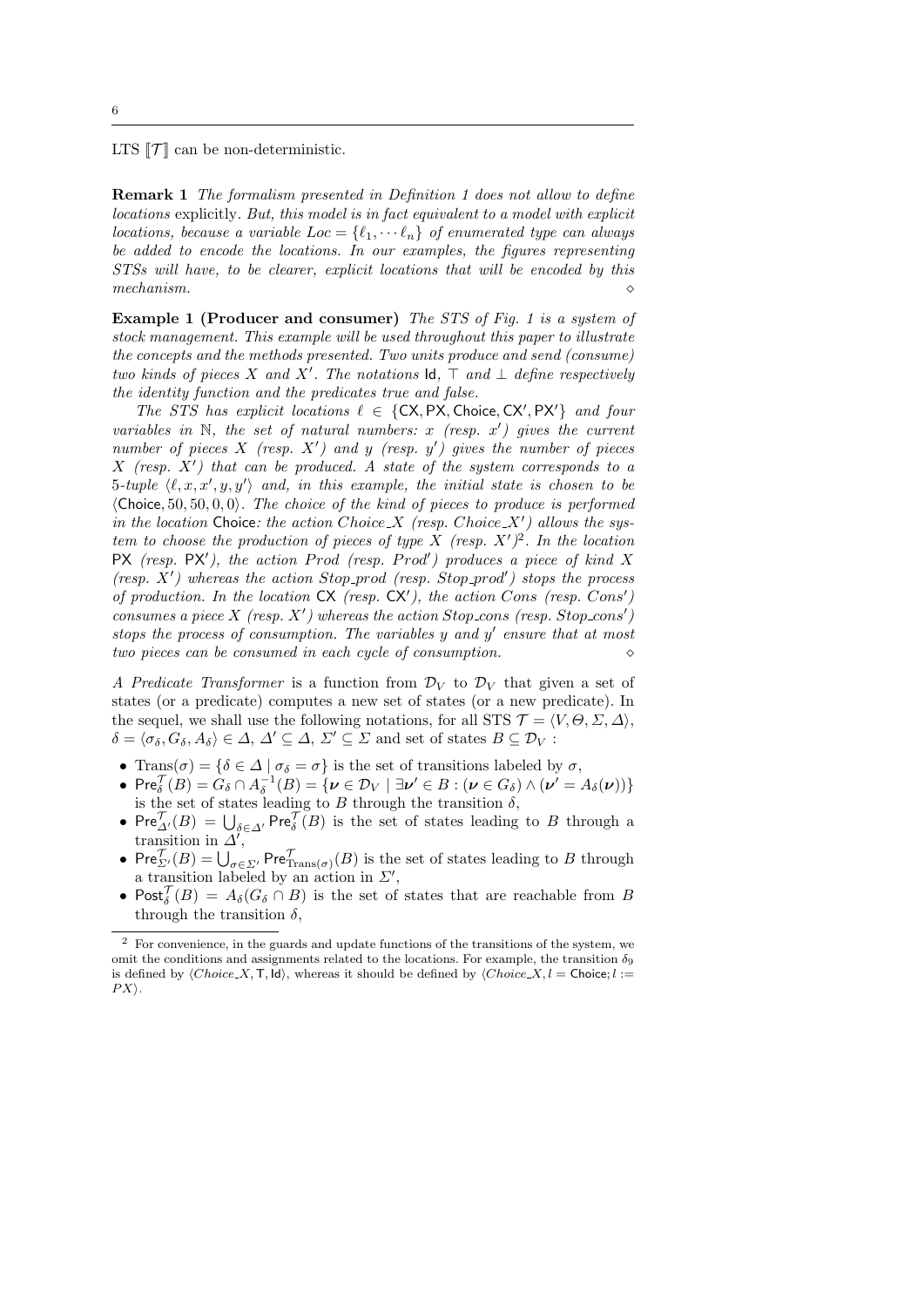

Fig. 1 Producer and consumer example.

- Post $_{\Delta'}^{\mathcal{T}}(B) = \bigcup_{\delta \in \Delta'} \mathsf{Post}_{\delta}^{\mathcal{T}}(B)$  is the set of states that are reachable from B through a transition in  $\Delta'$ ,
- Post $_{\Sigma'}^{\mathcal{T}}(B) = \bigcup_{\sigma \in A} \text{Post}_{\text{Trans}(\sigma)}^{\mathcal{T}}(B)$  is the set of states that are reachable from B through a transition labeled by an action in  $\Sigma'$ , and
- Coreach $_{\Sigma'}^{\mathcal{T}}(B) = \text{lfp}(\lambda B'.B \cup \textsf{Pre}_{\Sigma'}^{\mathcal{T}}(B'))$  is the set of states leading to B by triggering only events in  $\Sigma'$  (lfp denotes the least fixpoint).

In the remainder of this paper, we work with sets of states and use operations on these sets. In our tool SMACS, the sets of states are symbolically represented by predicates and each operation on sets corresponds to a predicate transformer. For example,  $\mathsf{Pre}_{\delta}^{\mathcal{T}}(B)$  is given by the set of states  $\nu$  which satisfy the predicate transformer  $\exists \nu' \in B : (\nu \in G_{\delta}) \wedge (\nu' = A_{\delta}(\nu))$ . Further details can be found in Le Gall et al. (2005); Jeannet et al. (2005).

Parallel Composition of STS. Frequently, a system is initially given by a collection of (simpler) components modeled by STS that interact with each other by synchronizing on common events. The global behavior of this system is then obtained by composing these STS together using the parallel composition operator that represents the concurrent behavior of the STS with synchronization on the common events. It is defined as follows:

**Definition 3 (Parallel Composition)** Let  $\mathcal{T}_1 = \langle V_1, \Theta_1, \Sigma_1, \Delta_1 \rangle$  and  $\mathcal{T}_2 =$  $\langle V_2, \Theta_2, \Sigma_2, \Delta_2 \rangle$  be STS such that  $V_1 \cap V_2 = \emptyset$  and we defined the set of shared events  $\Sigma_s = \Sigma_1 \cap \Sigma_2$ . The parallel composition  $\mathcal{T}_1 || \mathcal{T}_2$  of  $\mathcal{T}_1$  and  $\mathcal{T}_2$  is given by the STS  $\mathcal{T} = \langle V_1 \cup V_2, \Theta, \Sigma, \Delta \rangle$  where  $(i) \Theta = \Theta_1 \times \Theta_2$ ,  $(ii) \Sigma = \Sigma_1 \cup \Sigma_2$ , and  $(iii) \Delta$  is defined as follows for each  $\sigma \in \Sigma$ :

- if  $\sigma \in \Sigma_1 \setminus \Sigma_s$ , then for each  $\delta_1 = \langle \sigma, G_1, A_1 \rangle \in \Delta_1$  the transition  $\delta =$  $\langle \sigma, G_1, A \rangle \in \Delta$ , where the update function  $A: \mathcal{D}_{V_1} \times \mathcal{D}_{V_2} \mapsto \mathcal{D}_{V_1} \times \mathcal{D}_{V_2}$  is defined, for each  $v_1 \in \mathcal{D}_{V_1}$  and  $v_2 \in \mathcal{D}_{V_2}$ , by  $A(\langle \nu_1, \nu_2 \rangle) = \langle A_1(\nu_1), \nu_2 \rangle$ .
- if  $\sigma \in \Sigma_2 \setminus \Sigma_s$ , then for each  $\delta_2 = \langle \sigma, G_2, A_2 \rangle \in \Delta_2$  the transition  $\delta =$  $\langle \sigma, G_2, A \rangle \in \Delta$ , where the update function  $A: \mathcal{D}_{V_1} \times \mathcal{D}_{V_2} \mapsto \mathcal{D}_{V_1} \times \mathcal{D}_{V_2}$  is defined, for each  $\nu_1 \in \mathcal{D}_{V_1}$  and  $\nu_2 \in \mathcal{D}_{V_2}$ , by  $A(\langle \nu_1, \nu_2 \rangle) = \langle \nu_1, A_2(\nu_2) \rangle$ .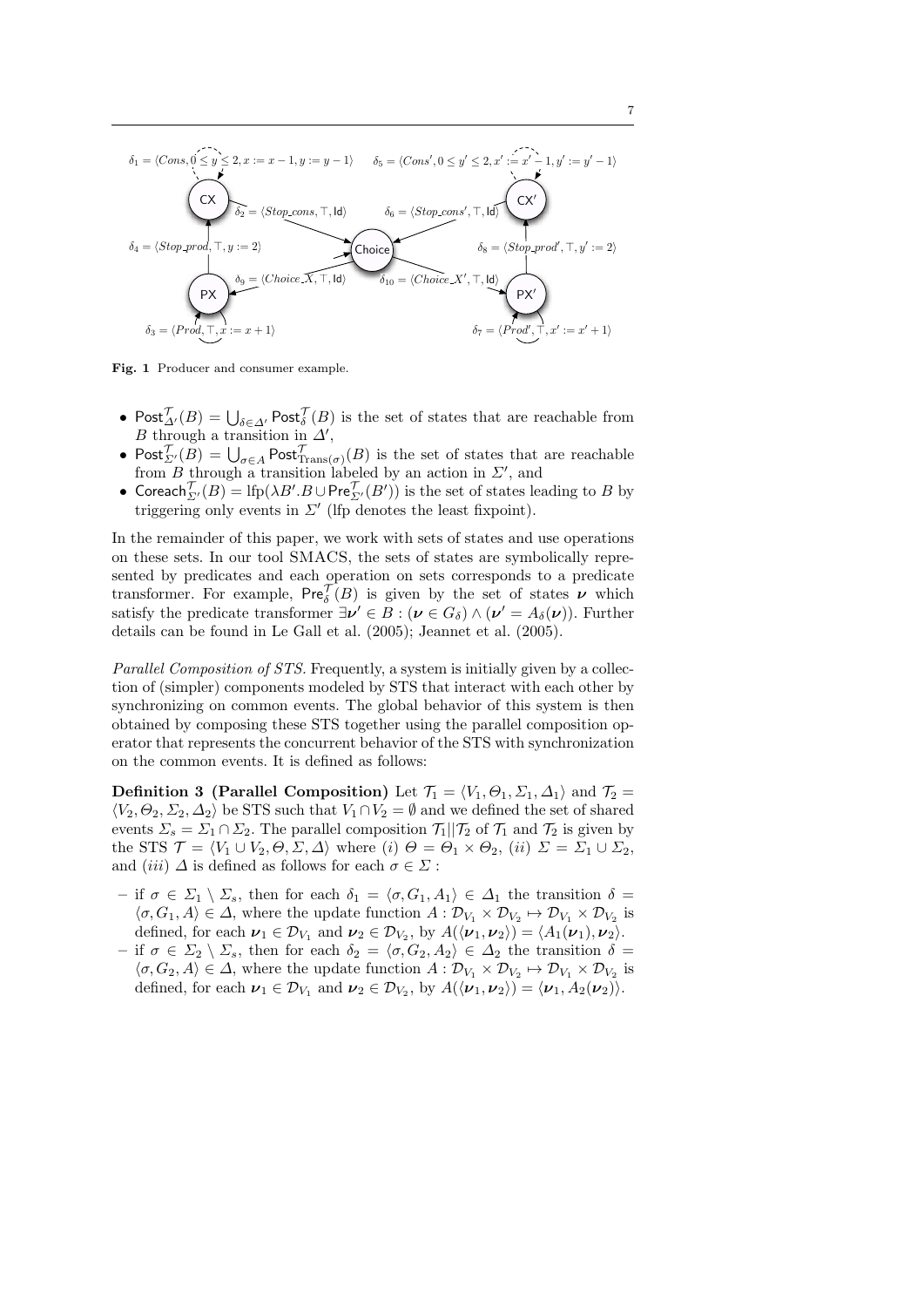– if  $\sigma \in \Sigma_s$ , then for each  $\delta_1 = \langle \sigma, G_1, A_1 \rangle \in \Delta_1$  and  $\delta_2 = \langle \sigma, G_2, A_2 \rangle \in \Delta_2$ the transition  $\delta = \langle \sigma, G_1 \cap G_2, A \rangle \in \Delta$ , where the update function A :  $\mathcal{D}_{V_1} \times \mathcal{D}_{V_2} \mapsto \mathcal{D}_{V_1} \times \mathcal{D}_{V_2}$  is defined, for each  $\nu_1 \in \mathcal{D}_{V_1}$  and  $\nu_2 \in \mathcal{D}_{V_2}$ , by  $A(\langle \boldsymbol{\nu}_1, \boldsymbol{\nu}_2 \rangle) = \langle A_1(\boldsymbol{\nu}_1), A_2(\boldsymbol{\nu}_2) \rangle.$ 

#### 3 The State Avoidance Decentralized Control Problem

In this section, we define the state avoidance control problem w.r.t. the available information from the observation of the system and the available control mechanisms. The decentralized control of discrete event systems theory is a natural approach to decrease the computational complexity of synthesizing controllers for large scale systems: the overall task of the synthesis is divided into smaller tasks of synthesizing local controllers, each of them reacting according to a (different) partial observation of the system.

#### 3.1 Means of observation and control

**Definition 4 (Observer)** An observer of the state space  $\mathcal{D}_V$  is a pair  $\langle Obs, M \rangle$ , where (i) Obs is a variable, whose domain is the (possibly infinite) observation space  $\mathcal{D}_{Obs}^3$ , and (ii) the mask  $M: \mathcal{D}_V \mapsto \mathcal{D}_{Obs}$  is a total function which gives, for each state  $\nu \in \mathcal{D}_V$ , the observation  $M(\nu)$  that the controller has when the system enters this state. •

Example 2 For the system of Fig. 1, partial observation can be given by the mask  $M : Loc \times \mathbb{N} \times \mathbb{N} \times \mathbb{N} \rightarrow Loc \times \mathbb{N} \times \mathbb{N}$ , where for each state  $\langle \ell, x, x', y, y' \rangle \in \mathcal{D}_V$ , the value  $M(\langle \ell, x, x', y, y' \rangle) = \langle \ell, x, y \rangle$ . It means that the variables related to the pieces  $X'$  are not visible. In that case,  $\mathcal{D}_{Obs}$  =  $Loc \times \mathbb{N} \times \mathbb{N}$  and the variable Obs is a 3-tuple  $\langle L, X, Y \rangle$  where the domain of L is Loc and the domain of  $X, Y$  is  $\mathbb N$ .

For each observation  $obs \in \mathcal{D}_{Obs}$ ,  $M^{-1}(obs)$  gives the set of states, whose observation is  $\delta$ . Note that the mask M induces a *partition* of the state space, which means that  $\forall obs, obs' \in \mathcal{D}_{Obs} : obs \neq obs' \Rightarrow M^{-1}(obs) \cap M^{-1}(obs') = \emptyset$ .

In the decentralized framework, the control is performed by a set of controllers  $C_i$  ( $\forall i \in [1, n]$ ) which interact with the system in a feedback manner. Each controller  $C_i$  has its own partial view of the state space of the system  $\mathcal{T}$ . Thus in the sequel, we assume that each controller  $\mathcal{C}_i$  is associated with an observer  $\langle Obs_i, M_i \rangle$ . Given the current state  $\nu$  of the system, the control decision of each controller  $\mathcal{C}_i$  (i.e., the set of actions that, from its observation, it cannot allow) is thus based on its own local observations of the system  $M_i(\nu) \in \mathcal{D}_{Obs_i}.$ 

<sup>&</sup>lt;sup>3</sup> To remain coherent with the formalization of the state space  $\mathcal{D}_V$ , we have chosen to define the observation space  $\mathcal{D}_{Obs}$  by means of a variable *Obs* whose domain is  $\mathcal{D}_{Obs}$ . In particular, it allows us to use predicate transformers w.r.t. this variable.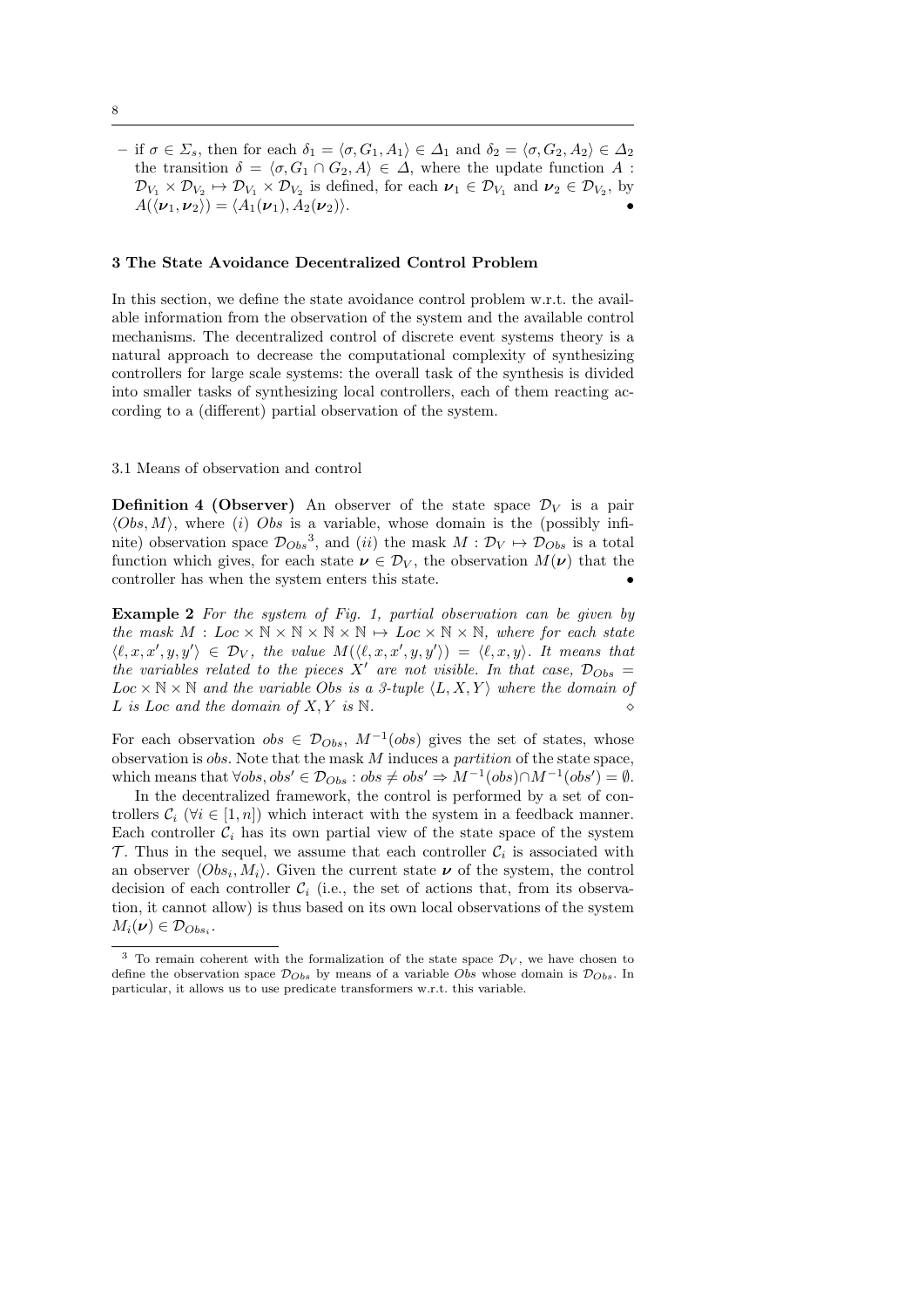The control is performed by means of controllable events: for each controller  $\mathcal{C}_i$ , the alphabet  $\Sigma$  classically is partitioned into the set of controllable events  $\Sigma_{i,c}$ , that the controller  $\mathcal{C}_i$  can decide not to allow, and the set of uncontrollable events  $\Sigma_{i,uc}$ ; this also induces a partitioning of the set of symbolic transitions  $\Delta$  between the set of controllable transitions  $\Delta_{i,c}$  and the set of uncontrollable ones  $\Delta_{i,uc}$ , where  $\delta = (\sigma, G, A) \in \Delta_{i,c}$  (resp.  $\Delta_{i,uc}$ ) if  $\sigma \in \Sigma_{i,c}$  (resp.  $\Sigma_{i,uc}$ ). Note that the subsets  $\Sigma_{1,c}, \ldots, \Sigma_{n,c}$  are not necessarily disjoint. The set  $\Sigma_c =$  $\bigcup_{i=1}^n \Sigma_{i,c}$  denotes the set of actions that can be controlled by at least one controller and the set  $\Sigma_{uc} = \Sigma \setminus \Sigma_c$  denotes the set of actions that cannot be controlled. We will see (Def. 6) that an action  $\sigma$  is globally forbidden if each controller, which can forbid it, decides so. Moreover,  $\text{In}(\sigma) = \{i | \sigma \in \Sigma_{i,c}\}\$ denotes the set of indices of the controllers which can control  $\sigma$ .

#### 3.2 Controllers and controlled system

The aim of the controllers is to restrict the behavior of the system in order to ensure a forbidden state invariance property (i.e., they must prevent the system from reaching forbidden states). First we recall the definition of a centralized controller with partial observation and then extend its definition to the decentralised case.

**Definition 5 (Controller)** Given an STS  $\mathcal{T} = \langle V, \Theta, \Sigma, \Delta \rangle$ , a partition  $\Sigma =$  $\Sigma_{i,c} \cup \Sigma_{i,uc}$  and an observer  $\langle Obs_i, M_i \rangle$ , a controller for T is a pair  $\mathcal{C}_i = \langle \mathcal{S}_i, E_i \rangle$ , where:

- 1.  $S_i: \mathcal{D}_{Obs_i} \mapsto 2^{\Sigma_{i,c}}$  is a supervisory function which defines, for each observation  $obs \in \mathcal{D}_{Obs_i}$ , a set  $\mathcal{S}_i(obs)$  of controllable actions to be forbidden when *obs* is observed by the controller.
- 2.  $E_i \subset \mathcal{D}_V$  is a set of states to be forbidden, which restricts the set of initial states.  $\bullet$

To avoid repetitions, in the remaining part of the paper, we always work with a system  $\mathcal{T} = \langle V, \Theta, \Sigma, \Delta \rangle$  to be controlled, n observers  $\langle Obs_i, M_i \rangle$   $(\forall i \in [1, n]),$ and *n* controllers  $C_i = \langle S_i, E_i \rangle$  ( $\forall i \in [1, n]$ ).

The decentralized control mechanism is composed of n controllers  $C_i$  $(\forall i \in [1, n])$  interacting with the system and which can disable actions. The synchronization of these n controllers defines then the global control applied to the system. This control is in fact defined by fusion rules which give the actions and the initial states to be forbidden:

Definition 6 (Fusion rules) The fusion rules for the actions and the initial states to be forbidden are defined by :

1. Assume that the system is in state  $\nu$  and that each controller  $\mathcal{C}_i$  observe  $M_i(\nu) \in \mathcal{D}_{Obs_i}$ , then  $B_i = \mathcal{S}_i(M_i(\nu)) \subseteq \Sigma_{i,c}$  ( $\forall i \in [1,n]$ ) be the actions forbidden by the controller  $\mathcal{C}_i$ . The fusion rule  $\mathcal{R}^{\mathcal{S}}$ , which gives the actions to be forbidden globally, is defined by :

$$
\mathcal{R}^{\mathcal{S}}(B_1,\ldots,B_n) = \{ \sigma \, | \, \forall i \in \text{In}(\sigma) : \sigma \in B_i \}
$$
 (1)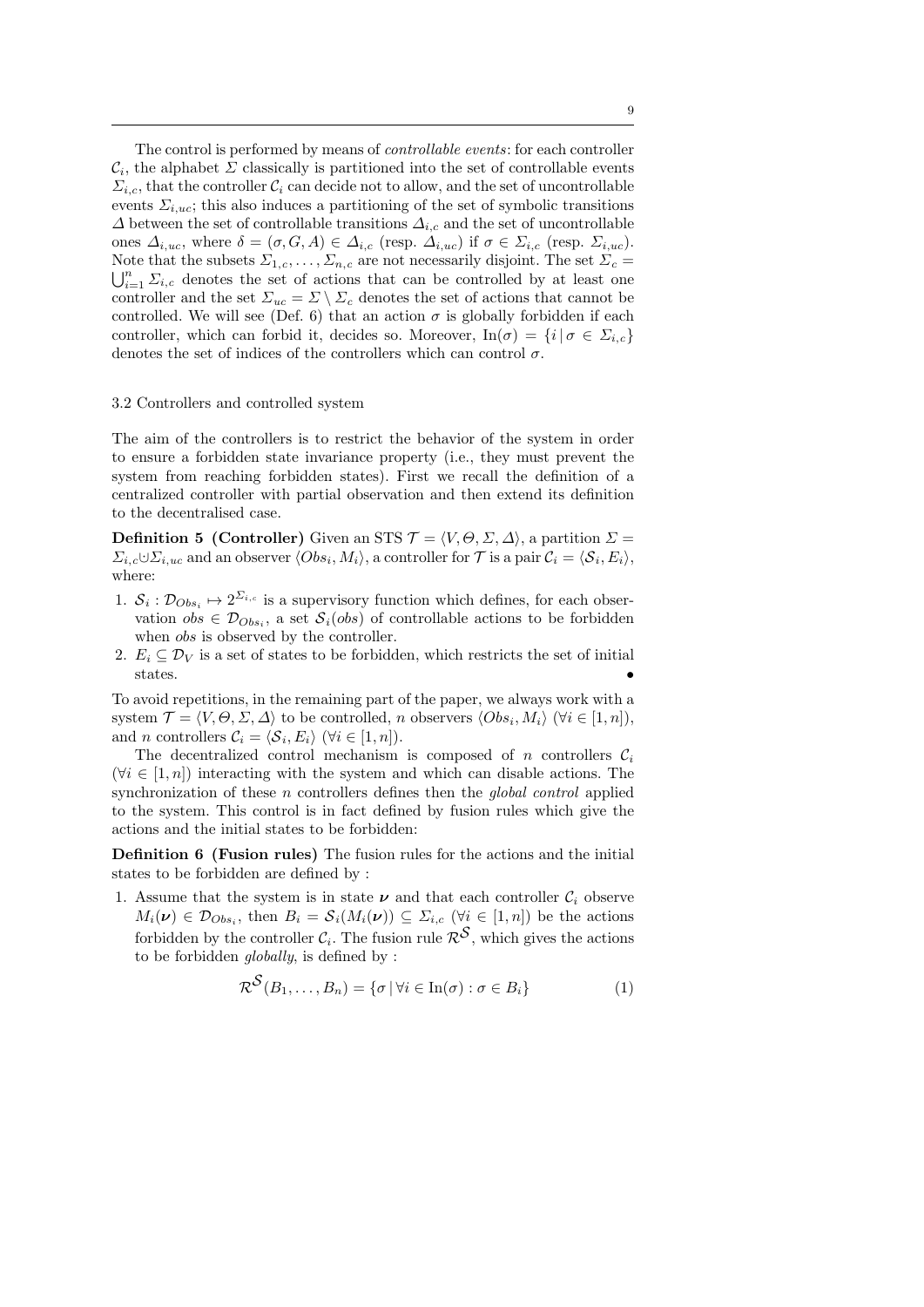

Fig. 2 Decentralized control under partial observation.

An action  $\sigma$  is globally forbidden if each controller, which can forbid it, decides so.

2. Let  $E_i \subset \mathcal{D}_V$  ( $\forall i \in [1, n]$ ) be the states that the controller  $\mathcal{C}_i$  decided to forbid at the beginning of the execution of the system. The fusion rule  $\mathcal{R}^E$ , which gives the initial states to be forbidden *globally*, is defined by :

$$
\mathcal{R}^E(E_1,\ldots,E_n) = \bigcap_{i=1}^n E_i \tag{2}
$$

•

Based on Definitions 5 and 6, a decentralized controller under a conjunctive architecture is defined as follows:

**Definition 7 (Decentralized Controller)** Given a system  $\mathcal{T}$  =  $\langle V, \Theta, \Sigma, \Delta \rangle$  to be controlled, n observers  $\langle Obs_i, M_i \rangle$   $(\forall i \in [1, n]),$  a decentralized controller under a conjunctive architecture is given by a tuple  $\langle (\mathcal{C}_i)_{i=[1...n]}, \mathcal{R}^{\mathcal{S}}, \mathcal{R}^E \rangle$ , where

- $C_i = \langle S_i, E_i \rangle$  ( $\forall i \in [1, n]$ ), is a controller defined according to Definition 5 w.r.t. the observer  $\langle Obs_i, M_i \rangle$ .
- $\mathcal{R}^{\mathcal{S}}$ ,  $\mathcal{R}^E$  are the fusion rules defined according to Definition 6.

The feedback interaction between the system  $\mathcal T$  and a decentralized controller  $\langle (C_i)_{i=[1...n]}, \mathcal{R}^{\mathcal{S}}, \mathcal{R}^E \rangle$  is depicted in Fig. 2 and can be summarized as follows. When the system is in a state  $\nu$ , each controller  $\mathcal{C}_i = \langle \mathcal{S}_i, E_i \rangle$  receives the observation  $obs_i = M_i(\nu)$  and computes the actions  $S_i(obs_i)$  that would be prudent to forbid, because a transition labeled by one of these actions could lead to *Bad* (the computation of  $S_i$  is defined in section 4). Then, the fusion rule  $\mathcal{R}^{\mathcal{S}}$  (see (1)) gives the actions that the system cannot execute: an action  $\sigma$ is globally forbidden, if each controller, which can control  $\sigma$ , decides to forbid it. The controlled system resulting from this interaction is then defined as follows.

**Definition 8 (Controlled System)** The system  $\mathcal T$  controlled by a decentralized controller under a conjunctive architecture  $\langle (C_i)_{i=[1...n]}, \mathcal{R}^{\mathcal{S}}, \mathcal{R}^E \rangle$  is an STS  $\mathcal{T}_{/(\mathcal{C}_i)_{i=[1...n]}} = \langle V, \Theta_{/(\mathcal{C}_i)_{i=[1...n]}}, \Sigma, \Delta_{/(\mathcal{C}_i)_{i=[1...n]}} \rangle$ , where: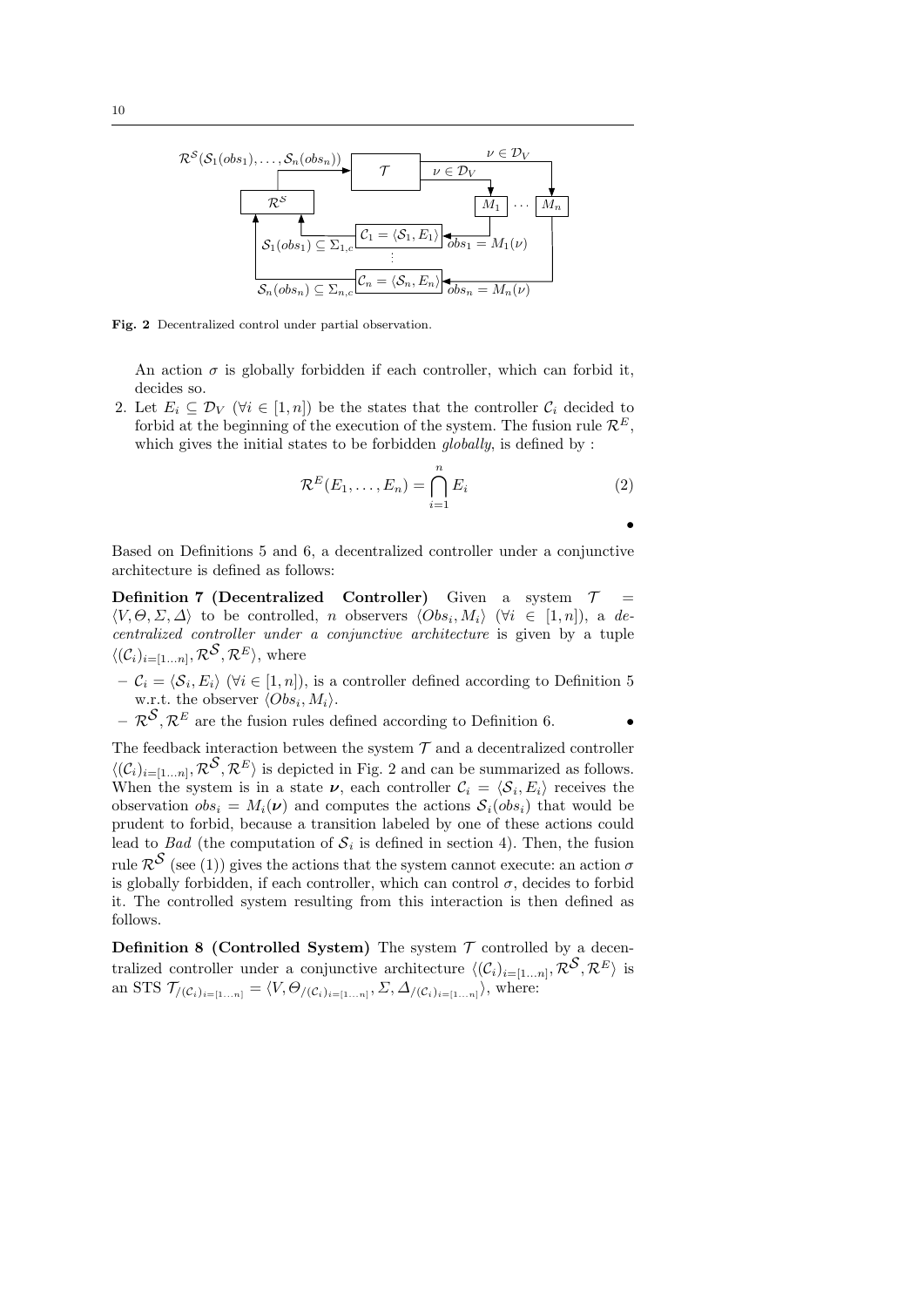- $\Theta_{/(\mathcal{C}_i)_{i=[1...n]}} = \Theta \setminus \mathcal{R}^E(E_1, \ldots, E_n)$
- $\Delta_{/(\mathcal{C}_i)_{i=[1...n]}}$  is defined by the following rule: if  $\langle \sigma, G, A \rangle \in \Delta$  then  $\langle \sigma, G_{/(\mathcal{C}_i)} \rangle_{i=[1...n]}, A \rangle \in \Delta_{/(\mathcal{C}_i)_{i=[1...n]}}$  with  $G_{/(\mathcal{C}_i)_{i=[1...n]}} = {\cal W} | \nu \in G \wedge \sigma \notin$  $\mathcal{R}^{\mathcal{S}}(\mathcal{S}_1(M_1(\nu)), \ldots, \mathcal{S}_n(M_n(\nu)))\}.$

The supervisory functions  $S_i$  restricts the guards of the controlled system. Indeed, a transition  $\delta$  (labeled by  $\sigma$ ) can no longer be fired from a state  $\nu$  in  $\mathcal{T}_{/(\mathcal{C}_i)_{i=[1...n]}},$  if the action  $\sigma$  is forbidden in this state by the global control.

For convenience, in the remainder of Section 3, a decentralized controller under a conjunctive architecture  $\langle (C_i)_{i=[1...n]}, \mathcal{R}^{\mathcal{S}}, \mathcal{R}^E \rangle$  will be simply called a decentralized controller and will be denoted  $(C_i)_{i=[1...n]}$  as the fusion rules of the conjunctive architecture are independent of the system and the controllers and simply reflect the chosen control architecture.

#### 3.3 Discussions on our choices of observation and control means

We discuss here the choices of observation and control means we made in this paper, which are slightly different from a more classical approach of the decentralized control problem. The state-based observation approach is rather classical as taken by Takai and Kodama (1997, 1998); Kumar et al. (1993), but our definition of the fusion rules is not. Usually, one uses a disjunctive or conjunctive architecture as explained in ? i.e., an event is globally enabled when all local supervisors enable it (conjunctive architecture) or at least one local supervisor enables it (disjunctive architecture). In our framework, we make the use of a slightly different disjunctive architecture: disjunctive because an event is enabled whenever at least one supervisor that can control this event, enables it ; slightly different as in our framework, a controller can only disable an event that belongs to its own set of controllable events (whereas in the disjunctive architecture a controller disables by default all the events that are controllable by other controllers).

In Takai et al. (1994), which is one of the few papers on decentralized statefeedback control of discrete event systems, the authors chose a conjunctive architecture. However, they want to obtain balanced decentralized controllers i.e., for each pair of states  $\nu, \nu'$  reachable in the controlled system, if there is a transition  $\sigma$  which can be fired from  $\nu$  to  $\nu'$ , then it must be enabled by each local controller. In other words, all local controllers make the same decision on shared events. For our state avoidance control problem, we do not compute balanced controllers, because we will show (see Example 3) that these controllers have not always the best control policy.

Finally, from an implementation point of view, the reason why we prefer to do intersections rather than unions in the definition of the fusion rule is that to approximate sets of states, we make the use of convex polyhedra (see Section 4.3). When working with such elements, intersection is exact while "union" (convex hull) is not. Further, if we represent explicit union of convex polyhedra (instead of convex hull), the effective computation of the fixpoint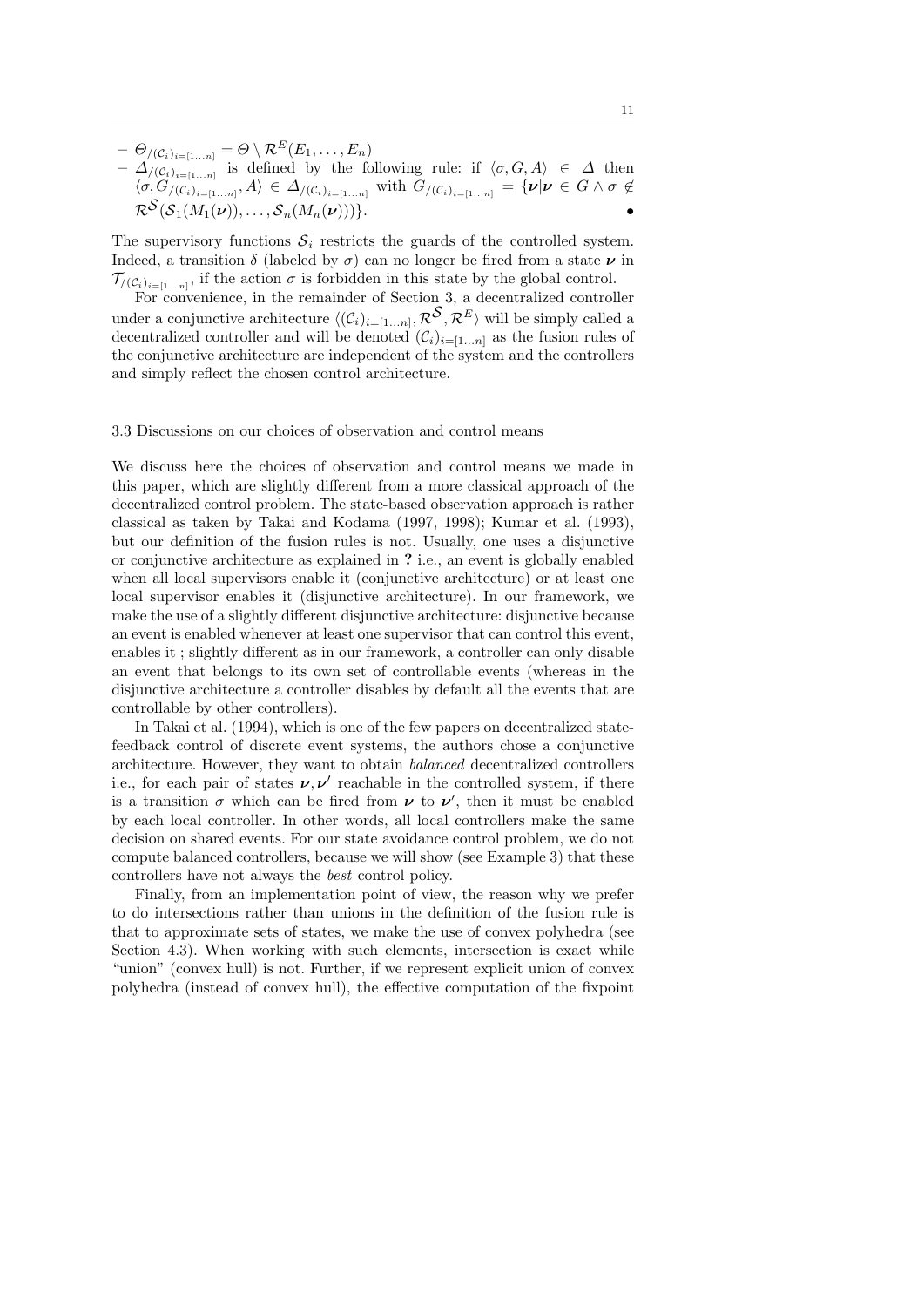becomes a lot more complex, since we will not have a clear widening operator nor a canonical representation of our sets of states.

3.4 Definition of the state avoidance decentralized control problems

We are interested in two distinct versions of the state avoidance decentralized control problem consisting of forbidding the system to reach some particular states, either because some properties are not satisfied in these states (e.g. the states where two states variables are equal or more generally the states in which some particular state predicates are satisfied) or because they are deadlocking states:

Problem 1 (Basic State Avoidance Decentralized Control Problem) Given an STS  $\mathcal{T} = \langle V, \Theta, \Sigma, \Delta \rangle$ , n observers  $\langle Obs_i, M_i \rangle$  ( $\forall i \in [1, n]$ ) and a predicate Bad representing the set of forbidden states, the Basic State Avoidance Decentralized Control problem (BDP for short), consists of computing a decentralized controller  $(C_i)_{i=[1...n]}$  such that reachable $(\mathcal{T}_{/(\mathcal{C}_i)_{i=[1...n]}}) \cap Bad = \emptyset$ .

In the sequel, a valid decentralized controller denotes a decentralized controller  $(C_i)_{i=[1...n]}$  such that reachable $(\mathcal{T}_{/(\mathcal{C}_i)_{i=[1...n]}}) \cap Bad = \emptyset$ . A solution to BDP does not ensure that the controlled system is deadlock free i.e., it does not ensure that the controlled system always has the possibility to make a move. To ensure this important property, we define a second problem:

Problem 2 (Deadlock Free State Avoidance Decentralized Control **Problem)** Given an STS  $\mathcal{T} = \langle V, \Theta, \Sigma, \Delta \rangle$ , n observers  $\langle Obs_i, M_i \rangle$   $(\forall i \in$  $[1, n]$  and a predicate Bad, the Deadlock Free State Avoidance Decentralized Control Problem (DfDP for short) consists of computing a decentralized controller  $(C_i)_{i=[1...n]}$  such that  $(i)$  reachable $(\mathcal{T}_{/(\mathcal{C}_i)_{i=[1...n]}}) \cap Bad = \emptyset$  and  $(ii)$  $\mathcal{T}_{/(\mathcal{C}_i)_{i=[1...n]}}$  does not contain reachable deadlocking states.

We can immediately notice that a trivial correct decentralized controller  $(\mathcal{C}_i)_{i=[1...n]}$  is the one where  $E_i \supseteq \Theta$  for all  $i \in [1,n]$  (i.e., where no state remains). Therefore, the notion of permissiveness has been introduced to compare the quality of different decentralized controllers for a given STS.

Definition 9 (Permissiveness) Given two valid decentralized controllers  $(C_i)_{i=[1...n]}$  and  $(C'_i)_{i=[1...n]}$  solving Problem 1 (resp. 2),  $(C_i)_{i=[1...n]}$  is more per- $\text{missive than}~~ (\mathcal{C}'_i)_{i=[1...n]}~\text{iff }$  reachable $(\mathcal{T}_{/(\mathcal{C}_i)_{i=[1...n]}})~\supseteq~$  reachable $(\mathcal{T}_{/(\mathcal{C}'_i)_{i=[1...n]}}).$ When the inclusion is strict, we say that the first one is strictly more permissive than the second one.

In our settings, since the observations and the control of the system are based on (masked) states it is more appropriate to define the permissiveness w.r.t the states that are reachable in the controlled system, rather than w.r.t. the language of the actions that can be fired. Note that two controlled systems with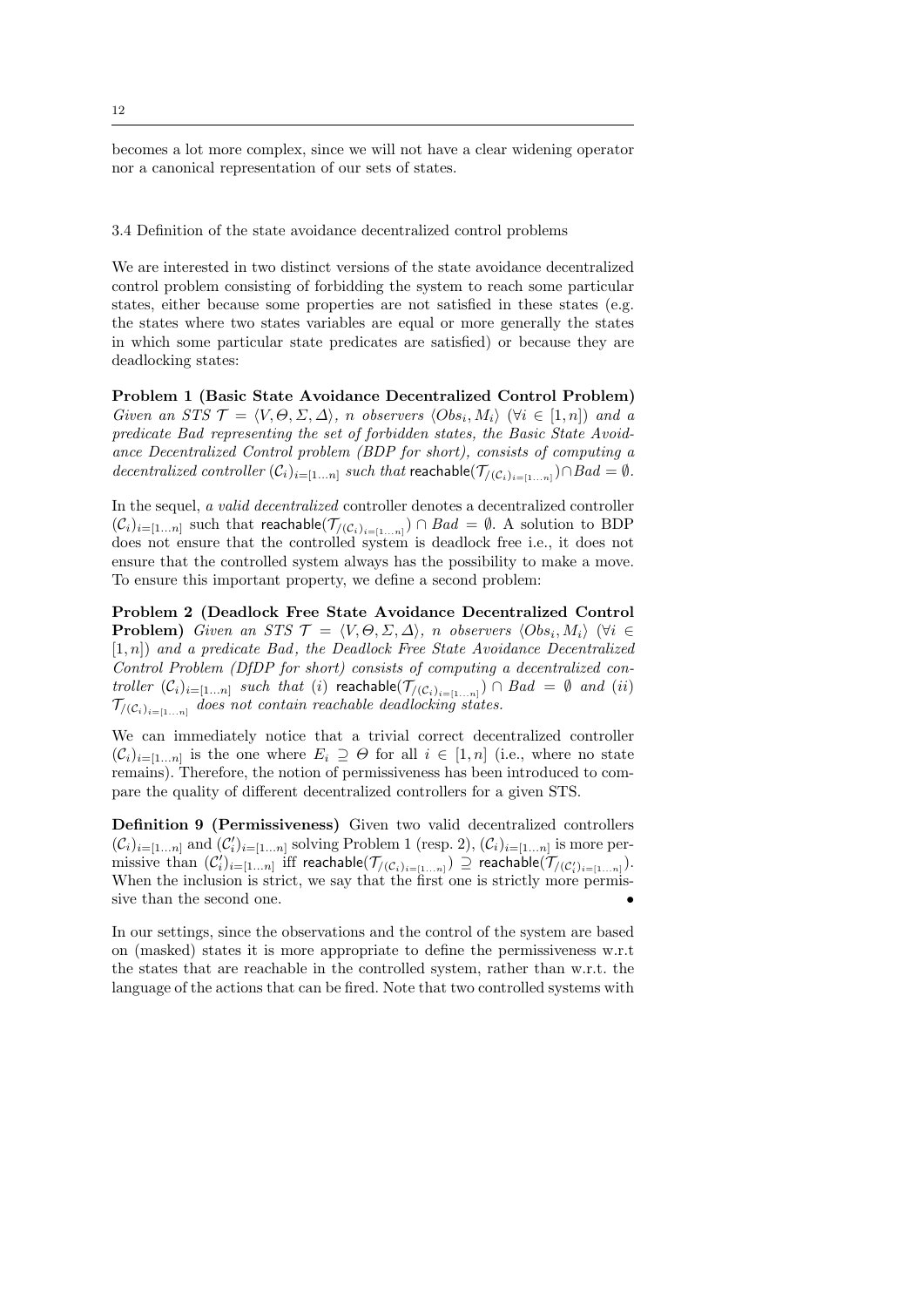the same reachable state space can have different enabled transitions<sup>4</sup>. We have proven in Kalyon et al. (2009) that a most permissive controller solving BDP or DfDP does not always exist; this result would have been the same for other kinds of permissiveness like language or execution inclusions. Consequently, we are looking for a maximal solution to BDP (resp. DfDP) i.e., an  $n$ -tuple of controllers  $(c_i)_{i=[1...n]}$  solving BDP (resp. DFDP) and such that there does not exist an *n*-tuple of controllers  $(C'_i)_{i=[1...n]}$  strictly more permissive, which also solves this problem. Unfortunately, computing a maximal solution to BDP or DfDP is undecidable as shown in Kalyon et al. (2009). As a consequence, our aim is to find solutions of good practical value which are correct and as close as possible to a maximal solution to be of good practical value. Our experiments will empirically validate our solutions.

### 4 Symbolic Computation of the Controllers

In this section, we first present algorithms to synthesize decentralized controllers solving BDP and DfDP. Since the systems to be controlled are infinite, these algorithms, where no approximation is done, do not ensure the termination of the computations. In section 4.3, we will explain how to modify them to obtain algorithms which always terminate. The idea of the control is the following. Given the set of forbidden states Bad, it might be the case that this set of states can be reached from a given state by triggering sequences of uncontrollable events. So, to prevent the set Bad from being reached, one has to remove these states from the reachable state space of the controlled system. So the general idea of the control is to compute, using a fixpoint computation, the set of states  $I(Bad)$  that can lead to Bad or to deadlocking states in the controlled system (for the deadlock free case) triggering only uncontrollable transitions<sup>5</sup>. Then, based on this set of states, we compute the decentralized controller where each local component forbids, for each observation, the controllable transitions that could lead to  $I(Bad)$ .

# 4.1 Basic state avoidance decentralized control problem

We formalize the two steps which allow us to compute the decentralized controller  $(C_i)_{i=[1...n]}$ , whose synchronization by the fusion rules solves BDP.

<sup>4</sup> We could have used an extended definition of permissiveness where if two controlled systems have equal reachable state space, inclusion of the transitions that can be fired from reachable states is also taken into account.

 $5$  Making a parallel with the classical language-based approach, the language  $L_{Bad}$  generated by the system from which the set of states Bad has been removed is not controllable w.r.t. the language  $L$  of the system, whereas the one generated by the system to which  $I(Bad)$  has been removed is actually the largest controllable sub-language of  $L_{Bad}$  w.r.t. L. Note that none of these languages is regular.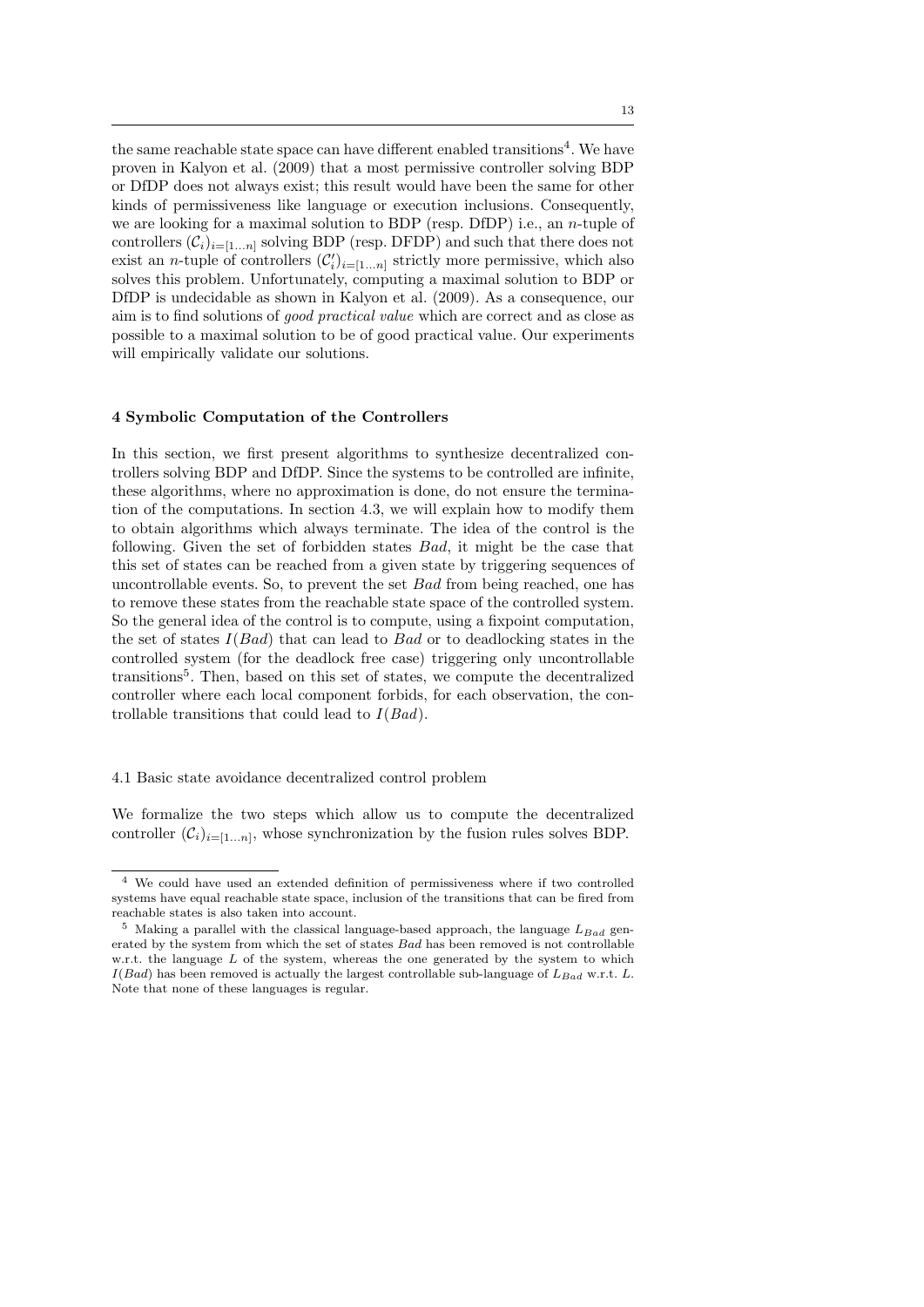

**Fig. 3** Computation of  $M_i^{\mathcal{T}}(\text{Pre}_{\sigma}(B) \setminus B)$ .

Computation of  $I(Bad)$ . This set of states (and more generally the function  $I(.)$  is given by the function Coreach $\mathcal{T}_{uc} : 2^{\mathcal{D}_V} \mapsto 2^{\mathcal{D}_V}$  defined in (3). This set corresponds to the set of states which lead to Bad firing only uncontrollable transitions (i.e., transitions which belong to  $\Delta_{uc}$ ). Classically, it is obtained by the following fixpoint equation:

$$
\text{Coreach}_{uc}^{\mathcal{T}}(Bad) = \text{lfp}(\lambda B. Bad \cup \text{Pre}_{\Delta_{uc}}^{\mathcal{T}}(B)) \tag{3}
$$

where lfp denotes the least fixpoint and  $\mathsf{Pre}_{\Delta_{uc}}^{\mathcal{T}}(B)$  is the function, which computes the set of states from which a state of B is reachable by triggering exactly one uncontrollable transition (see notations in section 2). By Tarski's theorem given in Tarski (1955), since the function Coreach $_{uc}^{\mathcal{T}}$  is monotonic, the limit of the fixpoint Coreach $_{uc}^{T}(Bad)$  actually exists. But it may be uncomputable, because coreachability is undecidable in the model of STS. Note that this function is used by the *n* local controllers  $\mathcal{C}_i$ . In subsection 4.3, we explain how to compute an overapproximation of this fixpoint, while ensuring the termination of the computations.

Computation of the local controllers  $C_i$  ( $\forall i \in [1, n]$ ) and of the controlled system  $\mathcal{T}_{/(\mathcal{C}_i)_{i=[1...n]}}$ . We first define the function  $\mathcal{F}_i^{\mathcal{T}}: \Sigma \times 2^{\mathcal{D}_{V}} \mapsto 2^{\mathcal{D}_{Obs_i}}$  where, for an action  $\sigma \in \Sigma$  and a set  $B \subseteq \mathcal{D}_V$  of states to be forbidden,  $\mathcal{F}_i^{\mathcal{T}}(\sigma, B)$  specifies the set of observation states, for which the action  $\sigma$  must be forbidden by the controller  $\mathcal{C}_i$  i.e., the smallest set  $\mathcal{O}_i$  of observations such that there exists a state  $\nu \notin B$  with  $M_i(\nu) \in \mathcal{O}_i$ , from which a transition labeled by  $\sigma$  leads to B:

$$
\mathcal{F}_i^{\mathcal{T}}(\sigma, B) = \begin{cases} M_i(\mathsf{Pre}_{\sigma}^{\mathcal{T}}(B) \setminus B) & \text{if } \sigma \in \Sigma_{i,c} \\ \emptyset & \text{otherwise} \end{cases}
$$
(4)

Figure 3 illustrates this computation. Suppose  $\nu_1$  and  $\nu_2$  allow access to B in one controllable transition labeled by  $\sigma$  (i.e.,  $\text{Pre}^{\mathcal{T}}_{\sigma}(B) \setminus B) = {\nu_1, \nu_2}.$ Since,  $M(\nu_1) = obs_1$  and  $M(\nu_2) = obs_2$ , these two observations belong to  $\mathcal{F}_i^{\mathcal{T}}(\sigma, B) = M_i(\mathsf{Pre}^{\mathcal{T}}_{\sigma}(B) \setminus B).$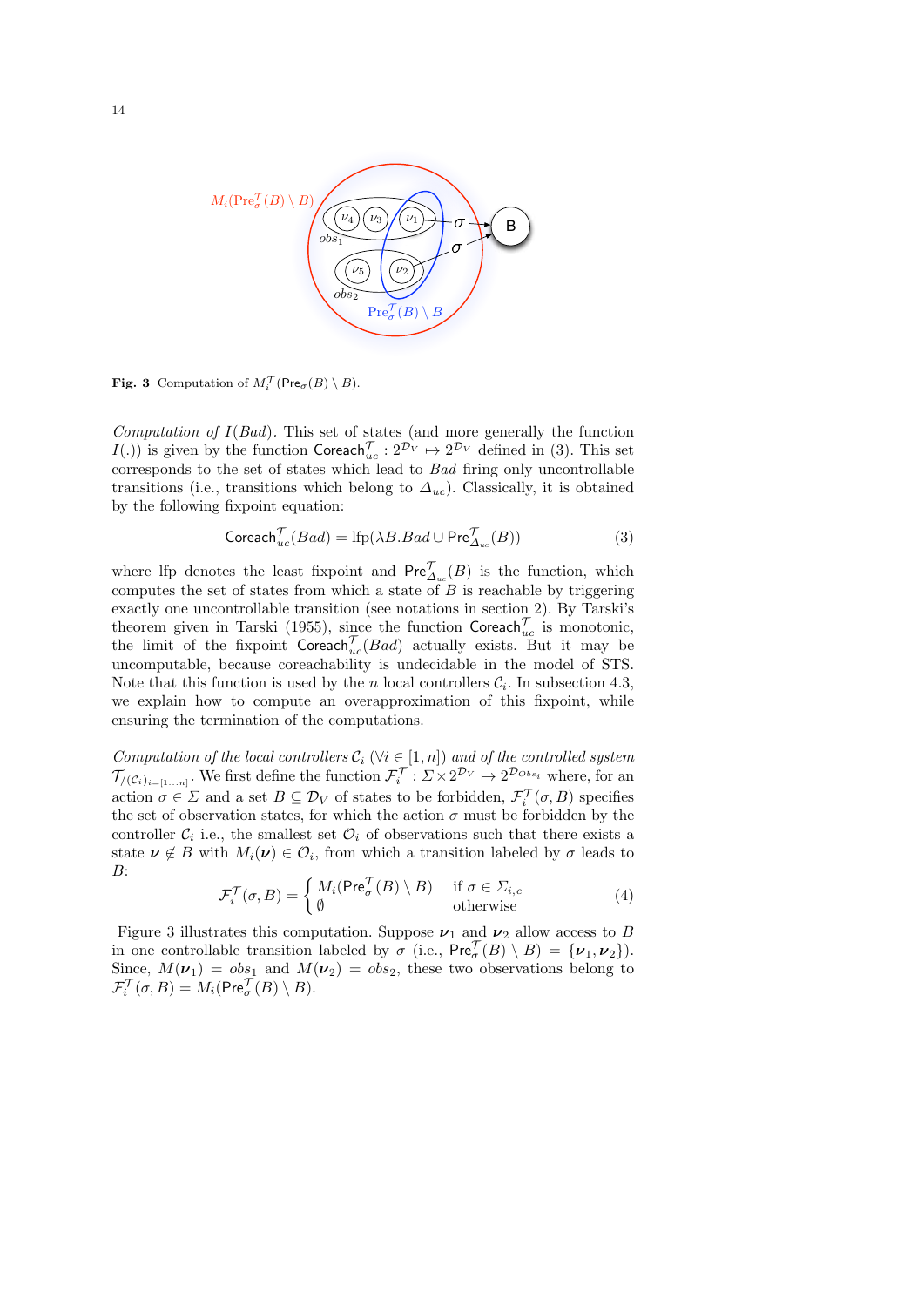Finally, the decentralized controller  $(C_i)_{i=[1...n]}$  is such that  $\forall i \in [1 \cdots n]$ ,

$$
\mathcal{C}_i = \langle \mathcal{S}_i, E_i \rangle \tag{5}
$$

where (*i*) the supervisory function  $S_i$  is defined, for each  $obs \in \mathcal{D}_{Obs_i}$ , by

$$
S_i(obs) = \{ \sigma_c \in \Sigma \mid obs \in \mathcal{F}_i^{\mathcal{T}}(\sigma, I(Bad)) \}
$$

and *(ii)* the set  $E_i = I(Bad)$ .

**Remark 2** For each  $i \in [1, n]$ , the function  $\mathcal{F}_i^{\mathcal{T}}$  can be computed offline. Given a state  $\nu \in \mathcal{D}_V$ , each controller  $\mathcal{C}_i$  ( $\forall i \in [1,n]$ ) computes online the set  $S_i(M_i(\nu))$  (which uses the function  $\mathcal{F}_i^{\mathcal{T}}$ ). Since  $\Sigma$  is finite,  $S_i(M_i(\nu))$  is computable when  $I(Bad)$  is computed. Finally, the actions given by the fusion rule  $\mathcal{R}^{\mathcal{S}}$  parameterized by the sets  $\mathcal{S}_i(M_i(\nu))$  ( $\forall i \in [1, n]$ ) are forbidden.

The controlled system is computed according to Def. 8 using the decentralized controller  $(C_i)_{i=[1...n]}$ . Note that the restricted guards  $G_{/((C_i)_{i=[1...n]})}$  of the controlled system can be computed by  $G \setminus {\bigcap_{i \in \text{In}(\sigma)} M_i^{-1}(\mathcal{F}_i^{\mathcal{T}}(\sigma, I(Bad)))\big\}},$ since the fusion rule, giving the actions to be globally forbidden, corresponds to the set of actions  $\sigma$  which are forbidden by all the controllers involved in the control of this action.

**Proposition 1** The decentralized controller  $(C_i)_{i=[1...n]}$ , where each  $C_i$  is defined by (5), solves BDP.

*Proof:* We prove by induction on the length  $\ell$  of the execution that reachable $(\mathcal{T}_{/(\mathcal{C}_i)_{i=[1...n]}}) \cap I(Bad) = \emptyset$ . This would imply that reachable( $\mathcal{T}_{/(\mathcal{C}_i)_{i=[1...n]}}) \cap Bad = \emptyset$ , because  $Bad \subseteq I(Bad)$ :

- $-$  Base case  $(\ell = 0)$ : the set of initial states of the controlled system  $\mathcal{T}_{/(\mathcal{C}_i)_{i=[1...n]}}$  is defined by  $\Theta_{/(\mathcal{C}_i)_{i=[1...n]}} = \Theta \setminus I(Bad)$ . Thus, the execution of  $\mathcal{T}_{/(\mathcal{C}_i)_{i=[1...n]}}$  starts in a state that does not belong to  $I(Bad)$ .
- Induction case: suppose the proposition holds for paths of transitions of length less or equal to  $\ell$ . We prove that this property remains true for paths of transitions of length  $\ell + 1$ . By induction hypothesis, each state  $\nu$ reachable with a path of length  $\ell$  does not belong to  $I(Bad)$ . We show that no transition  $\delta = \langle \sigma_{\delta}, G_{\delta}, A_{\delta} \rangle \in \Delta$  can be fired from this state  $\nu \notin I(Bad)$ to a state  $\nu' \in I(Bad)$ . Indeed, either (i)  $\delta \in \Delta_c$ , then this transition cannot be fired since  $\forall i \in \text{In}(\sigma_{\delta}) : \sigma_{\delta} \in \mathcal{S}_i(M_i(\nu))$  by the construction of the controller  $\mathcal{C}_i$  defined in (5), or (ii)  $\delta \in \Delta_{uc}$ , then  $\nu \in I(Bad)$  (by(3)), which is impossible by hypothesis.  $\Box$

Example 3 Back to Example 1 of Figure 1, we assume that the system can be observed through two different observers  $\langle Obs_i, M_i \rangle$  (for  $i = 1, 2$ ), where  $\langle Obs_1, M_1 \rangle$  is defined as in Example 2 and  $\langle Obs_2, M_2 \rangle$  is such that  $\mathcal{D}_{Obs_2} = Loc \times \mathbb{N} \times \mathbb{N}$  and  $M_2 : Loc \times \mathbb{N} \times \mathbb{N} \times \mathbb{N} \times \mathbb{N} \mapsto Loc \times \mathbb{N} \times \mathbb{N}$  is defined, for each state  $\langle \ell, x, x', y, y' \rangle \in \mathcal{D}_V$ , by  $M(\langle \ell, x, x', y, y' \rangle) = \langle \ell, x', y' \rangle$ . The two local controllers  $C_i$  (for  $i = 1, 2$ ), observing the system through the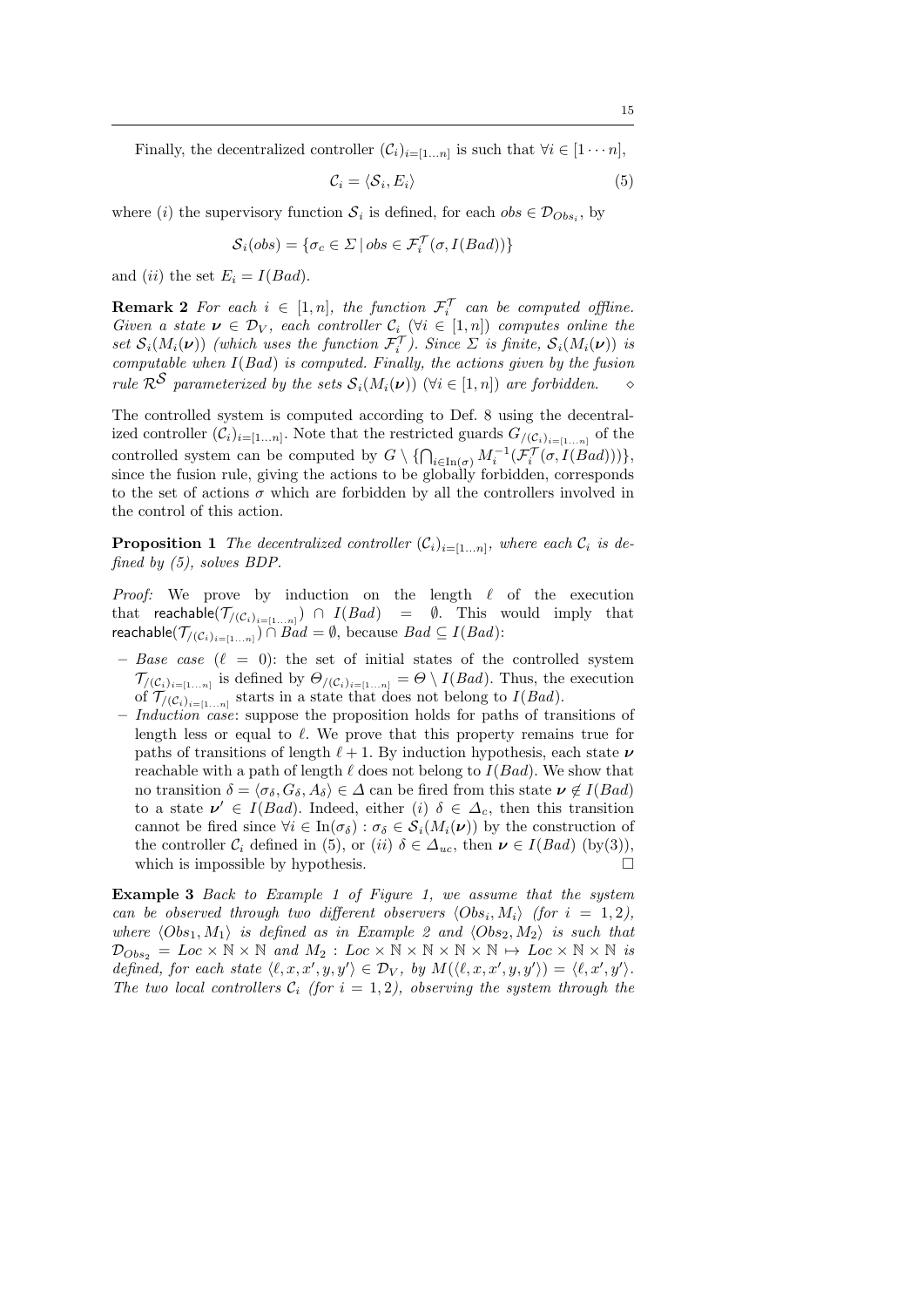observer  $\langle Obs_i, M_i \rangle$  (for  $i = 1, 2$ ), must ensure that there are at least 11 pieces of each kind: Bad = { $\langle CX, x, x', y, y' \rangle | (x \leq 10) \land (y \in [0,2]) \land (x', y' \in$  $\mathbb{N}$ }  $\cup \{ \langle CX', x, x', y, y' \rangle | (x' \leq 10) \land (y' \in [0, 2]) \land (x, y \in \mathbb{N}) \}.$  The controllable (resp. uncontrollable) transitions for both local controllers are the ones drawn in plain (resp. dashed) lines in Figure 1. This implies that  $I(Bad) = Bad \cup \{\langle CX, x, x', y, y'\rangle | [(x \le 11) \land (y \in [1, 2]) \land (x', y' \in \mathbb{N})] \lor [(x \le 11) \land (y' = 1)]\}$ 12)∧ $(y = 2) \land (x', y' \in \mathbb{N})$ }∪{ $\langle CX', x, x', y, y' \rangle$ |[ $(x' \leq 11) \land (y' \in [1, 2]) \land (x, y \in \mathbb{N})$  $[N] \vee [(x' \leq 12) \wedge (y' = 2) \wedge (x, y \in N)]$ . The computation of  $\mathcal{F}_1^{\mathcal{T}}$  gives.

$$
\mathcal{F}_1^{\mathcal{T}}(\sigma, I(Bad)) = \begin{cases} M_1(\{\langle PX, x, x', y, y'\rangle | (x \le 12) \land (x', y, y' \in \mathbb{N})\}) \\ = \{\langle PX, x, y\rangle | (x \le 12) \land (y \in \mathbb{N})\} & \text{if } \sigma = stop\text{-}prod \\ M_1(\{\langle PX', x, x', y, y'\rangle | (x' \le 12) \land (x, y, y' \in \mathbb{N})\}\}) \\ = \{\langle PX', x, y\rangle | x, y \in \mathbb{N}\} & \text{if } \sigma = stop\text{-}prod' \\ \emptyset & \text{otherwise} \end{cases}
$$

Thus, the controller  $C_1$  always forbids stop-prod', because it does not observe the variables  $x'$  and  $y'$ . Similarly,  $C_2$  always forbids stop-prod and it forbids stop prod' when  $x' \leq 12$ . The controlled system is obtained by restricting the guard of  $\delta_4$  (which can no longer be fired when  $x \leq 12$ ) and the guard of  $\delta_8$  (which can no longer be fired when  $x' \leq 12$ ). Note that our decentralized controller, which is the most permissive solution for this example, is not balanced. Indeed, the state  $\langle CX, 15, 2, 0, 0 \rangle$  is reachable from  $\langle PX, 15, 0, 0, 0 \rangle$ through stop prod in the controlled system and this action is forbidden by  $C_2$ whereas it is allowed by  $C_1$ .

#### 4.2 Deadlock free state avoidance decentralized control problem

Computation of  $I(Bad)$ . This set of states (and more generally the function  $I(.)$  is defined by the function Coreach $_{uc,bl}^{\mathcal{T}}$ :  $2^{\mathcal{D}_V} \mapsto 2^{\mathcal{D}_V}$  defined below. This set corresponds to the set of states that can lead to Bad or to deadlocking states in the controlled system triggering only uncontrollable transitions. To compute Coreach $\mathcal{T}_{uc,bl}(Bad)$ , we first compute Coreach $\mathcal{T}_{uc}(Bad)$  (defined by (3)). Then, if we make unreachable the forbidden states by cutting all the controllable transitions that lead to a bad state, the corresponding controlled system could have new deadlocking states. We must add these deadlocking states to the set of forbidden states. The function  $\mathsf{Pre}^{\mathcal{T}}_{bl}(B)$  computes, for a set  $B \subseteq \mathcal{D}_V$  of states to be forbidden, the set of states, that would be in deadlock in the controlled system, if the states of  $B$  were no longer reachable. The computation of the deadlocking states is based on the function  $\mathcal{F}_i^{\mathcal{T}}$  ( $\forall i \in [1,n]$ ) defined in (4). To ensure the convergence in the computation of  $\widehat{\text{Coreach}}_{uc,bl}^{\mathcal{T}}(Bad)$ ,  $\text{Pre}_{bl}^{\mathcal{T}}$ , and therefore  $\mathcal{F}_{i}^{\mathcal{T}}$ , must be monotonic. Thus, we use the monotonic function  $\widehat{\mathcal{F}}_{i}^{\mathcal{T}}$ instead of  $\mathcal{F}^{\mathcal{T}}_i$  in the computation of the controllers for the deadlock free case:

$$
\widehat{\mathcal{F}}_i^{\mathcal{T}}(\sigma, B) = \begin{cases} M_i(\mathsf{Pre}_{\sigma}^{\mathcal{T}}(B)) & \text{if } \sigma \in \Sigma_{i,c} \\ \emptyset & \text{otherwise} \end{cases}
$$
\n(6)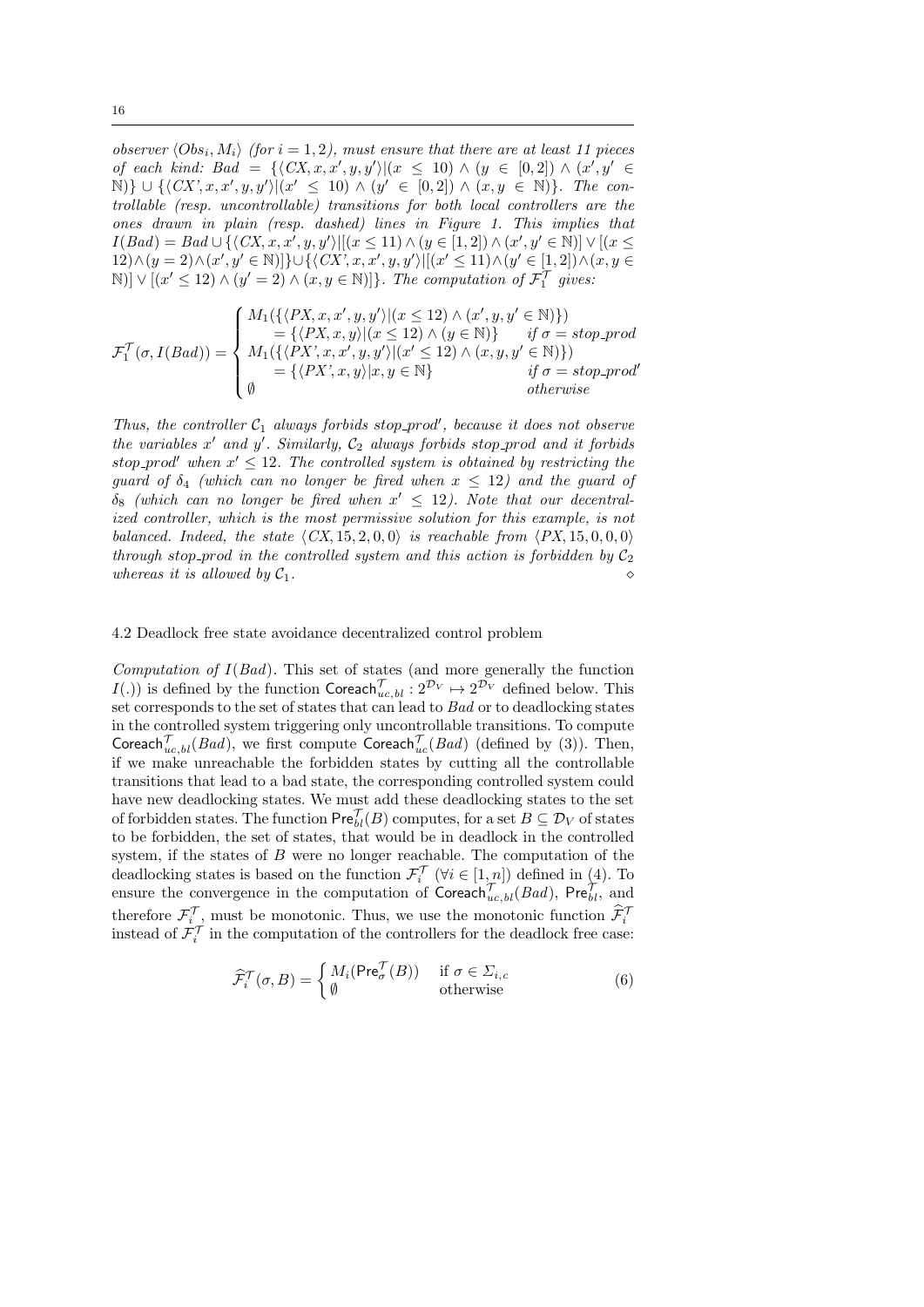We now explain how to compute the deadlocking states in the controlled system  $\mathcal{T}_{/(\mathcal{C}_i)_{i=[1...n]}}$ . A state  $\nu \in \mathcal{D}_V$  is in deadlock in  $\mathcal{T}_{/(\mathcal{C}_i)_{i=[1...n]}}$ , if the following conditions are satisfied in the system  $\mathcal{T}$ :

- 1. the state  $\nu$  has no outgoing uncontrollable transitions.
- 2. for each controllable transition  $\delta$ , this transition cannot be fired from  $\nu$  (i.e.,  $\nu \notin G_{\delta}$ ) or the action  $\sigma_{\delta}$  (which labels  $\delta$ ) is forbidden by the global control for the observations  $\langle M_1(\nu), \ldots, M_n(\nu)\rangle$  (i.e.,  $\sigma_{\delta} \in$  $\mathcal{R}^{\mathcal{S}}(\mathcal{S}_1(M_1(\nu)), \ldots, \mathcal{S}_n(M_n(\nu))))$ . This second condition is equivalent to  $\forall i \in \text{In}(\sigma_{\delta}) : M_i(\nu) \in \hat{\mathcal{F}}_i^{\mathcal{T}}(\sigma_{\delta}, B)$ , since the fusion rule, which provides the actions to be globally forbidden, corresponds to the set of actions  $\sigma$ which are forbidden by all the local controllers involved in the control of this action.

**Definition 10** Formally, for a set of states  $B \subseteq \mathcal{D}_V$  to be forbidden, a state  $\nu$  is in deadlock if:

1.  $\forall \delta \in \Delta_{uc} : \nu \notin G_{\delta},$  and 2.  $\forall \delta \in \Delta_c : (\nu \notin G_\delta) \vee (\forall i \in \text{In}(\sigma_\delta) : M_i(\nu) \in \widehat{\mathcal{F}}_i^{\mathcal{T}}(\sigma_\delta, B)).$ 

Since  $\hat{\mathcal{F}}_i^{\mathcal{T}}(\sigma, B) = \emptyset \ (\forall \sigma \in \Sigma_{uc}),$  the function  $\mathsf{Pre}^{\mathcal{T}}_{bl}$ , which computes the states that would be in deadlock in the controlled system, can be defined as follows:

$$
\mathsf{Pre}^{\mathcal{T}}_{bl}(B) = B \cup \left[ \bigcap_{\delta \in \Delta} \left( \overline{G_{\delta}} \cup \bigcap_{i \in \mathrm{In}(\sigma_{\delta})} (M_i^{-1}(\widehat{\mathcal{F}}_i^{\mathcal{T}}(\sigma_{\delta}, B))) \right) \right]
$$

Adding the deadlocking states to the forbidden states can provide new states leading uncontrollably to a forbidden state. Consequently, the set Coreach $u_{u,bl}(Bad)$  is computed by the following fixpoint equation:

$$
\text{Coreach}_{uc, bl}^{\mathcal{T}}(Bad) = \text{lfp}(\lambda B. Bad \cup \text{Pre}_{bl}^{\mathcal{T}}(\text{Coreach}_{uc}^{\mathcal{T}}(B))) \tag{7}
$$

Computation of the local controllers  $C_i$  ( $\forall i \in [1, n]$ ) and of the controlled system  $\mathcal{T}_{/(\mathcal{C}_i)_{i=[1...n]}}$ . The controllers  $\mathcal{C}_i$  and the controlled system are computed as in section 4.1.

**Proposition 2** The decentralized controller  $(C_i)_{i=[1...n]}$ , computed above, solve DFDP.

*Proof:* Since Coreach $u_c(Bad) \subseteq \text{Coreach}_{uc,bl}(Bad)$ , it can be proved as in the proof of Prop. 1 that Bad is not reachable in this more restrictive controlled system.

Let us suppose that the controlled system does not satisfy the deadlock free property. Then, there exists at least one deadlocking state  $\nu \in \mathcal{D}_V$ , which is reachable in the controlled system. By definition of the fixpoint  $(7)$ ,  $\nu$  belongs to Coreach $\mathcal{T}_{uc,bl}(Bad)$ , and so is any state  $\nu' \in \mathcal{D}_V$  such that there is a sequence of uncontrollable transitions from  $\nu'$  to  $\nu$ . According to (5),  $\nu$  and  $\nu'$  are made unreachable by the decentralized controllers and are thus not reachable in  $\mathcal{T}_{/(\mathcal{C}_i)_{i=[1...n]}}$ . .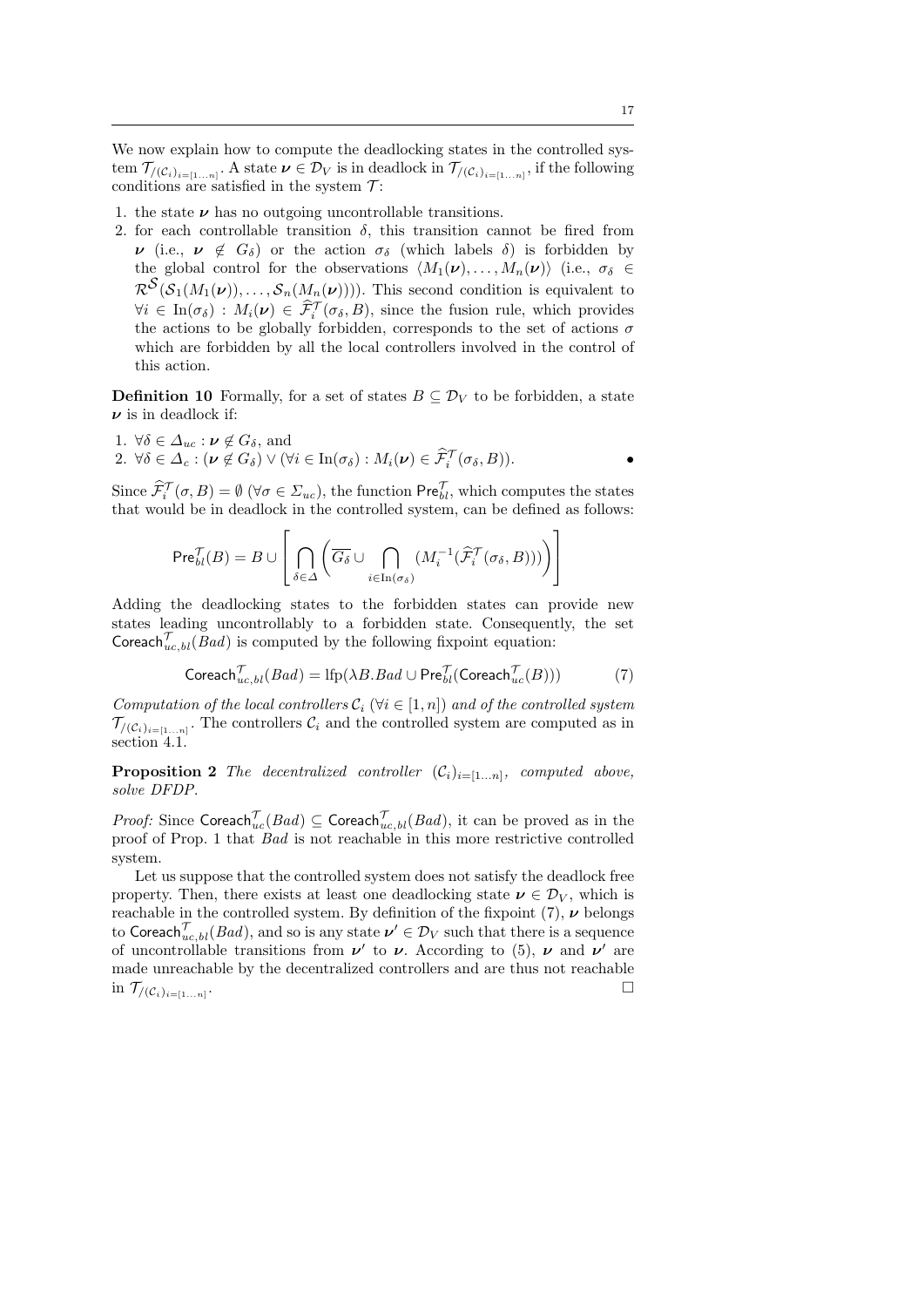4.3 Effective computation by means of abstract interpretation

The actual computation of the controller and in particular the computation of  $I(Bad)$ , which is based on a fixpoint, is generally not possible for undecidability (or complexity) reasons. To overcome this problem, we use abstract interpretation techniques (see e.g. Cousot and Cousot (1977); Halbwachs et al. (1997); Jeannet (2003)). These techniques allow us to compute an overapproximation of the fixpoint  $I(Bad)$ . The controller obtained with this overapproximation satisfies the control requirements (in particular it prevents from reaching  $Bad$ ), but it may forbid more states than needed (it is then less permissive).

Outline of the abstract interpretation techniques. In our case, abstract interpretation gives a theoretical framework to the approximate solving of fixpoint equations of the form  $x = F(x)$ , where  $x \in 2^{\mathcal{D}_V}$  and F is a monotonic function. We need to compute the least fixpoint (lfp) of a monotonic function  $F: 2^{\mathcal{D}_V} \mapsto 2^{\mathcal{D}_V}$ , and since  $2^{\mathcal{D}_V}$  is a complete lattice, we know by Tarski's theorem (Tarski (1955)) that  $\text{Ifp}(F) = \bigcap \{x \in 2^{\mathcal{D}_V} \mid x \supseteq F(x)\}.$  So, any post fixpoint x (with  $x \supseteq F(x)$ ) is an overapproximation of lfp(F).

We use the following approach to compute a post fixpoint of  $F: (i)$  the concrete domain (*i.e.*, the sets of states  $2^{\mathcal{D}_V}$ ) is substituted by a simpler (*possibly*  $infinite$ ) abstract domain  $\Lambda$  (both domains have a lattice structure); moreover, the concrete lattice  $\langle 2^{\mathcal{D}_V}, \subseteq, \cup, \cap, \emptyset, \mathcal{D}_V \rangle$  and the abstract lattice  $\langle \Lambda, \subseteq, \rangle$  $\Box, \Box, \bot, \top$  are linked by a Galois connection  $2^{\mathcal{D}_V} \xrightarrow{\tau \top}$  $\frac{\gamma}{\gamma}$  *A*, which ensures the correctness of the method,  $(ii)$  the fixpoint equation is transposed into the abstract domain; so, the equation to solve has the form:  $\ell = F^{\sharp}(\ell)$  with  $\ell \in \Lambda$ and  $F^{\sharp} \supseteq \alpha \circ F \circ \gamma$ , (*iii*) a widening operator  $\nabla$  ensures that the fixpoint computation converges after a finite number of steps to some upper-approximation  $\ell_{\infty}^6$ , and (iv) the concretization  $\gamma(\ell_{\infty})$  is an overapproximation of the least fixpoint of the function F.

Lattice of convex polyhedra. For our experiments, we use the abstract lattice of convex polyhedra of Cousot and Halbwachs (1978). A convex polyhedron on the *n*-tuple of variables  $\langle v_1, \ldots, v_n \rangle$  is defined as a conjunction of k linear constraints. For example,  $v_1 \geq 0 \wedge v_2 \geq 0 \wedge v_1 + v_2 \leq 1$  defines a right angle triangle. In this lattice,

- (i)  $\Box$  is the classical intersection,  $\Box$  is the convex hull and  $\Box$  is the inclusion.
- (*ii*) The concretization function  $\gamma : A \mapsto 2^{\mathcal{D}_V}$  is defined by the identity function.
- (iii) The abstraction function  $\alpha : 2^{\mathcal{D}_V} \to \Lambda$  is defined as follows: for each set  $B \in 2^{\mathcal{D}_V}$ , if this set corresponds to a polyhedron, then  $\alpha(B)$  is defined by the least convex polyhedron which contains B, otherwise  $\alpha(B)$  is defined by ⊤.

 $6$  Roughly, a widening operator tries to *guess* the limit of an ascending sequence of elements of the abstract domain in a finite number of steps (see Cousot and Cousot (1977)).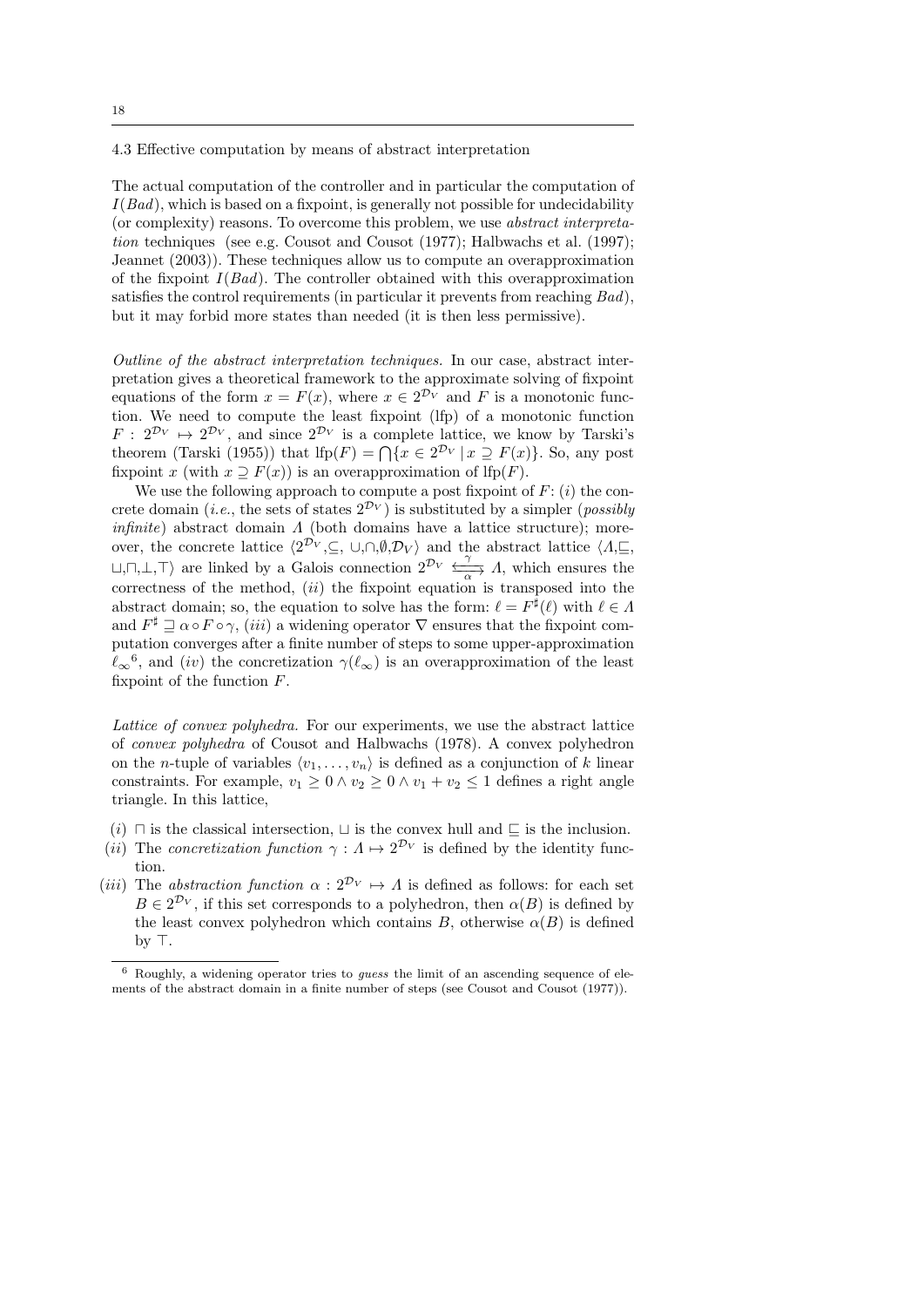(iv) The widening operator Cousot and Halbwachs (1978)  $P_1 \nabla P_2$  roughly consists of removing from  $P_1$  all the constraints not satisfied by  $P_2$ . In other words, if between  $P_1$  and  $P_2$  the value of a variable or a linear expression grows between two steps of the fixpoint computation, then the widening operator considers that it grows indefinitely and thus it removes it.

**Example 4** Let us consider a state space with two integer variables x and y. The convex polyhedron  $P_1 = (x \ge 0) \wedge (y \ge 0) \wedge (x+y \le 1)$  defines a right-angle triangle and the convex polyhedron  $P_2 = (x \ge 0.5) \wedge (x \le 2) \wedge (y \ge 0) \wedge (y \le 1)$ defines a rectangle (see Figure  $4(a)$ ). The intersection of  $P_1$  and  $P_2$  gives the



(a) Example of ⊓ and ⊔ operations (b) Example of widening operation

Fig. 4 Examples with abstract lattice of polyhedra

convex polyhedron  $P_3 = (x \ge 0.5) \wedge (y \ge 0) \wedge (x + y \le 1)$  (see Figure 4(a)) and the convex hull of  $P_1$  and  $P_2$  gives the convex polyhedron  $P_4 = (x \geq 0) \wedge (x \leq$ 2)  $\wedge$  (y  $\geq$  0)  $\wedge$  (y  $\leq$  1) (see Figure 4(a)). The widening operation  $P_3 \nabla P_1$  gives the convex polyhedron  $P_3 \nabla P_1 = (y \ge 0) \wedge (x + y \le 1)$ , because  $P_1$  does not satisfy the linear constraint  $x \geq 0.5$  (see Figure 4(b)).

We assume in the sequel that the abstract lattice  $\langle \Lambda, \subseteq, \sqcup, \sqcap, \top, \bot \rangle$ , the functions  $\alpha: 2^{\mathcal{D}_V} \mapsto A, \gamma: A \mapsto 2^{\mathcal{D}_V}$ , and the widening operator  $\nabla: A \mapsto A$  are defined, with  $2^{\mathcal{D}_V} \xrightarrow{\tau}$  $\frac{\gamma}{\gamma}$   $\Lambda$ .

Computation of the controllers using abstract interpretation. The transposition of the function  $\text{Pre}^{\mathcal{T}}_{\Delta_{uc}}: 2^{\mathcal{D}_V} \to 2^{\mathcal{D}_V}$  into the abstract domain gives the function  $\mathsf{Pre}_{\Delta_{uc}}^{\mathcal{T},\sharp}: A \mapsto A$  which is defined, for each  $\ell \in A$ , as follows:

$$
\mathsf{Pre}_{\Delta_{uc}}^{\mathcal{T},\sharp}(\ell) = \bigsqcup_{\delta \in \Delta_{uc}} \mathsf{Pre}_{\delta}^{\mathcal{T},\sharp}(\ell) , \text{ where}
$$
 (8)

$$
\mathsf{Pre}_{\delta}^{\mathcal{T},\sharp}(\ell) = \alpha(G_{\delta} \cap A_{\delta}^{-1}(\gamma(\ell)))\tag{9}
$$

Coreach  $\mathcal{T}_{uc}^{\sharp}(Bad)$  is the least fixpoint of the function  $\lambda \ell \alpha(Bad) \sqcup Pre_{uc}^{\mathcal{T},\sharp}(\ell)$  and we compute  $\ell_{\infty}$ , defined as the limit of the following sequence:

$$
\ell_i = \begin{cases} \alpha(Bad) & \text{if } i = 1\\ \ell_{i-1} \nabla \text{Pre}_{uc}^{T,\sharp}(\ell_i) & \text{if } i > 1 \end{cases}
$$
(10)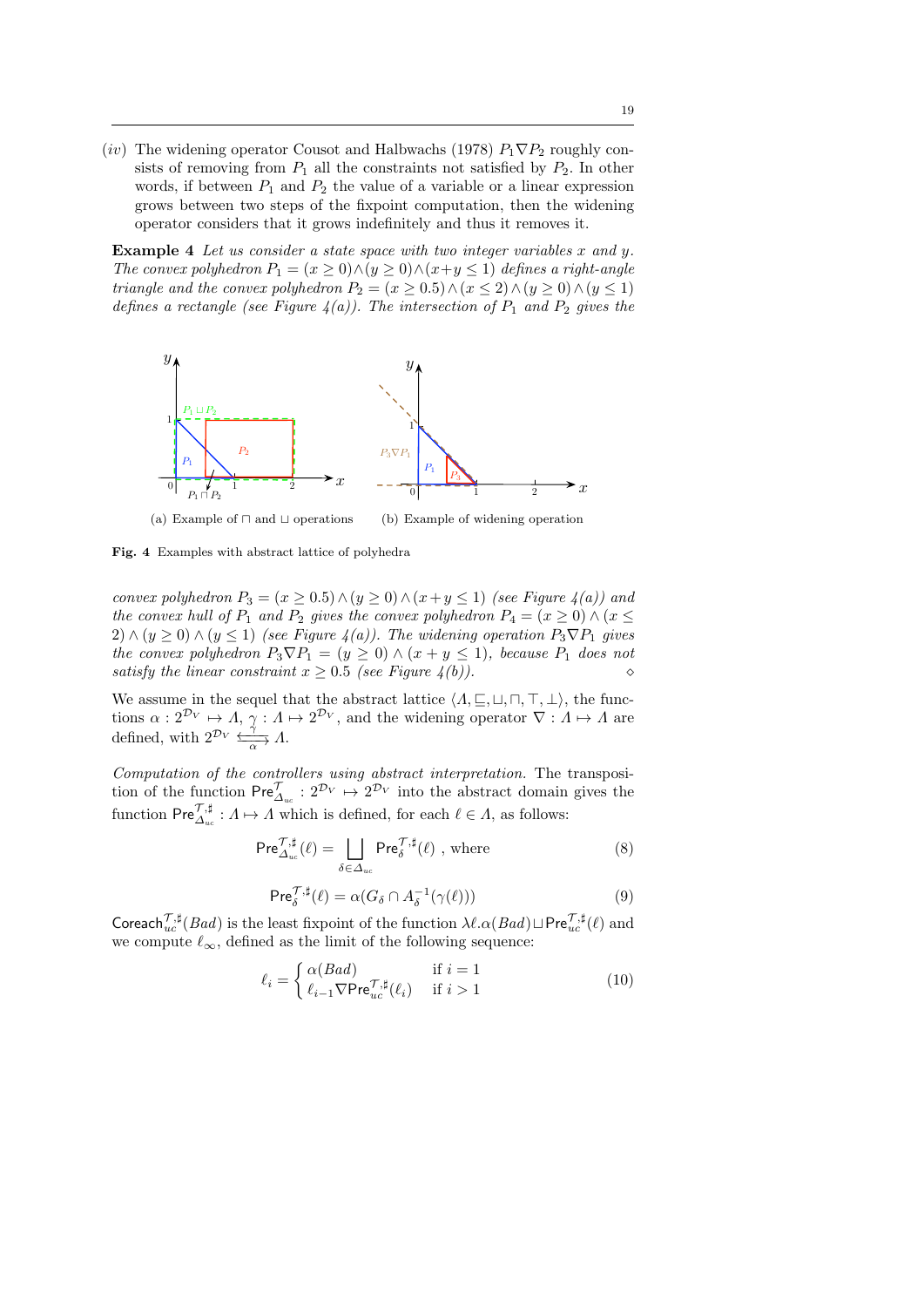The abstract interpretation theory ensures that this sequence stabilizes after a finite number of steps, and that  $\gamma(\ell_{\infty})$  is an overapproximation of  $I(Bad)$ (recall that the fixpoint  $I(Bad)$  always exists, but may not be computable). Thus, we obtain  $I'(Bad) = \gamma(\ell_{\infty}) \supseteq I(Bad)$ . Finally, we define the controller  $(C_i)_{i=[1...n]}$  as in section 4.1 using  $I'(Bad)$  instead of  $I(Bad)$  and this controller is valid, since  $I'(Bad) \supseteq I(Bad)$ .

**Remark 3** With this approach only the computation of  $I(Bad)$  requires overapproximations. Note that for the deadlock free problem, the same kind of transformations are involved in the effective computation of  $I(Bad)$ .  $\Diamond$ 

4.4 Comparison between the centralized and decentralized controls

Let us now compare the permissiveness of the n local controllers  $\mathcal{C}_i$  ( $\forall i \in [1, n]$ ) computed by the algorithms of section 4 with a centralized controller  $\mathcal C$  also computed by these algorithms (with one local controller). This controller  $C$ can act on the actions in  $\Sigma_c$  (i.e., C can control an action  $\sigma$ , if this action can be controlled by at least one of the controllers  $\mathcal{C}_i$ ) and observes the system through the mask  $M = \prod_{i \in [1,n]} M_i$  (i.e., when the system arrives in a state  $\nu$ , the controller receives  $\langle obs_1, \ldots, obs_n \rangle$  as information). Therefore, C cannot distinguish a state  $\nu \in \mathcal{D}_V$  from the states in  $\bigcap_{i=1}^n M_i^{-1}(M_i(\nu))$ . The following property shows that  $\mathcal C$  gives a more permissive solution for BDP.

**Proposition 3** The centralized controller  $C = \langle S, E \rangle$  computed with the algorithm in section 4.1 (using the mask  $M = \prod_{i \in [1,n]} M_i$  and assuming that  $n = 1$ ) is more permissive than the decentralized controller computed using the same method.

*Proof:* Note first that the set  $\text{Coreach}_{uc}^{\mathcal{T}}(Bad)$  computed for the centralized case is the same than the one computed for the decentralized case, since the masks are not used in these computations.

Then, we show that the centralized controller is as permissive as the decentralized ones by proving that  $\forall \nu \in \mathcal{D}_V, \forall \sigma \in \Sigma_c : \sigma \in \mathcal{S}(M(\nu)) \Rightarrow \sigma \in$  $\mathcal{R}^S(\mathcal{S}_1(M_1(\nu)),\ldots,\mathcal{S}_n(M_n(\nu)))$ . Indeed, if  $\sigma \in \mathcal{S}(M(\nu))$ , then there exists a state  $\nu' \notin \text{Coreach}_{uc}^{\mathcal{T}}(Bad)$ , which is indistinguishable from  $\nu$  (in fact  $\nu' \in$  $\bigcap_{i=1}^n M_i^{-1}(M_i(\nu))$  by definition of the mask M) and from which a transition labeled by  $\sigma$  leads to Coreach $_{uc}^{\mathcal{T}}(Bad)$ . The state  $\nu' \in M_i^{-1}(M_i(\nu))$  for each  $i \in [1, n]$ , which implies that each controller  $\mathcal{C}_i$ , which can control  $\sigma$ , forbids this action in  $M_i(\nu)$ . In consequence,  $\sigma \in \mathcal{R}^{\mathcal{S}}(\mathcal{S}_1(M_1(\nu)), \ldots, \mathcal{S}_n(M_n(\nu))).$ 

Finally, the LTS of Fig. 5 shows that the centralized controller can be strictly more permissive than the decentralized controllers. The set of initial states is  $X_0 = \{x_1, x_2, x_3\}$ , the set  $Bad = \{x_4, x_6\}$  and all the controllers can control the unique action  $\sigma$ . The decentralized control is performed by two controllers  $C_1$  and  $C_2$ : the first one does not distinguish  $x_1$  and  $x_2$ , and the second one does not distinguish  $x_2$  and  $x_3$ . The centralized controller C distinguishes all the states (by definition of its mask  $M$ ). Hence in the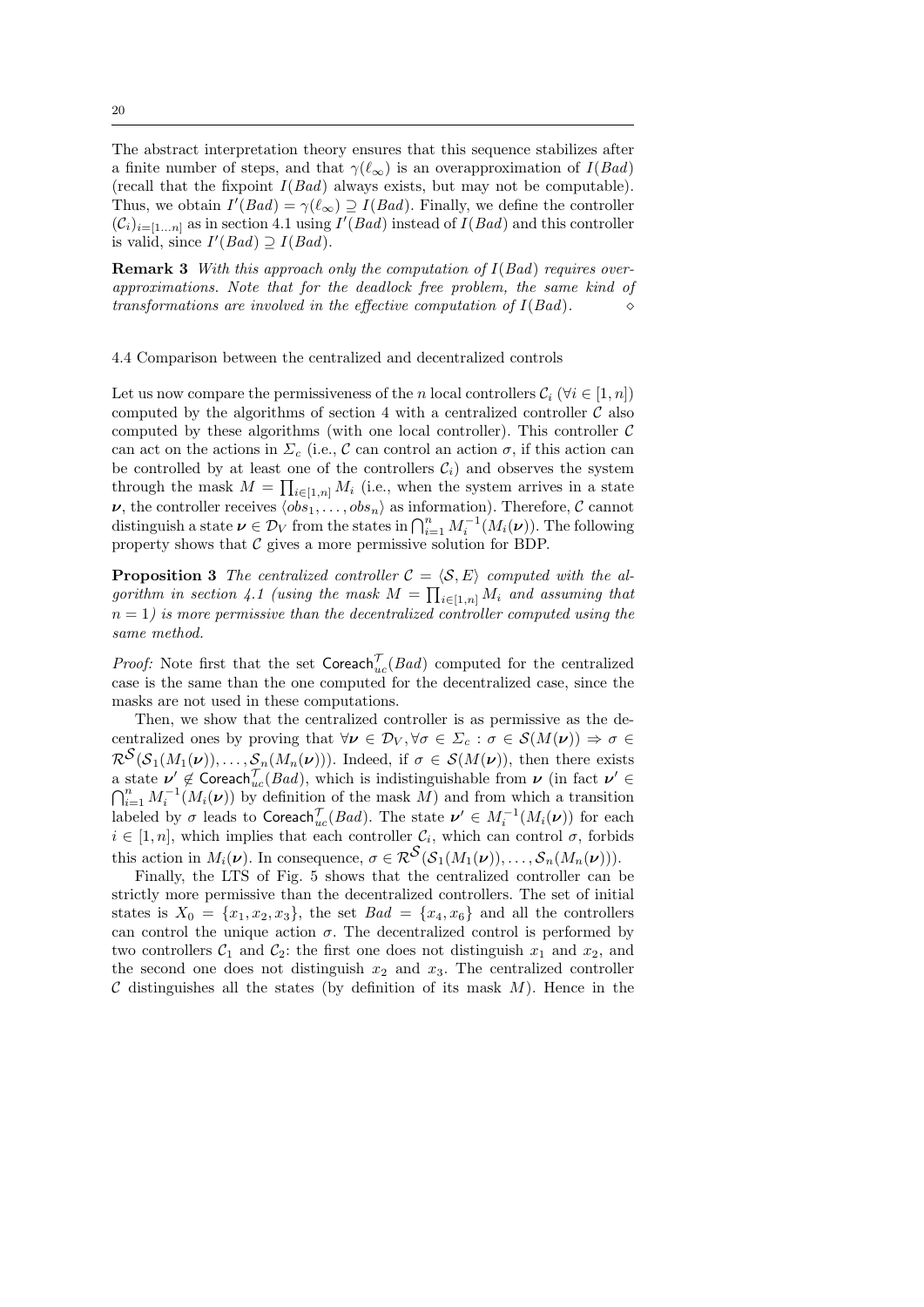

Fig. 5 Centralized controller and decentralized controllers.

decentralized control, the action  $\sigma$  is forbidden by  $C_1$  in the states  $x_1, x_2$  and by  $C_2$  in  $x_2, x_3$ , whereas C forbids  $\sigma$  only in the states  $x_1$  and  $x_3$ . We can also extend this result to the deadlock free case.

The following proposition gives a sufficient condition (based on the Mcontrollability condition in Takai et al. (1994)) to have the same permissiveness between the centralized controller and the decentralized controller. Intuitively, this condition says that if a controllable action is not forbidden by the centralized controller then one of the local controllers of the decentralized controller, which controls it, will not forbid it.

Proposition 4 The centralized controller and the decentralized controllers, both computed by the algorithm in section  $4.1$ , have the same permissiveness  $if \ \forall \boldsymbol{\nu} \not\in \mathsf{Coreach}_{uc}^{\mathcal{T}}(Bad), \forall \sigma \in \varSigma_{c}$ :

$$
\begin{array}{l} [\mathsf{Post}^{\mathcal{T}}_{\sigma}(M^{-1}(M(\nu))\setminus\mathsf{Create}_{uc}^{\mathcal{T}}(Bad))\cap\mathsf{Create}_{uc}^{\mathcal{T}}(Bad)=\emptyset] \\ \Rightarrow [\exists i\in \mathrm{In}(\sigma):\mathsf{Post}^{\mathcal{T}}_{\sigma}(M_{i}^{-1}(M_{i}(\nu))\setminus\mathsf{Create}_{uc}^{\mathcal{T}}(Bad))\cap\mathsf{Create}_{uc}^{\mathcal{T}}(Bad)=\emptyset] \end{array}
$$

Proof: In the sequel, we use the terms *equivalence condition* to denote the above condition. By Prop. 3, we must only prove that the decentralized controller has the same permissiveness as the centralized controller. For that, we show that if the centralized controller allows an action  $\sigma$  ( $\forall \sigma \in \Sigma$ ) in a state  $\nu (\forall \nu \notin \text{Coreach}_{uc}^{\mathcal{T}}(Bad)),$  then it is also allowed in the decentralized control. Two cases must be considered:

- either  $\sigma \in \Sigma_{uc}$ : in this case, no controller  $\mathcal{C}_i$  ( $\forall i \in [1, n]$ ) can control  $\sigma$ . The action  $\sigma$  can thus be fired from  $\nu$  in the decentralized control.
- or  $\sigma \in \Sigma_c$ : by (4) an action is forbidden in  $\nu$  iff there exists a state  $\bm{\nu}' \not\in \mathsf{Coreach}_{uc}^{\mathcal{T}}(Bad)$  such that  $(i)$   $M(\bm{\nu}) = M(\bm{\nu}')$  and  $(ii)$   $\mathsf{Coreach}_{uc}^{\mathcal{T}}(Bad)$ is reachable from  $\nu'$  through this action. Therefore, since C allows  $\sigma$ in the state  $\nu$ , we have that  $\text{Post}_{\sigma}^{\mathcal{T}}(M^{-1}(M(\nu)) \setminus \text{Coreach}_{uc}^{\mathcal{T}}(Bad)) \cap$ Coreach $u_c(Bad) = \emptyset$ . By the equivalence condition, at least one local controller  $\mathcal{C}_i$ , which can control  $\sigma$ , knows that, from any state of  $M_i^{-1}(M_i(\bm{\nu}))\backslash\mathsf{Coreach}_{uc}^{\mathcal{T}}(Bad),$  this action does not lead to  $\mathsf{Coreach}_{uc}^{\mathcal{T}}(Bad).$ In consequence,  $\mathcal{C}_i$  allows  $\sigma$  in the state  $\nu$ , which implies that it will also be allowed in  $\nu$  by the global control (after application of the fusion rule).  $\Box$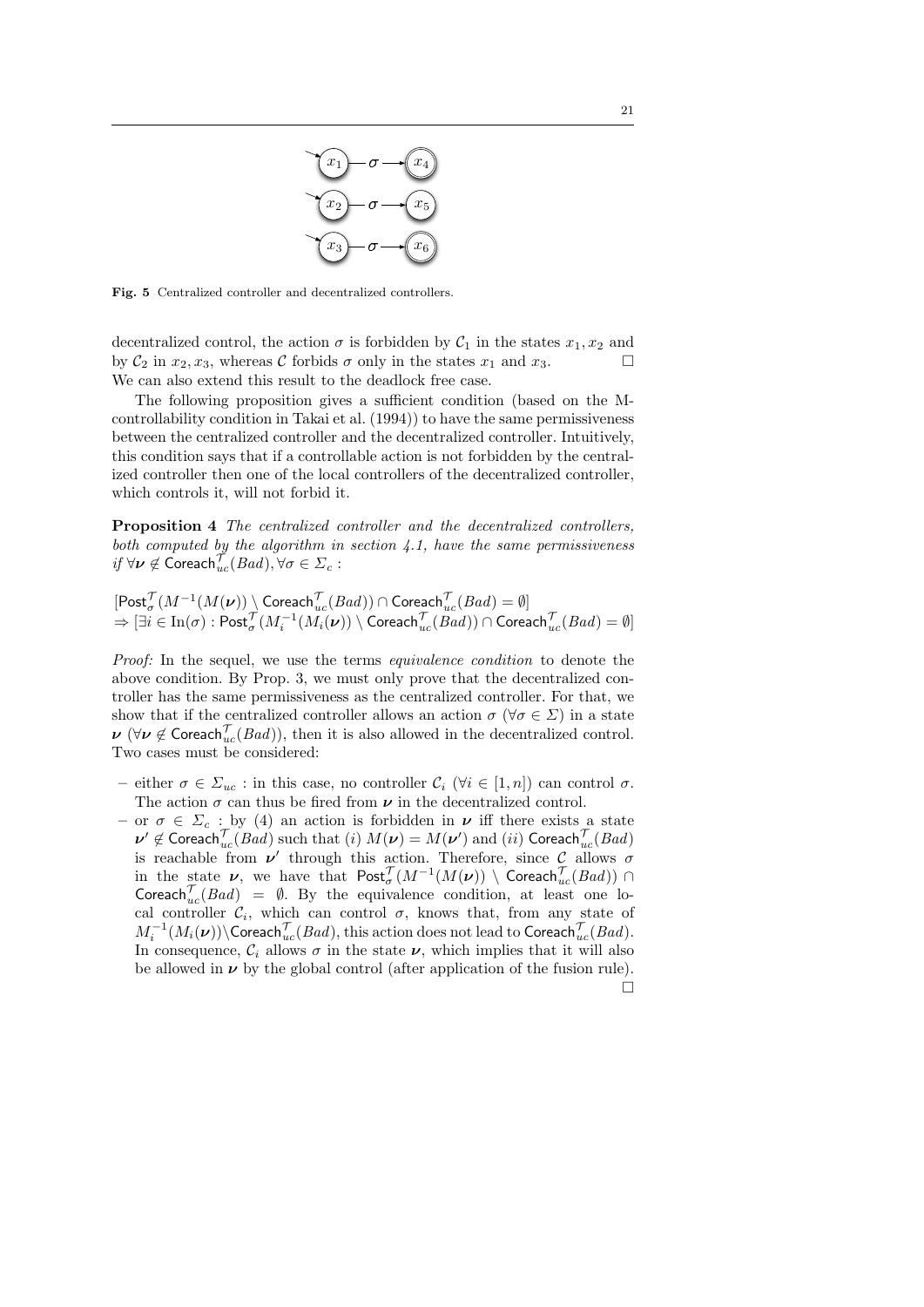A condition similar to the one of Prop. 4 can be given for the deadlock free case by replacing Coreach $_{uc}^{T}(Bad)$  by the sets obtained during the iterations of the fixpoint.

#### 5 State Avoidance Modular Control Problem

In many applications, systems are often composed of several components acting concurrently. With the method of the previous section, the computation of the controllers is performed on the whole system. We define here a modular method, in which we exploit the concurrent structure of the system to perform locally the computations of a solution, thus avoiding the computation of the global system. To illustrate this point, let us consider again the system  $\mathcal T$  of Fig. 1. This system actually has the same behavior as the parallel composition of the subsystems  $\mathcal{T}_1$  and  $\mathcal{T}_2$  depicted in Fig. 6. The corresponding controlled system could have been obtained by performing only local computations on each subsystem. As in the previous section, we focus on the state avoidance control problem, but now we assume that the system is given by a collection of subsystems acting concurrently. A solution of this control problem, exploiting the modularity of the system, has already been given in Gaudin and Marchand (2005). However, this approach only holds for finite systems. We extend it to handle the case of infinite systems and exploit the structure of the system to solve the state avoidance control problem more efficiently. Compared to Gaudin and Marchand (2005) which computed a global controller, we will keep the decentralized architecture and a decentralized controller such that each controller has a partial observation of the system and has its own set of controllable events.



Fig. 6 Modular example of producer and consumer.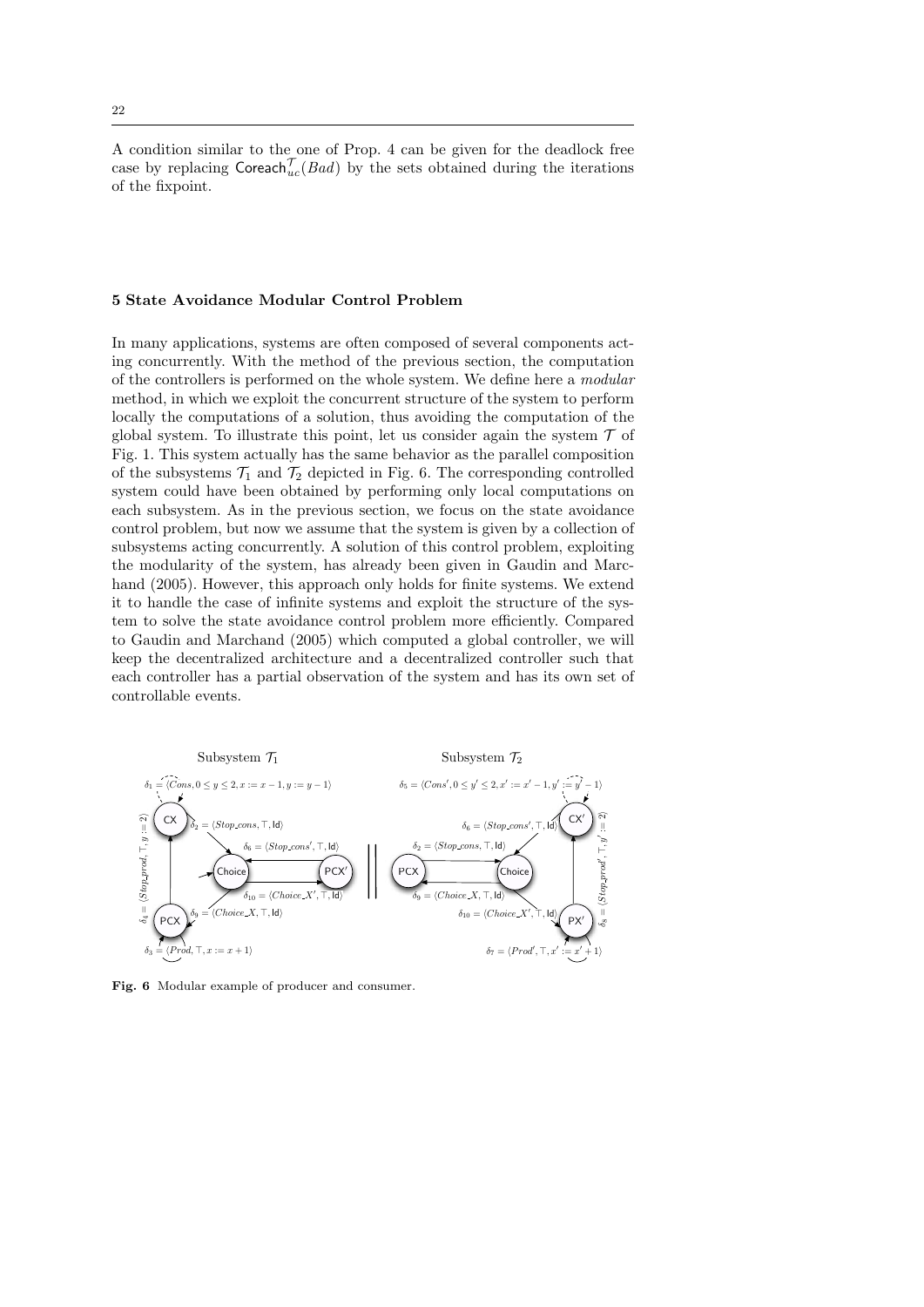5.1 Model and Statement of the control problem

Model of the system. We assume that the system  $\mathcal{T} = \langle V, \Theta, \Sigma, \Delta \rangle$  is defined by the parallel composition of n subsystems modeled by STS  $\mathcal{T}_i$  =  $\langle V_i, \Theta_i, \Sigma_i, \Delta_i \rangle$   $(\forall i \in [1, n])$ :  $\mathcal{T} = \mathcal{T}_1 || \dots || \mathcal{T}_n$ . A state  $\nu \in \mathcal{D}_V$  is given by an *n*-tuple  $\langle \nu_1, \ldots, \nu_n \rangle \in \mathcal{D}_{V_1} \times \ldots \times \mathcal{D}_{V_n}$  (where each  $\nu_i$  gives the value of the variables of the system  $\mathcal{T}_i$ ). There is no shared variables, meaning that for each  $\delta = \langle \sigma, G, A \rangle \in \Delta_i$  the guard G and the assignment A of  $\delta$  use only the variables of the module  $\mathcal{T}_i$ . The synchronization between subsystems is achieved through shared events. The global set of events is given by  $\Sigma = \Sigma_1 \cup \cdots \cup \Sigma_n$ . We use the notation  $\Sigma_s$  to represent the set of shared events i.e.,  $\Sigma_s = \bigcup_{i \neq j \in [1,n]} (\Sigma_i \cap \Sigma_j)$ . Given the set of subsystems  $\mathcal{T}_i$  of  $\mathcal{T}$ , Belongs(.) is a function which, for each  $\sigma \in \Sigma$ , gives the set of indices  $i \in \{1, \ldots, n\}$ such that  $\sigma \in \Sigma_i$ . Finally, we call *product set* a product  $\prod_{i=1}^n B_i$  of local sets  $B_i \subseteq \mathcal{D}_{V_i}.$ 

Control problem statement. For a control point of view, the alphabet of  $\mathcal{T}_i$  is partitioned into the controllable event set  $\Sigma_{i,c}$  and the uncontrollable event set  $\Sigma_{i,uc}$  i.e.,  $\Sigma_i = \Sigma_{i,uc} \cup \Sigma_{i,c}$ . We also assume that the shared events are controllable, namely  $\forall i : \Sigma_s \cap \Sigma_{i,uc} = \emptyset$ . We have  $\Sigma_c = \bigcup_{i=1}^n \Sigma_{i,c}$  and with the above assumption we have  $\Sigma_{uc} = \Sigma \setminus \Sigma_c = \bigcup_{i=1}^n \Sigma_{i,uc}$ .

In the decentralized framework, each controller has a partial view of the global system. Here, we assume that there is one controller per module. We thus consider a special case of partial observation where each controller has only a local view of the module it controls and a perfect observation of all its local variables (partial local observation could be considered, but gives an even more elaborate solution). Therefore, we associate to each controller  $\mathcal{C}_i$  and observer  $\langle Obs_i, M_i \rangle$  defined as follows:

$$
\begin{cases} Obs_i = V_i, \\ M_i: \mathcal{D}_V \to \mathcal{D}_{V_i} \text{ s.t. } M_i(\langle \boldsymbol{\nu}_1, \dots, \boldsymbol{\nu}_i, \dots, \boldsymbol{\nu}_n \rangle) = \boldsymbol{\nu}_i \end{cases}
$$
(11)

In fact, we do not have here a partial observation, but a *shared* observation, where a state  $\nu \in \mathcal{D}_V$  is equal to the tuple of its observations  $\nu = \langle M_1(\nu), \ldots, M_n(\nu) \rangle$ .

We still want to solve a state avoidance control problem, but a modular one. Therefore, knowing the modular structure of the system, we assume that the set Bad is decomposed according to the structure of the system and is thus defined by a finite union of product sets:

$$
Bad = \bigcup_{j=1}^{m} \prod_{i=1}^{n} B_i^j \text{ (with } B_i^j \subseteq \mathcal{D}_{V_i})
$$
 (12)

Bad can therefore be seen as disjunction of conjunction of local predicates (each conjuction defines a product set). This definition of Bad covers a lot of practical cases.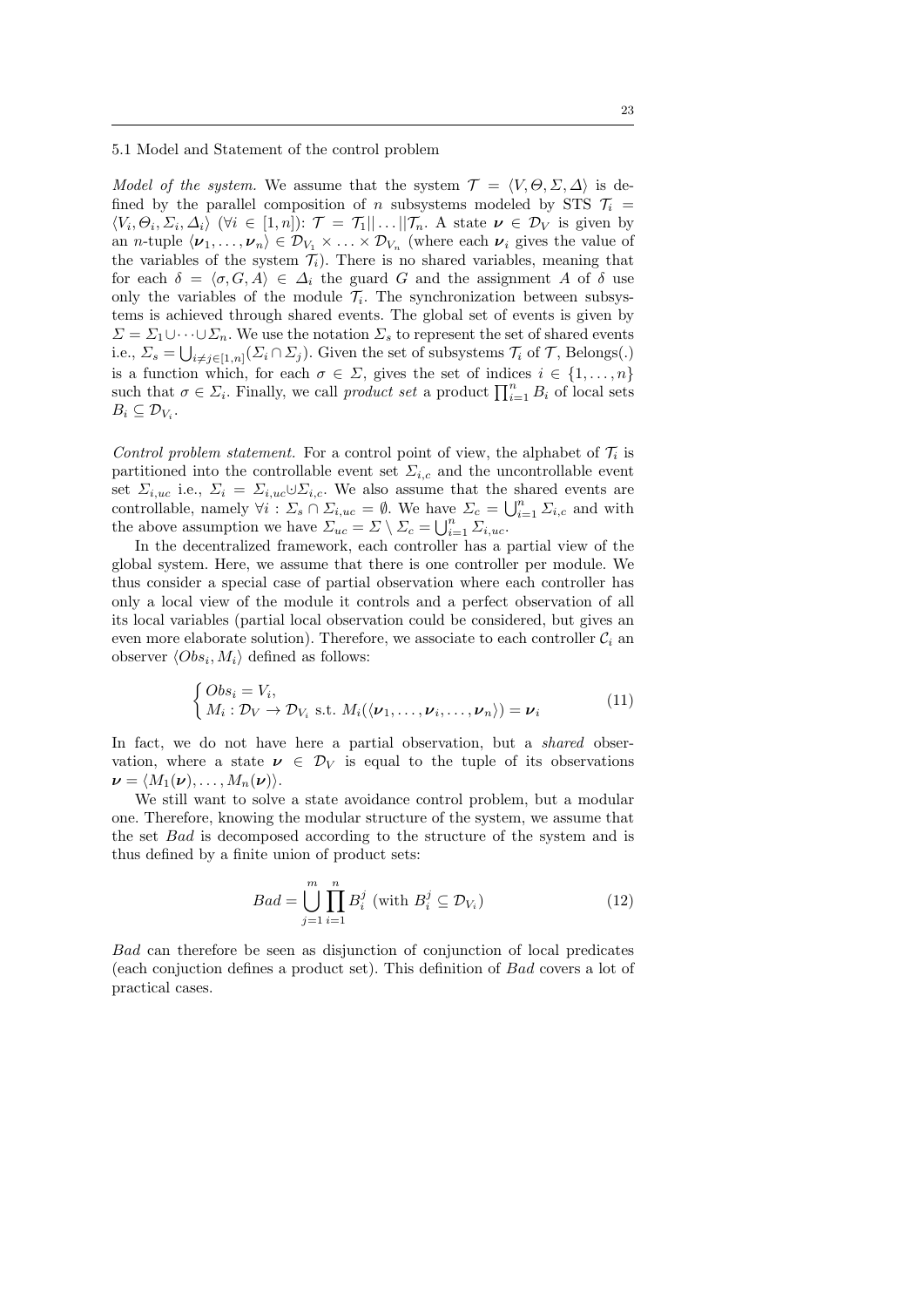**Problem 3** Given an STS  $\mathcal{T}$  defined by the parallel composition of n STS  $\mathcal{T}_i \;=\; \langle V_i, \Theta_i, \Sigma_i, \Delta_i \rangle \;\: (\forall i \; \in \; [1,n]), \; n \; \textit{set \; of \; observations} \; \langle Obs_i, M_i \rangle \;\: (\forall i \; \in \; \mathcal{S}_i)$  $[1, n]$ ) (defined as in  $(11)$ ) and a set of states Bad (defined as in  $(12)$ ), The Basic State Avoidance Modular Control Problem (BMP for short) consists of computing a decentralized controller  $\langle (C_i)_{i=[1...n]}, \mathcal{R}^{\mathcal{S}}, \mathcal{R}^E \rangle$  such that reachable $(\mathcal{T}_{/(\mathcal{C}_i)_{i=[1...n]}}) \cap Bad = \emptyset$ .

In some sense, it is a particular case of State Avoidance Decentralized Control Problem that can be solved locally. Note that to fit the modular structure of the system the fusion rules  $\mathcal{R}^{\mathcal{S}}$  and  $\mathcal{R}^E$  will be different from the one defined in Definition 2.

5.2 Resolution of the state avoidance modular control problem

As in the previous section, in order to compute controllers  $\mathcal{C}_i$  ensuring the avoidance of a set of bad states Bad, we first have to compute the set of forbidden states  $I(Bad)$ . Within the modular framework, we want to find a way to compute this set of states and these controllers without having to compute the entire system.

The Pre Operator. The fixpoint, which allows us to compute  $I(Bad)$ , is based on the Pre $\mathcal{I}_{ac}$  operator. Let us first present some properties of this operator which allow us to compute it locally.

Given a concurrent system  $\mathcal{T} = \mathcal{T}_1 || \dots || \mathcal{T}_n$ , and a set of states  $B_1 \times \dots \times B_n$ , we have:

$$
\text{Pre}_{A}^{\mathcal{T}}(B_1 \times \ldots \times B_n) = \bigcup_{\sigma \in A} \widetilde{\text{Pre}}_{\sigma}^{\mathcal{T}_1}(B_1) \times \ldots \times \widetilde{\text{Pre}}_{\sigma}^{\mathcal{T}_n}(B_n) \tag{13}
$$

where,  $\forall i \in [1, n]$ :

$$
\widetilde{\text{Pre}}_{\sigma}^{\mathcal{T}_i}(B_i) = \begin{cases} \text{Pre}_{\sigma}^{\mathcal{T}_i}(B_i) & \text{if } \sigma \in \Sigma_i \\ B_i & \text{otherwise} \end{cases}
$$
\n(14)

The distributivity of the  $\text{Pre}_{A}^{\mathcal{T}}$  is a direct consequence of the assumptions we made on the parallel composition of the modules (no shared state variable). It means that the Pre $_A^{\mathcal{T}}$  operator on the product set  $B_1 \times \ldots \times B_n$  can be computed locally on each set  $B_i$ . Using this result, one can easily show the following proposition (see Gaudin and Marchand  $(2005)$ ).

**Proposition 5** Given a concurrent system  $\mathcal{T} = \mathcal{T}_1 || \dots || \mathcal{T}_n$  and a set of states  $B_1 \times \ldots \times B_n$ , if  $A \subseteq \Sigma \setminus \Sigma_s$ , then

$$
\text{Coreach}_{A}^{\mathcal{T}}(B_1 \times \ldots \times B_n) = \text{Coreach}_{A \cap \Sigma_1}^{\mathcal{T}_1}(B_1) \times \ldots \times \text{Coreach}_{A \cap \Sigma_n}^{\mathcal{T}_n}(B_n) \tag{15}
$$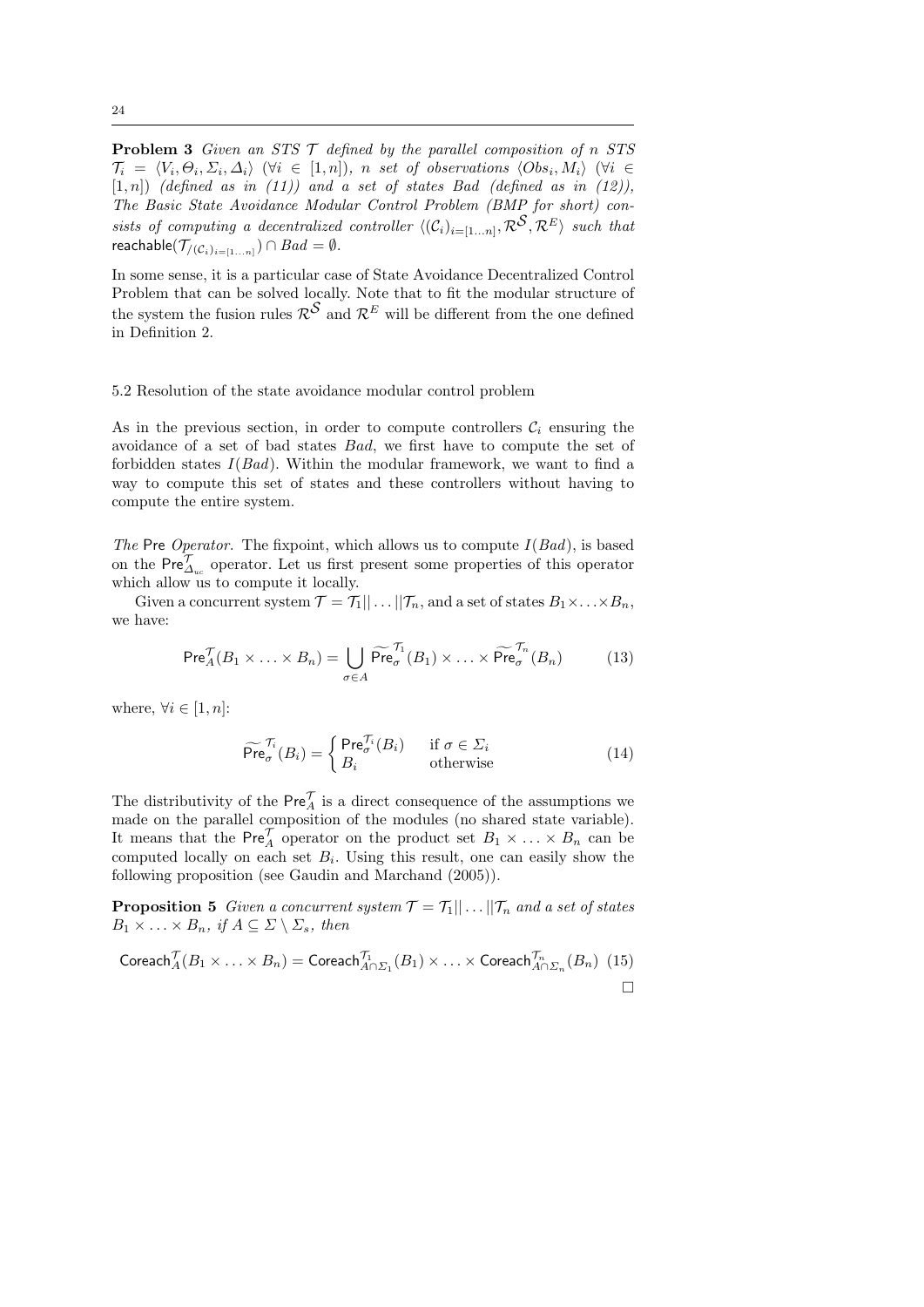*Local Computation of the set I(Bad)*. The following proposition allows us to compute locally  $I(Bad)$ , the set of states leading uncontrollably to  $Bad:$ 

**Proposition 6** Given a concurent system  $\mathcal{T} = \mathcal{T}_1 || \dots || \mathcal{T}_n$  with the assumptions as defined in section 5.1 and a set of states  $Bad = \bigcup_{j=1}^{m} B_1^j \times \ldots \times B_n^j$ , with  $B_i^j \subseteq \mathcal{D}_{V_i}$ , we have:

$$
I(Bad) = \bigcup_{j=1}^{m} \left( \prod_{i=1}^{n} I_i(B_i^j) \right)
$$
 (16)

where  $I_i(B_i^j) = \text{Coreach}_{\Sigma_{i,uc}}^{T_i}(B_i^j)$ .

This proposition means that the computation of  $I(Bad)$  can be achieved by the computations of  $I_i(B_i^j)$  (for any  $j \in [1, m]$  and  $i \in [1, n]$ ). The proof of this proposition is given in Gaudin and Marchand (2005) and is sketched below:

*Proof:* The computation of the function  $I(.)$  can be distributed on each of the m product sets, because  $I(B_1 \cup B_2) = I(B_1) \cup I(B_2)$ . Then, the computation of  $I(.)$  for each product set can be done locally thanks to Prop. 5.

Synthesis of the local controllers  $C_i = \langle S_i, E_i \rangle$ . Recall that each controller  $C_i$ is only able to observe the variables  $V_i$  of the subsystem  $\mathcal{T}_i$ . Following the construction of the controllers in Subsections 4.1 and 4.2, we first investigate how the function  $\hat{\mathcal{F}}_i^{\mathcal{T}}$  defined as in (6) can be locally computed<sup>7</sup>.

For a set of states  $B = \bigcup_{j=1}^m B^j$  (where  $B^j = B_1^j \times \ldots \times B_n^j$  is a product set), the following proposition explains how to locally compute (i.e., on  $\mathcal{T}_i$ ) the function  $\mathcal{F}_i^{\mathcal{T}}$  for each product set  $B^j$  of B:

**Proposition 7** Given a product set  $B^j = B_1^j \times \ldots \times B_n^j$  and an event  $\sigma \in \Sigma_i$ ,

$$
\widehat{\mathcal{F}}_i^{\mathcal{T}}(\sigma, B^j) = \begin{cases}\n\text{Pre}_{\sigma}^{\mathcal{T}_i}(B_i^j) & \text{if } \sigma \in \Sigma_{i,c} \\
\emptyset & \text{otherwise}\n\end{cases}
$$
\n(17)

Proof: If  $\sigma \notin \Sigma_{i,c}$ , then  $\mathcal{F}_i^{\mathcal{T}}(\sigma, B^j) = \emptyset$  by (6). If  $\sigma \in \Sigma_{i,c}$ , then:

$$
\hat{\mathcal{F}}_i^{\mathcal{T}}(\sigma, B^j) = M_i(\text{Pre}^{\mathcal{T}}_{\sigma}(B^j)), \text{ by (6)}
$$
\n
$$
= M_i\left(\widetilde{\text{Pre}}_{\sigma}^{\mathcal{T}_1}(B_1^j) \times \ldots \times \widetilde{\text{Pre}}_{\sigma}^{\mathcal{T}_i}(B_i^j) \times \ldots \times \widetilde{\text{Pre}}_{\sigma}^{\mathcal{T}_n}(B_n^j)\right), \text{ by (13)}
$$
\n
$$
= \widetilde{\text{Pre}}_{\sigma}^{\mathcal{T}_i}(B_i^j), \text{ by definition of } M_i
$$
\n
$$
= \text{Pre}^{\mathcal{T}_i}_{\sigma}(B_i^j), \text{ by (14)}
$$

We now explain how each local controller  $\mathcal{C}_i = \langle \mathcal{S}_i, E_i \rangle$  is computed. According to Prop. 6, we write  $I(Bad) = \bigcup_{j=1}^{m} I^j$  where  $I^j = I_1^j \times \cdots \times I_n^j$ . To define  $S_i$ 

<sup>&</sup>lt;sup>7</sup> Recall that  $\hat{\mathcal{F}}_i^{\mathcal{T}}(\sigma, B)$  gives the set of states for which  $\sigma$  must be forbidden by the controller  $C_i$  to prevent B to be reached. We use  $\hat{\mathcal{F}}_i^{\mathcal{T}}$  instead of  $\mathcal{F}_i^{\mathcal{T}}$ , because the first function can be computed locally unlike the second one.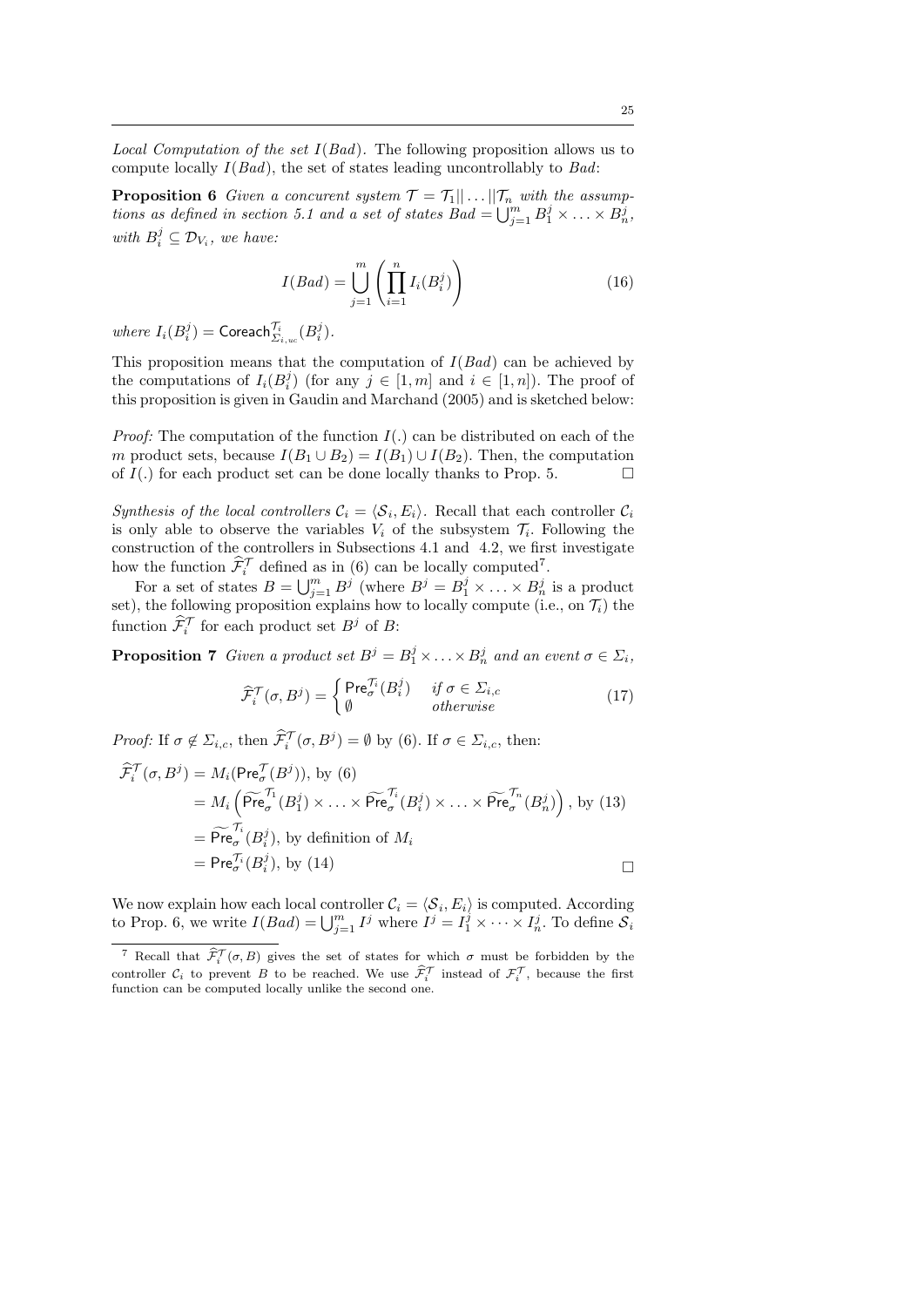and  $E_i$ , we take into account the decomposition of the system into subsystems and the decomposition of  $I(Bad)$  into a union of product sets. This leads us to a new characterization of these two elements. Indeed, let us consider the product set  $I^j$  of  $I(Bad)$ . Then, an action  $\sigma \in \Sigma_c$  should be disabled in a state  $\boldsymbol{\nu} = \langle \boldsymbol{\nu}_1, \dots, \boldsymbol{\nu}_n \rangle$  due to this product set whenever:

- 1.  $\forall i \leq n$  such that  $\sigma \in \Sigma_i : \mathsf{Post}^{\mathcal{T}_i}_{\sigma}(\nu_i) \in I_i^j$  and
- 2.  $\forall i \leq n$  such that  $\sigma \notin \Sigma_i : \nu_i \in I_i^j$ .

i.e., after  $\sigma$ , each subsystem is in a bad state substate or can uncontrollably lead to a bad substate. Thus, the supervisory function  $S_i$  ( $\forall i \in [1, n]$ ) should indicate whether  $v_i \in I_i^j$  whenever  $\sigma \notin \Sigma_i$  in order to determine the global control function. In consequence, we formally define  $S_i$  and  $E_i$  as follows:

- 1. For each state  $\mathbf{v} = \langle \mathbf{v}_1, \cdots, \mathbf{v}_i, \cdots, \mathbf{v}_n \rangle \in \mathcal{D}_V$ , the supervisory function  $\mathcal{S}_i$ observes only  $v_i$  and is given by a pair  $S_i(v_i) = \langle \mathcal{P}_i(v_i), \mathcal{B}_i(v_i) \rangle$  where:
	- (a) The function  $\mathcal{P}_i(\nu_i)$  gives the set of pairs  $\langle j, \sigma \rangle$  such that the action  $\sigma$ must be forbidden in the state  $\nu_i$  because of the product set  $I^j$ ; compared to the previous approach, we memorize the index of the product set for which  $\sigma$  must be forbidden in the state  $\nu_i$ :

$$
\mathcal{P}_i(\nu_i) = \{ \langle j, \sigma \rangle \, | \, (\sigma \in \Sigma_{i,c}) \land (j \in [1,m]) \land (\nu_i \in \widehat{\mathcal{F}}_i^{\mathcal{T}}(\sigma, I^j)) \} \tag{18}
$$

(b) The function  $\mathcal{B}_i(\nu_i)$  gives the set of indices j such that  $\nu_i$  belongs to the forbidden set  $I_i^j$ :

$$
\mathcal{B}_i(\nu_i) = \{j \mid (j \in [1, m]) \land (\nu_i \in I_i^j)\}\tag{19}
$$

As explained above, this information will be used by the fusion rule. 2. The set  $E_i = \{ \langle j, E_i^j \rangle | (j \in [1, m]) \wedge (E_i^j = I_i^j) \}.$ 

We also need to redefine the fusion rules  $\mathcal{R}^S$  and  $\mathcal{R}^E$  (called  $\mathcal{R}_M^S$  and  $\mathcal{R}_M^E$ hereafter to stress the modularity architecture) to take into account the decomposition of  $I(Bad)$  into product sets as well as the new definition of the supervisory function. For any  $\mathbf{v} = \langle \mathbf{v}_1, \ldots, \mathbf{v}_n \rangle \in \mathcal{D}_V$ , we define:

– the fusion rule  $\mathcal{R}_{M}^{\mathcal{S}}$  by:

$$
\mathcal{R}_{M}^{\mathcal{S}}(\mathcal{S}_{1}(\nu_{1}),\ldots,\mathcal{S}_{n}(\nu_{n})) = \{ \sigma \mid \exists j \in [1,m] : [(\forall i \in \text{In}(\sigma) : \langle j, \sigma \rangle \in \mathcal{P}_{i}(\nu_{i})) \land (\forall i \notin \text{Belongs}(\sigma) : j \in \mathcal{B}_{i}(\nu_{i})) ] \} (20)
$$

It means that an action  $\sigma$  is forbidden in the state  $\nu$  if there exists a product set  $I^j$  such that (*i*) each controller  $\mathcal{C}_i$ , which can control  $\sigma$ , decides to forbid it because of this product set, and  $(ii)$  each subsystem  $\mathcal{T}_i$ , which has not  $\sigma$  in its alphabet, is in a forbidden state of  $I^j$ .

– the fusion rule  $\mathcal{R}_M^E$  as follows:  $\nu \in \mathcal{R}_M^E(E_1,\ldots,E_n)$  iff ∃j ∈ [1, m] :  $\nu$  ∈  $E_1^j \times \ldots \times E_n^j$  (with  $\langle j, E_i^j \rangle \in E_i$ ,  $\forall i \in [1, n]$ ). We can remark that, as expected,  $\mathcal{R}_M^E$  forbids the states in  $I(Bad)$ .

**Proposition 8** The decentralized controller  $\langle (C_i)_{i \in [1,n]}, \mathcal{R}_{M}^{\mathcal{S}}, \mathcal{R}_{M}^{E} \rangle$ , defined in this section, solves the BMP.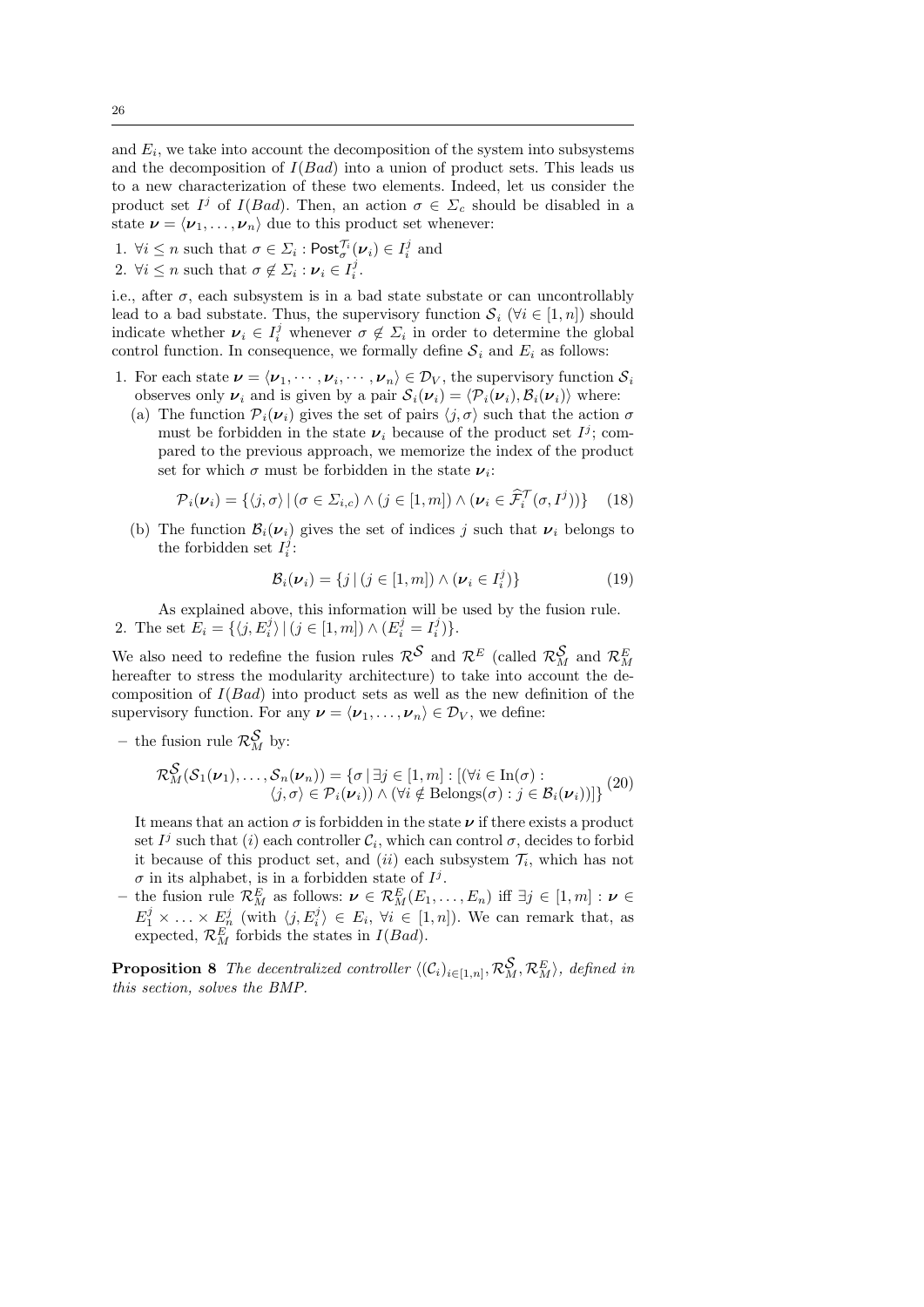*Proof:* As before, we prove by induction on the length  $\ell$  of the execution that reachable $(\mathcal{T}_{/(\mathcal{C}_i)_{i=[1...n]}}) \cap I(Bad) = \emptyset$ :

- Base case  $(\ell = 0)$ : The controlled system  $\mathcal{T}_{/(\mathcal{C}_i)_{i=[1...n]}}$  starts its execution in a state  $\nu$ , which belongs to  $\Theta$  and which is not in  $\mathcal{R}_M^E(E_1,\ldots,E_n)$ . Thus, this state does not belong to  $I(Bad)$ .
- $-$  *Induction case*: suppose the proposition holds for paths of transitions of length less than or equal to  $\ell$ . We prove that this property remains true for paths of transitions of length  $\ell + 1$ . By induction hypothesis, each state  $\nu = \langle \nu_1, \ldots, \nu_n \rangle$  reachable with a path of length  $\ell$  does not belong to I(Bad). We show that no transition  $\delta = \langle \sigma_{\delta}, G_{\delta}, A_{\delta} \rangle \in \Delta$  can be fired from this state  $\nu \notin I(Bad)$  to a state  $\nu' = \langle \nu'_1, \ldots, \nu'_n \rangle \in I(Bad)$  (let  $I^j = I_1^j \times \ldots I_n^j$  be the product set of  $I(Bad)$  to which  $\nu'$  belongs). Indeed: 1. either  $\delta \in \Delta_{uc}$ , then  $\nu \in I(Bad)$  (by(3)), which is impossible by hypothesis.
	- 2. or  $\delta \in \Delta_c$ : we show that if  $\nu'$  is reachable from  $\nu$  through the action  $\sigma_{\delta}$ , then this action is forbidden by the global control. We can first remark that, for any  $i \in [1, n]$ , if  $\sigma_{\delta} \in \Sigma_i$ , then  $\sigma_{\delta} \in \Sigma_{i,c}$ . Since the implication in the other sense is trivial, we have that  $\text{Belongs}(\sigma_{\delta}) = \text{In}(\sigma_{\delta})$ . Then, if  $\nu'$  is reachable from  $\nu$ , we have that  $\nu \in Pre_{\sigma_{\delta}}^{\mathcal{T}}(\nu')$ . Next, we prove the desired properties as follows:
		- (i)  $\forall i \notin \text{Belongs}(\sigma_{\delta}) : \nu_i = \nu'_i$  (by definition of the parallel composition of STS), which implies that  $\nu_i \in I_i^j$ , because  $\nu' \in I^j$ . Therefore, by 20 we have that  $\forall i \notin \text{Belongs}(\sigma_{\delta}) : j \in \mathcal{B}_i(\nu_i)$ .
		- (*ii*)  $\forall i \in \text{In}(\sigma_{\delta})(= \text{Belongs}(\sigma_{\delta})) : \nu_i \in \text{Pre}^{\mathcal{T}_i}_{\sigma_{\delta}}(\nu'_i)$  (by definition of the parallel composition of STS), which implies that  $\nu_i \in Pre_{\sigma_{\delta}}^{\mathcal{T}_i}(I_i^j)$ , because  $\nu' \in I^j$ . Therefore, by (18) we have that  $\forall i \in \text{In}(\sigma_{\delta})$ :  $\langle j, \sigma_{\delta} \rangle \in \mathcal{P}_i(\boldsymbol{\nu}_i).$

Finally,  $\sigma_{\delta} \in \mathcal{R}_{M}^{\mathcal{S}}(\mathcal{S}_1(\nu_1), \ldots, \mathcal{S}_n(\nu_n))$  by (*i*), (*ii*) and (20), which implies that  $\sigma_{\delta}$  cannot be fired from  $\nu$ .

Effective Computation by the Means of Abstract Interpretation. The effective computation is straightforward. We simply compute an overapproximation of each  $I_i(B_i^j)$  for all  $i \in [1, n]$  and  $j \in [1, m]$ , and this can be done locally. Then, the computation of each controller can be done as described previously, because the number of product sets is finite. We can remark that no more approximations are made after we obtained the overapproximation of each  $I_i(B_i^j)$ , because the fusion of the controllers is done with explicit union (we do not use the convex hull at this time).

Some ideas regarding the control of modular systems with shared uncontrollable events. If we consider the general case, where some uncontrollable events can be shared by the subsystems, the local computation of  $I(Bad)$  (where  $Bad = \bigcup_{j=1}^{m} B^j$  is a finite union of product sets) in Prop. 6 is no more valid, because  $\sum_{uc} \subseteq \Sigma \backslash \Sigma_s$  does not always hold. To compute locally  $I(Bad)$ , we can proceed as follows, for each product set  $B^j$ :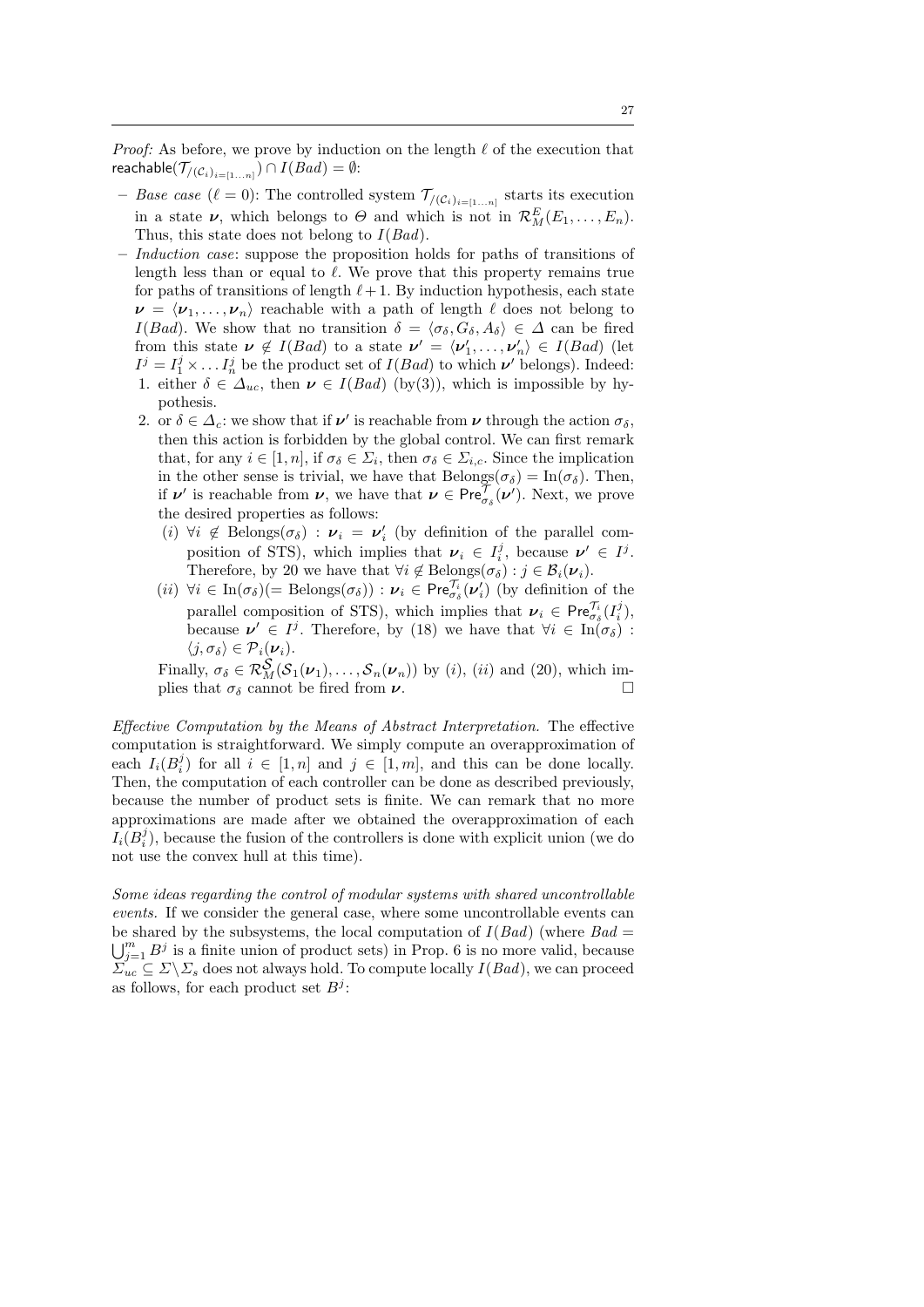- 1. we compute locally a fixpoint, considering only unshared uncontrollable events; we obtain a new product set  $I_{uc}^{loc}(B^j)$ ;
- 2. we compute the Pre operator, considering shared uncontrollable events; we obtain at most as many new product sets as the number of shared uncontrollable events;
- 3. we repeat this process for all product sets, including the new ones, until stabilization.

With this method, we increase the number of product sets each time we compute the Pre operator of a product set considering shared uncontrollable events. When considering finite systems, like in Gaudin and Marchand (2005), the number of product sets cannot increase infinitely. When considering infinite systems, this property does no longer hold and the fixpoint computation may not terminate.

However, it is still possible to fix an arbitrary limit on the number of product sets and merge some product sets when many of them are present. The result of the merging of two product sets  $B^1 = \prod_{i=1}^n B_i^1$  and  $B^2 = \prod_{i=1}^n B_i^2$  is the product set  $\prod_{i=1}^{n} (B_i^1 \cup B_i^2)$ . When we merge two product sets, we obtain an overapproximation of the set of states they represent. The result of this merging operation may be very rough, especially when we merge incomparable product sets. But if we have two comparable product sets  $B^1 = \prod_{i=1}^n B_i^1$  and  $B^2 = \prod_{i=1}^n B_i^2$  (i.e.,  $\forall i \in [1, n] : B_i^1 \subseteq B_i^2$ ), we can merge them using the widening operator and obtain:

$$
B^1 \nabla B^2 \quad = \quad \prod_{i=1}^n (B_i^1 \nabla B_i^2)
$$

If we merge only comparable product sets, with the help of the widening operator, we obtain an overapproximation of  $I(Bad)$  after a finite number of computation steps. However, the number of incomparable product sets is exponential w.r.t. the number of variables of the system. As future works, we plan to implement and evaluate this approach with experiments.

#### 6 Implementation and Empirical Evaluation

# 6.1 Description of SMACS

We have implemented the previous algorithms in our tool SMACS (Symbolic MAsked Controller Synthesis) which is written in Objective CAML (OCaml (2009)). SMACS uses the APRON library (APRON (2009)) and a generic fixpoint solver (FixPoint (2009)). The input of SMACS is a description of the STS to be controlled with explicit locations and the variables of this system can be either (unbounded) integer or real (float). The guards of the transitions are boolean combinations of linear constraints and the assignments are given by linear expressions. Indeed, the APRON library implements several numerical abstract lattices as intervals (Cousot and Cousot  $(1977)$ ), octagons (Miné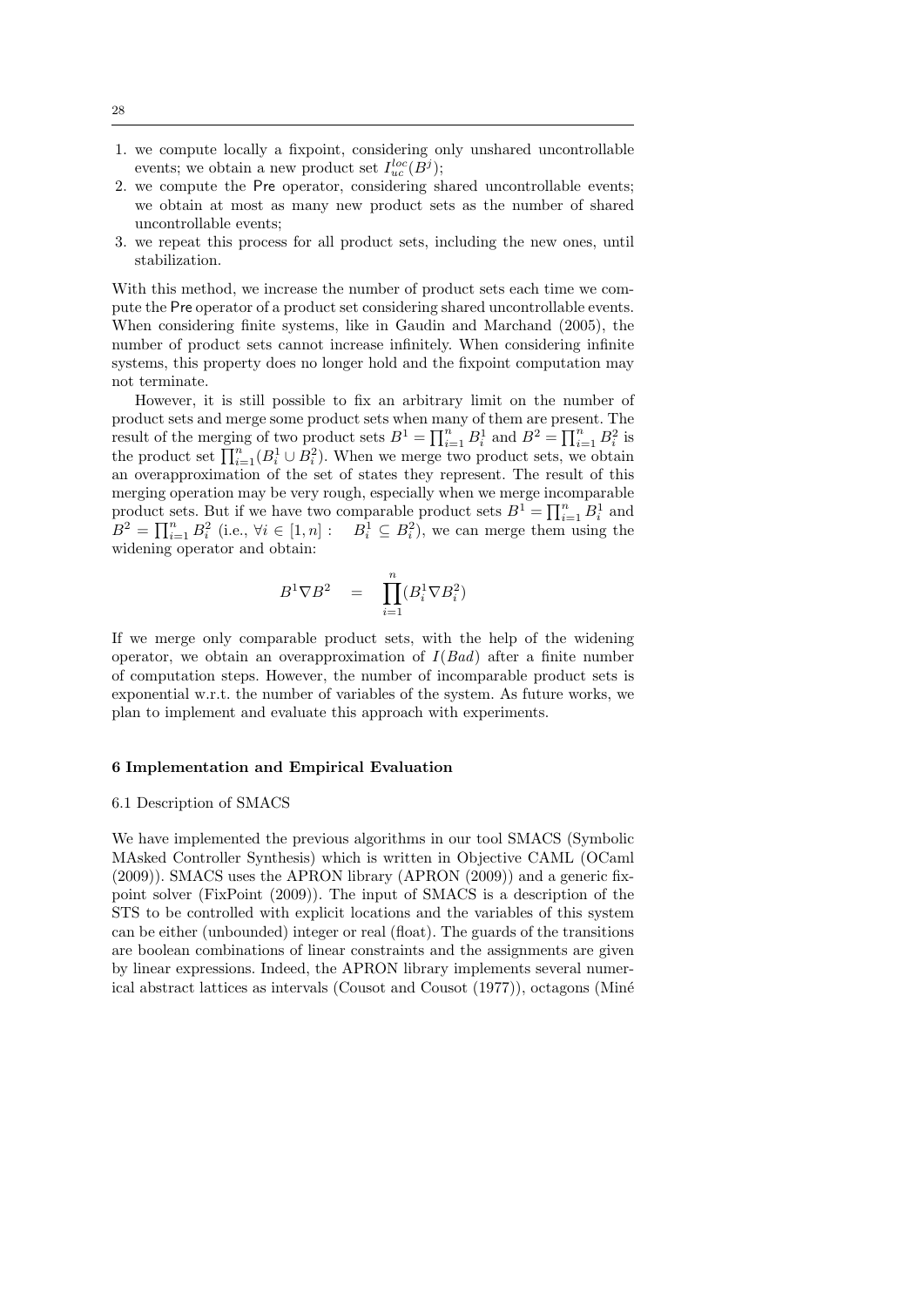

Fig. 7 Toy example.

(2001)) and convex polyhedra (Cousot and Halbwachs (1978)) which work well when the guards are linear constraints and the assignments are also linear. In the input, the user can also specify a combination of linear constraints to define the forbidden states and a mask which can be of three kinds:

- 1. Indistinguishable locations: the controller cannot distinguish some specified locations.
- 2. Hidden variables: the controller cannot determine the value of these variables
- 3. Partially hidden variables: the value of a numerical variable is unknown if this value belongs to a specified interval (the user specifies an interval for each variable).

If no mask is specified, the analysis is performed on a system under full observation. The output of SMACS is a description of the function  $\mathcal{F}$ : it displays, for each action  $\sigma$ , the set of observation states for which  $\sigma$  is forbidden. SMACS can also generate a postscript file to display graphically the controlled system.

SMACS implements the algorithms of Section 4. A modular version of SMACS implements the algorithms of Section 5. Both versions can be downloaded from the SMACS webpage (see SMACS (2010)). In what follows, SMACS refers to the main version of our tool.

# 6.2 Experiments

We introduce several examples and present the solutions that SMACS has computed for these systems in order to evaluate experimentally our method: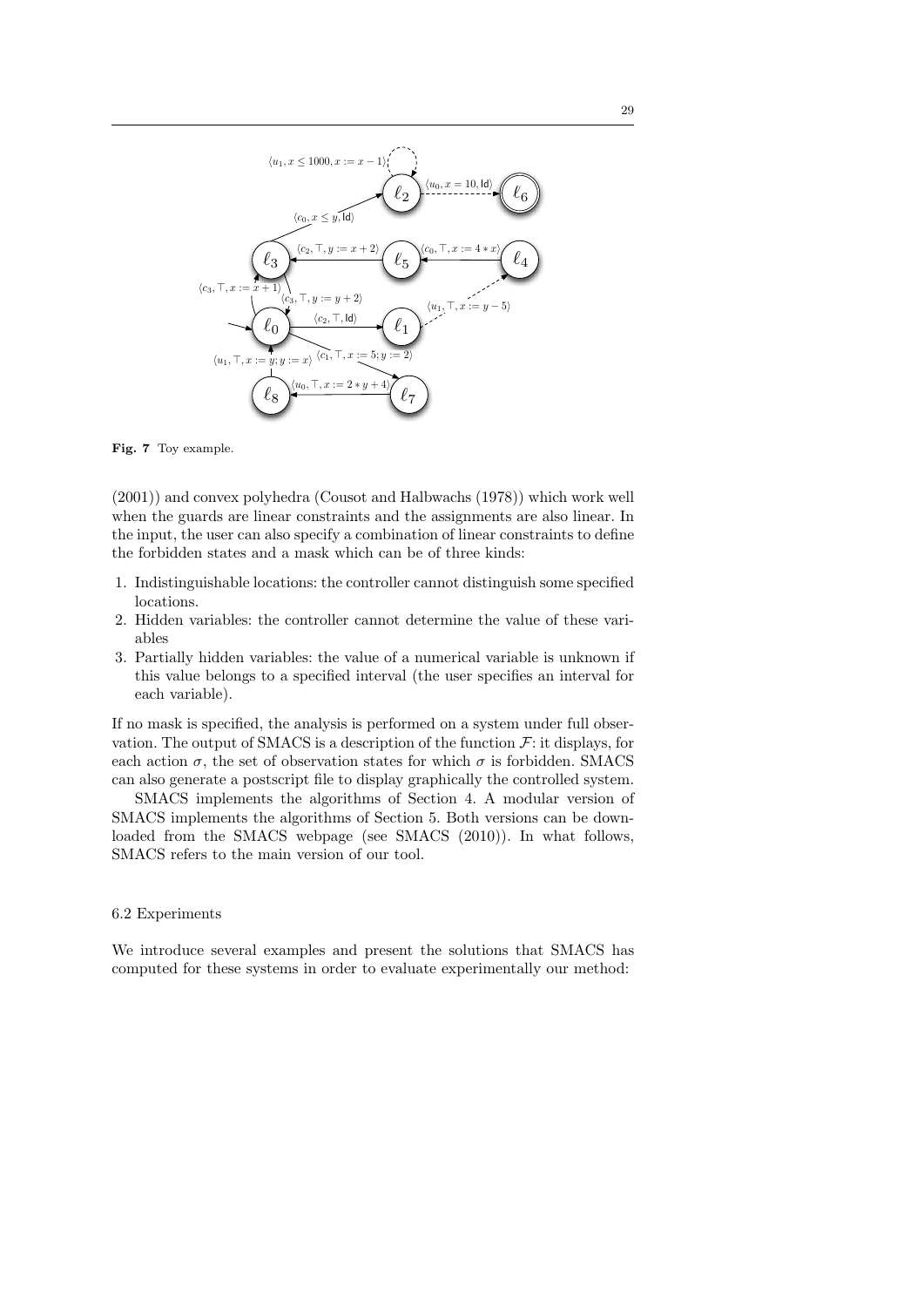

**Fig. 8** Output generated by SMACS for the toy example when  $C_1$  has a full observation of the system,  $C_2$  does not distinguish the locations  $\ell_3$  and  $\ell_4$ , and the deadlock free property is not ensured.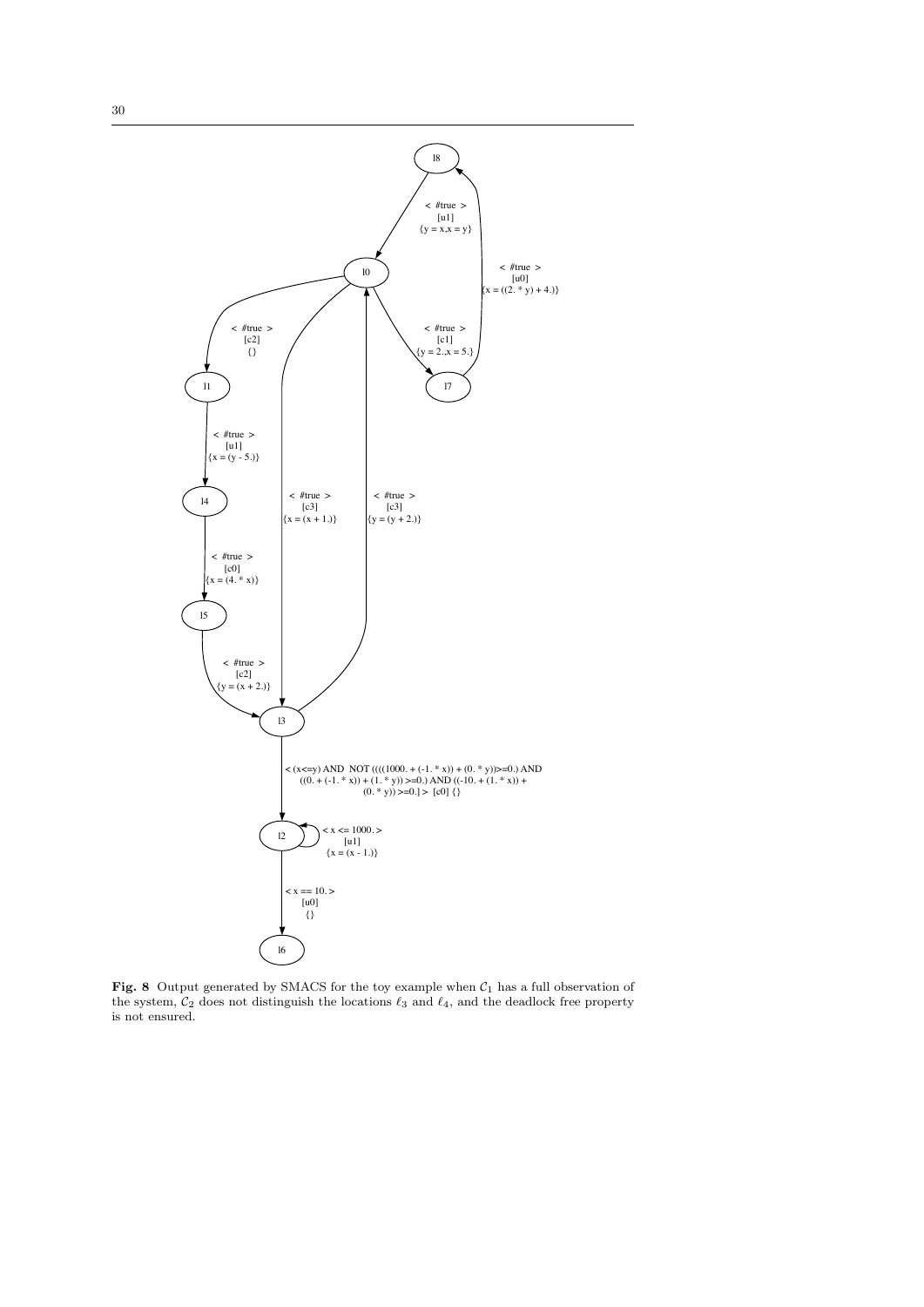Toy example. The STS of Fig. 7 has explicit locations  $\ell \in \{\ell_i | i \in [0,8]\}$ and two integers variables x and y. A state of the system is a triple  $\langle \ell, x, y \rangle$ . Actions  $c_i$  (for  $i \in [0,3]$ ) are controllable and actions  $u_i$  (for  $i = 0,1$ ) are uncontrollable. The initial condition is given by the state  $\langle \ell_0, 0, 0 \rangle$ . The set *Bad* is defined by  $\{\langle \ell_6, k_1, k_2 \rangle | k_1, k_2 \in \mathbb{Z}\}.$  We consider several cases:

- The controller  $C_1$  has a full observation of the system and the controller  $C_2$  does not distinguish the locations  $\ell_3$  and  $\ell_4$  (i.e.,  $\forall x, y \in \mathbb{Z}$ ):  $M_2(\langle \ell_3, x, y \rangle) = M_2(\langle \ell_4, x, y \rangle)$ . We first suppose that the deadlock free property must not be ensured. SMACS computes a set  $\text{Coreach}_{uc}^{\mathcal{T}}(Bad)$  $Bad \cup \{\langle \ell_2, x, y \rangle | 10 \leq x \leq 1000\}.$  To prevent the system from reaching this set, it defines a controller  $C_1$  that disables the action  $c_0$  in the location  $\ell_3$  when  $(10 \le x \le 1000) \wedge (y \ge x)$  and a controller  $C_2$  that disables the action  $c_0$  in the location  $\ell_3$  and  $\ell_4$  when  $(10 \leq x \leq 1000) \wedge (y \geq x)$ . The global control is similar to the control policy of  $C_1$ . The graphical output generated by SMACS for this example is depicted in Fig. 8. When the deadlock free property must be ensured, SMACS computes a set  $\mathsf{Coreach}_{uc,bl}^{\mathcal{T}}(Bad) = Bad \cup \{ \langle \ell_2, x, y \rangle \, | \, x \geq 10 \}.$  The states in the set  $\{\langle \ell_2, x, y \rangle | 10 \le x \le 1000\}$  are forbidden, because they lead uncontrollably to Bad and the states in the set  $\{\langle \ell_2, x, y \rangle | x > 1000\}$  are forbidden, because they are in deadlock. SMACS defines a controller  $C_1$  which forbids the action  $c_0$  in the location  $\ell_3$  when  $(x \geq 10) \wedge (y \geq x)$  and a controller  $C_2$ which forbids the action  $c_0$  in the location  $\ell_3$  and  $\ell_4$  when  $(x \geq 10) \wedge (y \geq x)$ . The global control is similar to the control policy of  $C_1$ .
- The controller  $C_1$  has a full observation of the system and the controller  $C_2$ does not observe the variable x (i.e.,  $\forall \nu = \langle \ell, x, y \rangle \in \mathcal{D}_V$ , the set of states that are indistinguishable from  $\nu$  is given by  $\{ \langle \ell_2, x', y \rangle | x' \in \mathbb{Z} \}$ . We first suppose that the deadlock free property must not be ensured. SMACS computes a set  $\mathsf{Coreach}_{uc}^{\mathcal{T}}(Bad) = Bad \cup \{ \langle \ell_2, x, y \rangle \mid 10 \leq x \leq 1000 \}.$  Next, it defines a controller  $C_1$  which forbids the action  $c_0$  in the location  $\ell_3$  when  $(10 \le x \le 1000) \wedge (y \ge x)$  and a controller  $C_2$  which forbids the action  $c_0$  in the location  $\ell_3$  when  $y \geq 10$ . The global control is similar to the control policy of  $C_1$ . When the deadlock free property must be ensured, SMACS computes a set  $\mathsf{Coreach}_{uc,bl}^{\mathcal{T}}(Bad) = Bad \cup \{ \langle \ell_2, x, y \rangle | x \geq 10 \}.$ SMACS defines a controller  $C_1$  which forbids the action  $c_0$  in the location  $\ell_3$  when  $(x \geq 10) \wedge (y \geq x)$  and a controller  $\mathcal{C}_2$  which forbids the action  $c_0$  in the location  $\ell_3$  when  $(y \geq 10)$ . The global control is similar to the control policy of  $C_1$ .
- The controller  $\mathcal{C}_1$  does not distinguish the locations  $\ell_3$  and  $\ell_4$ , and the controller  $C_2$  does not observe the variable x. We first suppose that the deadlock free property must not be ensured. SMACS computes a set Coreach $_{uc}^{\mathcal{T}}(Bad) = Bad \cup \{ \langle \ell_2, x, y \rangle | 10 \le x \le 1000 \}.$  Next, it defines a controller  $C_1$  which forbids the action  $c_0$  in the location  $\ell_3$  and  $\ell_4$  when  $(10 \le x \le 1000) \wedge (y \ge x)$  and a controller  $C_2$  which forbids the action  $c_0$  in the location  $\ell_3$  when  $y \geq 10$ . The global control consists of forbidding the action  $c_0$  in the location  $\ell_3$  when  $(10 \le x \le 1000) \wedge (y \ge x)$ .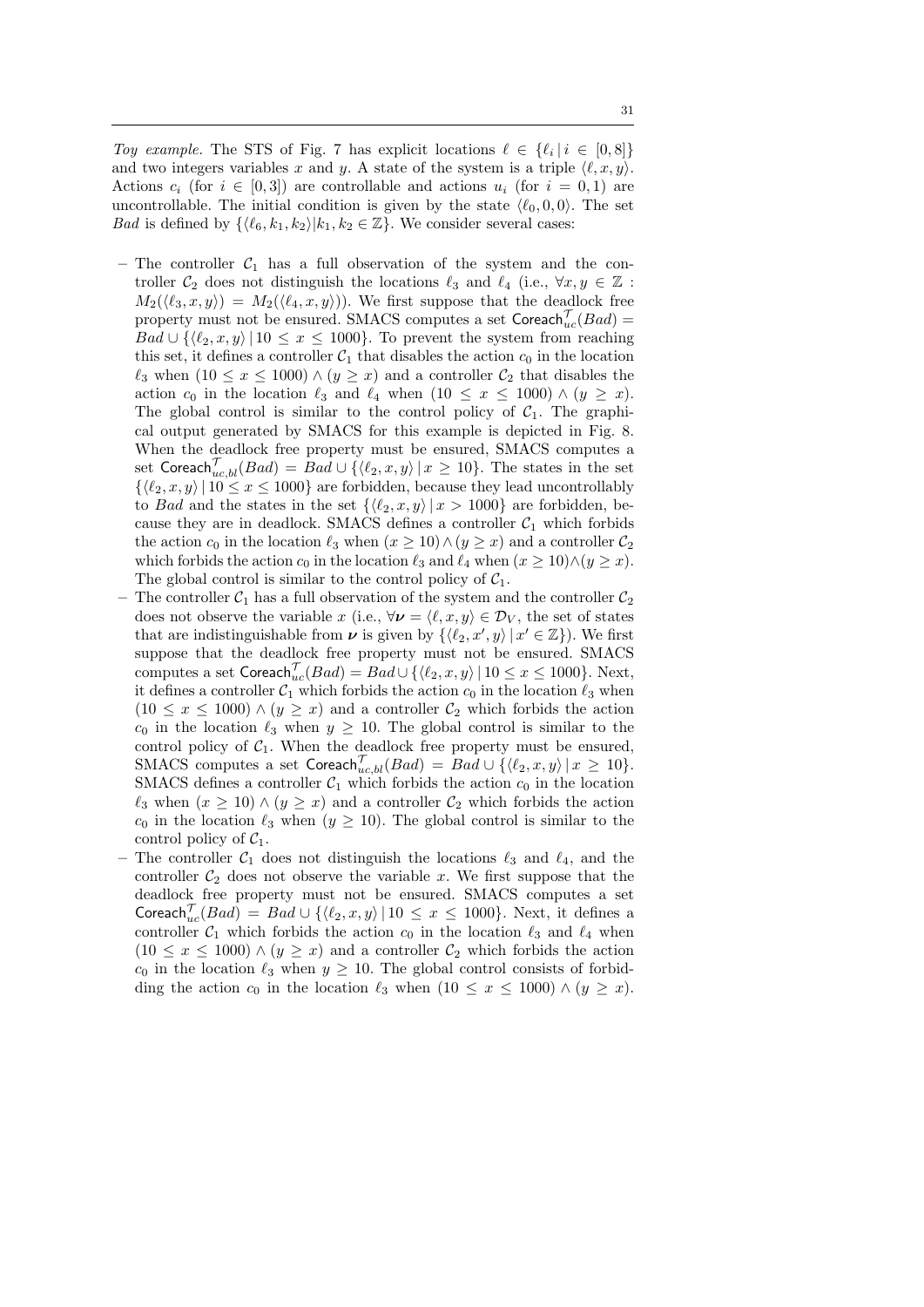| System | Number       | Time      | Maximal     |
|--------|--------------|-----------|-------------|
|        | of Variables | (seconds) | Memory (MB) |
| Toy    | 130          | 9.4       | 72          |
|        | 170          | 21.1      | 84          |
|        | 210          | 35.9      | 96          |
|        | 250          | 58.9      | 108         |
|        | 290          | 93.3      | 144         |

Table 1 Time (in seconds) and memory (in MB) used by SMACS to control modified versions of the toy example.

When the deadlock free property must be ensured, SMACS computes a set  $\mathsf{Coreach}_{uc,bl}^{\mathcal{T}}(Bad) \; = \; Bad \, \cup \, \{\langle \ell_2,x,y \rangle \, | \, x \; \geq \; 10\}.$  SMACS defines a controller  $C_1$  which forbids the action  $c_0$  in the location  $\ell_3$  and  $\ell_4$  when  $(x \ge 10) \wedge (y \ge x)$  and  $C_2$  which forbids the action  $c_0$  in the location  $\ell_3$ when  $(y \ge 10)$ . The global control consists of forbidding the action  $c_0$  in the location  $\ell_3$  when  $(x \geq 10) \wedge (y \geq x)$ .

All these computations are done in a few ms. Next, we consider modified versions of the toy example where we add variables to make the systems to be controlled more complex. The set of forbidden states is defined over these new variables and SMACS must compute a controller  $C_1$  (this controller does not distinguish the locations  $\ell_3$  and  $\ell_4$ ) and a controller  $\mathcal{C}_2$  (this controller does not observe the variable  $x$ ) which satisfy the specification. The results are reported in Table 1. For example, if we consider the case with 170 variables, SMACS computes the controllers  $C_1$  and  $C_2$  which fulfill the requirement in 21,1 seconds and uses 84 MB of RAM memory.

Producer and consumer. We consider a modified version of the system defined in Example 3 (Fig. 1), where the transitions  $\delta_1$ ,  $\delta_4$ ,  $\delta_5$  and  $\delta_8$  are respectively replaced by  $\langle Cons; 0 \leq x \leq 500; x := x - 1, y := y - 1 \rangle$ ,  $\langle Stop\_{prod}; \top; y := 500 \rangle, \ \langle Cons'; 0 \leq x' \leq 500; x' := x' - 1, y' := y' - 1 \rangle,$ and  $\langle Stop\_prod'; \top; y' := 500 \rangle$ , which makes the system *harder* to be controlled. The set *Bad* of forbidden states is defined by  $\{\langle CX, x, x', y, y'\rangle | (x \leq$ 10)  $\land$   $(y \in [0, 500])$  ∪ { $\langle CX', x, x', y, y' \rangle$  |  $(x' \le 10) \land (y' \in [0, 500])$ }. The aim is to synthesize two controllers  $C_1$  and  $C_2$  which satisfy the control specification.  $\mathcal{C}_1$  does not control the actions Cons, Cons' and Stop-prod' and  $\mathcal{C}_1$  does not control the actions Cons, Cons' and Stop-prod. We consider several cases:

– The controller  $C_1$  does not observe the variables x and y (i.e.,  $\forall \nu =$  $\langle \ell, x, y, x', y' \rangle \in \mathcal{D}_V$ , the set of states that are indistinguishable from  $\nu$ is given by  $\{ \langle \ell, x_1, y_1, x', y' \rangle \, | \, x_1, y_1 \in \mathbb{N} \}$ , the controller  $C_2$  has a full observation of the system, and the deadlock free property is not ensured. SMACS defines a controller  $C_1$  which always forbids the action Stop-prod in the location PX and a controller  $C_2$  which forbids the action Stop-prod' in the location  $PX'$  when  $x' \geq 510$ . The global control consists in forbidding the action Stop-prod in the location PX and the action Stop-prod' in the location PX' when  $x' \geq 510$ .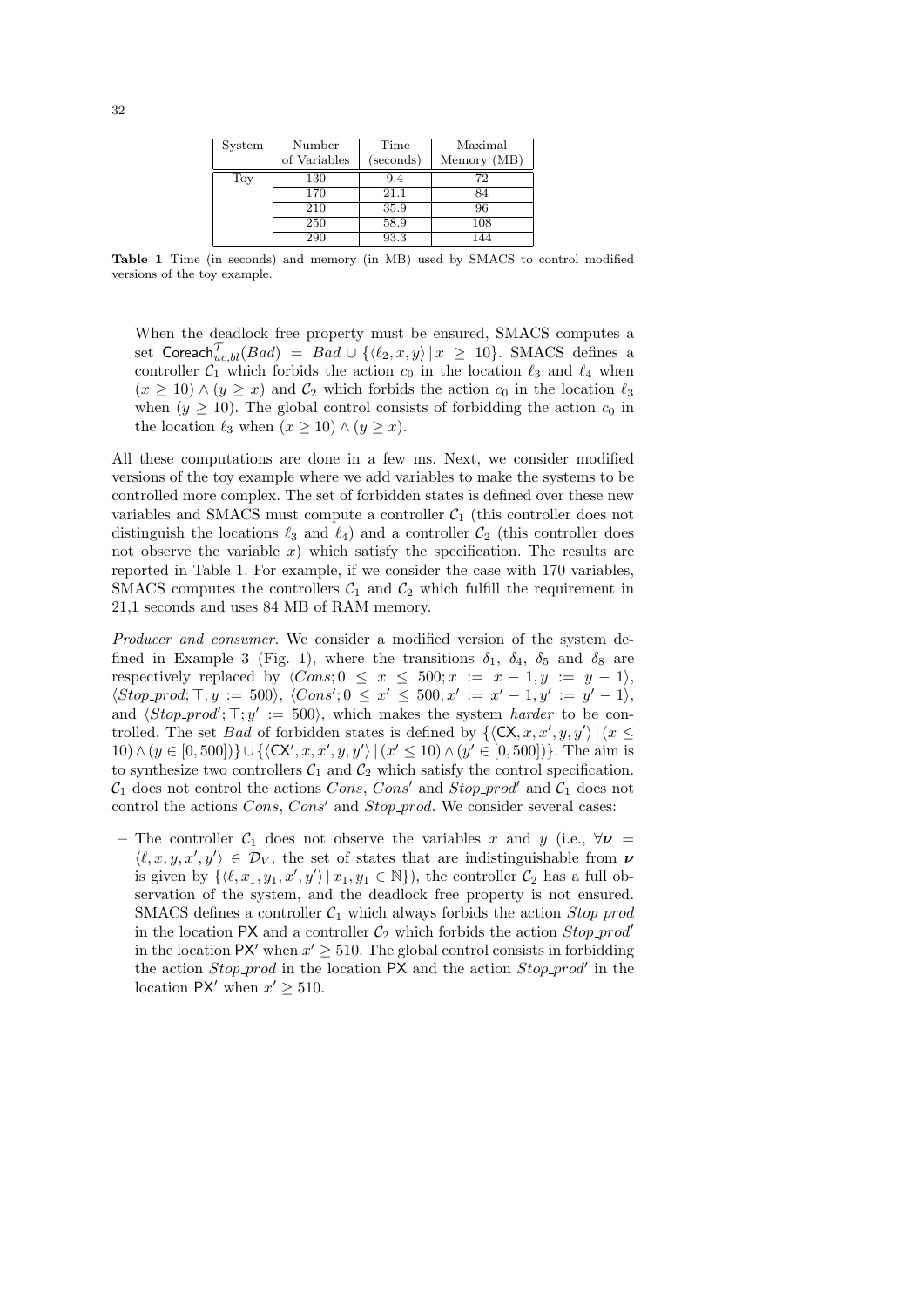| System                | Number       | Time      | Maximal     |
|-----------------------|--------------|-----------|-------------|
|                       | of Variables | (seconds) | Memory (MB) |
| Producer and Consumer |              | 4.4       | 84          |
|                       | 80           | 50.2      | 168         |
|                       | 120          | 231.6     | 348         |
|                       | 140          | 404.4     | 456         |
|                       | 160          | 686.9     | 660         |

Table 2 Time (in seconds) and memory (in MB) used by SMACS to control modified versions of the producer and consumer example.

- The controller  $C_1$  has a full observation of the system, the controller  $C_2$  does not observe the variables  $x'$  in the interval  $[500, 600]$  (i.e., for each state  $\mathbf{v} = \langle \ell, x, y, x', y' \rangle \in \mathcal{D}_V$  such that  $x' \in [500, 600]$ , the set of states that are indistinguishable from  $\nu$  is given by  $\{\langle \ell, x, y, x'_1, y' \rangle | x'_1 \in [500, 600] \}$ , and the deadlock free property is not ensured. SMACS defines a controller  $C_1$ which forbids the action *Stop\_prod* in the location PX when  $x \geq 510$  and a controller  $C_2$  which forbids the action  $Stop\_prod'$  in the location PX' when  $x' \geq 600$ . The global control consists in forbidding the action  $Stop\_prod$  in the location PX when  $x \geq 510$  and the action  $Stop\_prod'$  in the location PX' when  $x' \geq 600$ .
- The controller  $C_1$  does not observe the variables x and y, the controller  $C_2$ does not observe the variables  $x'$  in the interval  $[500, 600]$ , and the deadlock free property is not ensured. SMACS defines a controller  $C_1$  which always forbids the action *Stop prod* in the location PX and a controller  $C_2$  which forbids the action *Stop-prod'* in the location  $PX'$  when  $x' \ge 600$ . The global control consists in forbidding the action Stop prod in the location PX and the action  $Stop\_prod'$  in the location PX' when  $x' \ge 600$ .

All these computations are done in a few ms. Now, we consider modified versions of the producer and consumer (see Figure 2). The system is made more complex by producing n (where  $n > 0$ ) kinds of piece. The production of each kind of piece requires the definition of two variables  $x_i$  and  $y_i$ , and the control requirements consist in setting, for each kind of pieces, a bound on the number of produced pieces. SMACS must compute n controllers  $\mathcal{C}_i$  ( $\mathcal{C}_i$ ) does not observe the value of the variable  $x_i$  when it belongs to the interval [400, 600]). For example, if we consider the case with 80 variables (i.e., there 40 kinds of pieces), SMACS computes a controller which fulfills the requirements in 50.2 seconds and uses 168 MB of RAM memory.

Comparison between modular control and decentralized framework. We have also implemented the modular framework to compare it with our decentralized framework. The experiments have been done on the producer and consumer example and are reported in Table 3. For the decentralized case, we consider the producer and consumer system described above, which produces  $n$  kinds of pieces  $X_i$  ( $\forall i \in [1, n]$ ). The decentralized controller must ensure that there are at least 10 pieces of each kind and is composed of n local controllers  $\mathcal{C}_i$ . Each local controller  $\mathcal{C}_i$  observes the variables  $\ell, x_i, y_i$  involved in the production of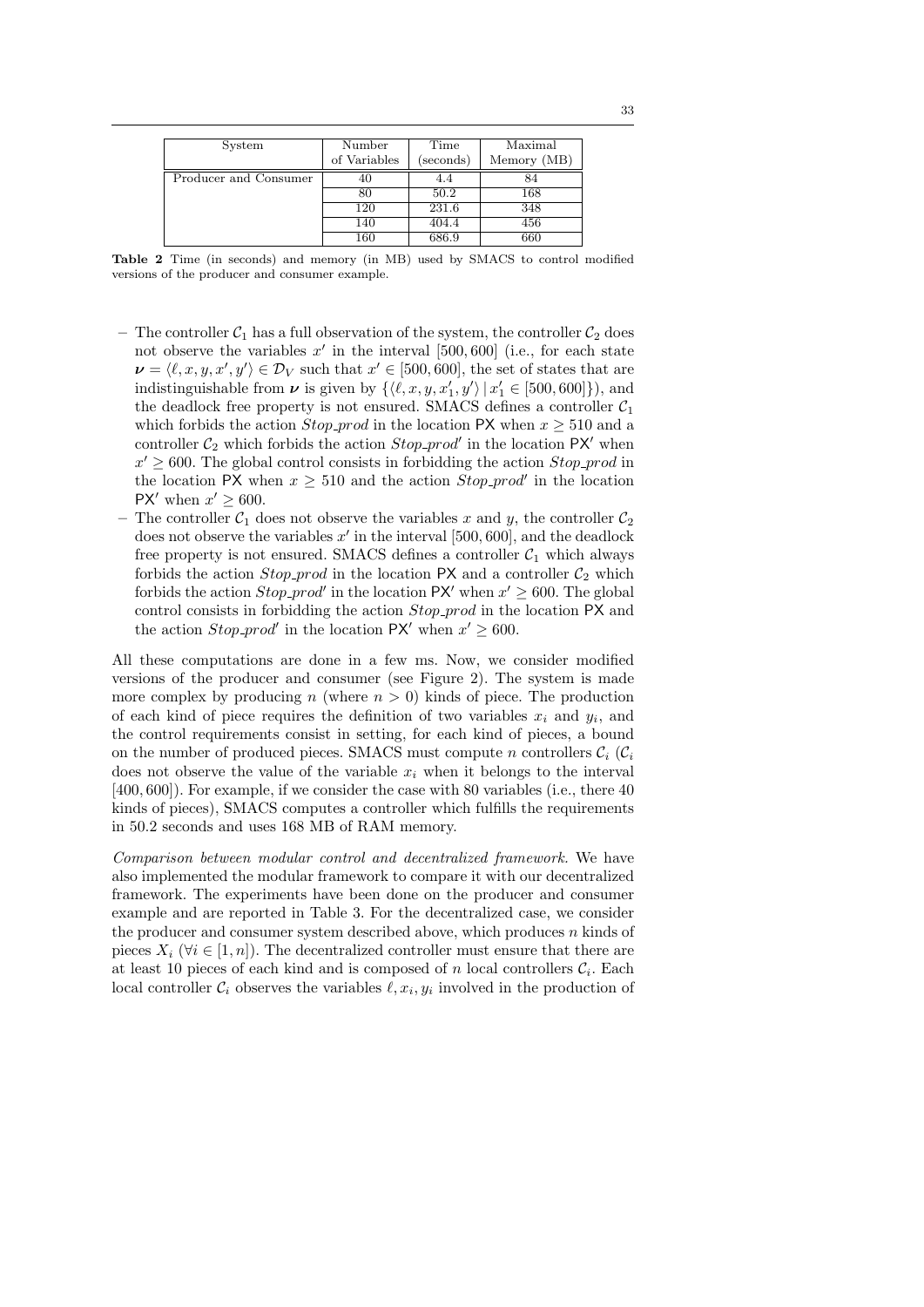| System   | Number of | Decentralized |             | Modular   |             |
|----------|-----------|---------------|-------------|-----------|-------------|
|          | Variables | Time          | Maximal     | Time      | Maximal     |
|          |           | seconds)      | Memory (MB) | (seconds) | Memory (MB) |
| Producer | 40        | 1.3           | 84          | 0.2       | < 12        |
| and      | 60        | 5             | 108         | 0.5       | < 12        |
| Consumer | 80        | 12.7          | 168         | 0.7       | < 12        |
|          | 100       | 28            | 228         | 1.2       | < 12        |
|          | 120       | 53.5          | 300         | $1.5\,$   | < 12        |
|          | 140       | 93.7          | 444         | 2.2       | < 12        |
|          | 160       | 153.8         | 612         | 3.2       | < 12        |
|          | 180       | 240.8         | 852         | 6.2       | < 12        |
|          | 200       | 362.7         | 1128        | 7.1       | < 12        |

Table 3 Time (in seconds) and memory (in MB) used by SMACS to control modified versions of the producer and consumer example.

the pieces of kind  $X_i$ . Note that the mask is not of the same kind as in the experiments presented in Table 2. This explains why the time performances are not indentical in Tables 2 and 3.

For the modular framework, the system is composed of n subsystems  $\mathcal{T}_i$ . Each subsystem  $\mathcal{T}_i$  produces the pieces of kind  $X_i$  and the modular controller must ensure that there are at least 10 pieces of each kind. Our experiments show that the modular controller gives better results than the decentralized controller (see Table 3). For example, for the case where 100 kinds of pieces are produced (i.e., the case with 200 variables), the modular controller computes the solution 50 times faster and uses 100 times less memory.

#### 7 Conclusion

We investigated the state avoidance decentralized control problem (basic and deadlock free) for infinite discrete event systems modeled by Symbolic Transition Systems (STS). Even if these problems are undecidable, our algorithms terminate (using overapproximations) and return valid controllers. We implemented these algorithms in our tool SMACS and tested them on several examples. Moreover, we proposed an algorithm to solve the basic state avoidance modular control problem, at least when there are no shared uncontrollable events, and gave some ideas to solve it in the most general case. We consider this work as a first step to solve a more complex issue: the distributed control problem of infinite state systems where the system is modeled by a collection of sub-systems communicating through asynchronous channels<sup>8</sup>. Future work also include the improvement of our tool SMACS in order to handle industrial-size examples.

<sup>8</sup> Note that in this situation, the control architecture (i.e the fusion rule) that we considered in this paper is no longer valid.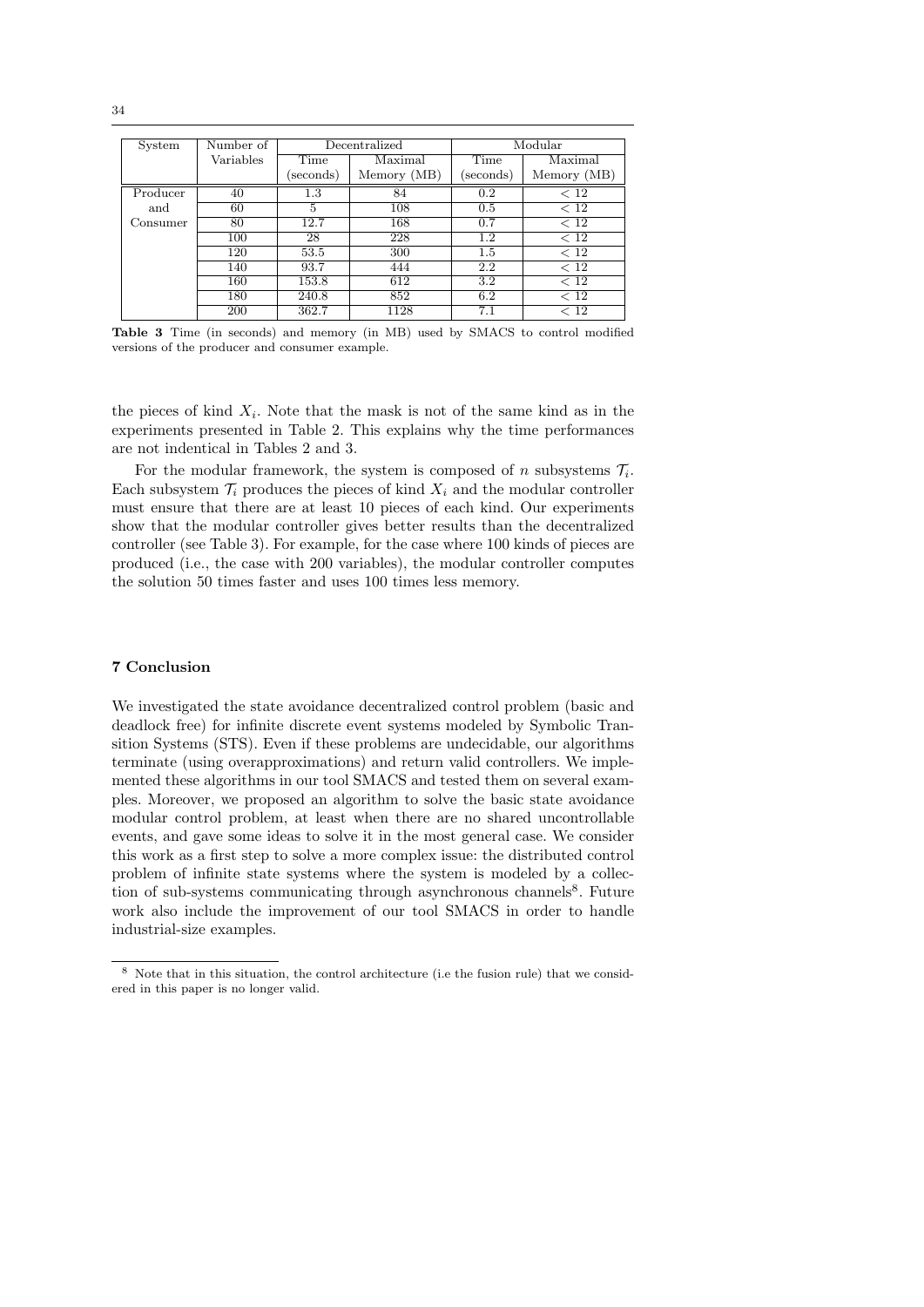## References

- Akesson, K., Flordal, H., Fabian, M., July 2002. Exploiting modularity for synthesis and verification of supervisors. In: Proc. of the IFAC. Barcelona, Spain.
- APRON, 2009. The APRON library. http://apron.cri.ensmp.fr/.
- Brandin, B., Malik, R., Dietrich, P., 2000. Incremental system verification and synthesis of minimally restrictive behaviours. In: Proceedings of the American Control Conference. Chicago, Illinois, pp. 4056–4061.
- Cassandras, C., Lafortune, S., 2008. Introduction to Discrete Event Systems (2nd edition). Springer.
- Cousot, P., Cousot, R., 1977. Abstract interpretation: a unified lattice model for static analysis of programs by construction or approximation of fixpoints. In: POPL'77. pp. 238–252.
- Cousot, P., Halbwachs, N., 1978. Automatic discovery of linear restraints among variables of a program. In: POPL '78. pp. 84–96.
- FixPoint, 2009. Fixpoint: an OCaml library implementing a generic fix-point engine. Http://pop-art.inrialpes.fr/people/bjeannet/bjeannetforge/fixpoint/.
- Gaudin, B., Deussen, P., 2007. Supervisory control on concurrent discrete event systems with variables. In: 26th American Control Conference, ACC'07.
- Gaudin, B., Marchand, H., July 2005. Efficient computation of supervisors for loosely synchronous discrete event systems: A state-based approach. In: 6th IFAC World Congress. Prague, Czech Republic.
- Gaudin, B., Marchand, H., 2007. An efficient modular method for the control of concurrent discrete event systems: A language-based approach. Discrete Event Dynamic Systems 17 (2), 179–209.
- Halbwachs, N., Proy, Y., Roumanoff, P., August 1997. Verification of real-time systems using linear relation analysis. Formal Methods in System Design 11 (2), 157–185.
- Jeannet, B., 2003. Dynamic partitioning in linear relation analysis. Application to the verification of reactive systems. Formal Meth. in Syst. Design 23 (1), 5–37.
- Jeannet, B., Jéron, T., Rusu, V., Zinovieva, E., April 2005. Symbolic test selection based on approximate analysis. In: TACAS'05, Volume 3440 of LNCS. Edinburgh, pp. 349–364.
- Kalyon, G., Le Gall, T., Marchand, H., Massart, T., August 2009. Control of infinite symbolic transition systems under partial observation. In: European Control Conference. Hungary, pp. 1456–1462.
- Kumar, R., Garg, V., 2005. On computation of state avoidance control for infinite state systems in assignment program model. IEEE Trans. on Autom. Science and Engineering 2 (2), 87–91.
- Kumar, R., Garg, V., Marcus, S., 1993. Predicates and predicate transformers for supervisory control of discrete event dynamical systems. IEEE Trans. Autom. Control 38 (2), 232–247.